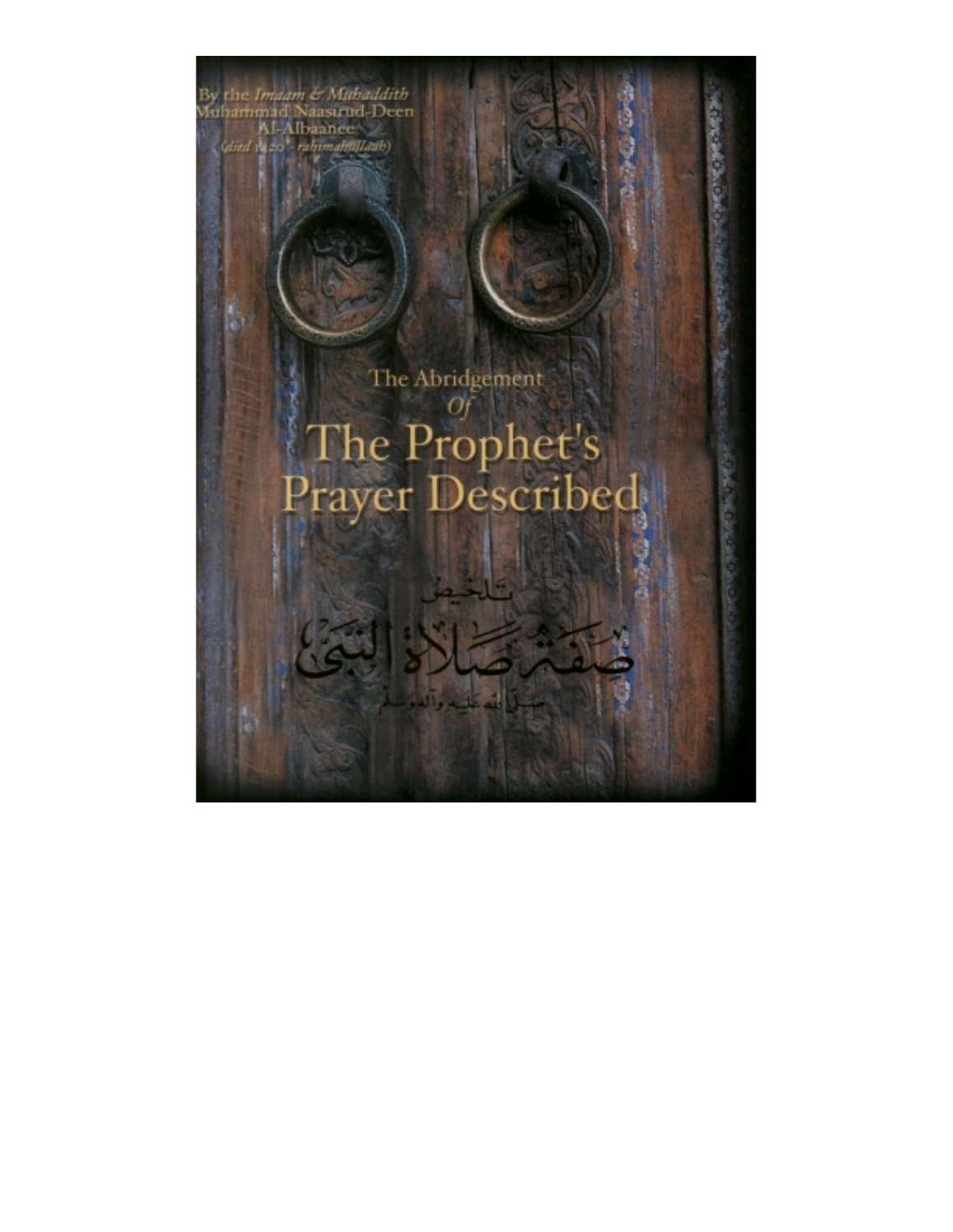#### **No Copyrights**

This book can be printed or reproduced or utilized in any form or by any electronic, mechanical or other means, now known or

hereafter invented, including photocopying and recording, without prior permission from the publishers for the sake of spreading the True Teachings of Islam.

#### **Contents**

Introduction Facing the Ka bah Standing (Qiyaam) The Intention (An-Niyyah) The Takbeer The Recitation (Al-Qiraa'ah) The Bowing (Rukoo) The Prostration (Sujood) The Second Rak'ah The Tashahhud The Third and Fourth Rak'ahs The Qunoot in the Witr Prayer The Final Tashahhud Supplicating Before the Salutation. The Salutation and its Types Appendix One - Soorah al-Faatihah Glossary of Terms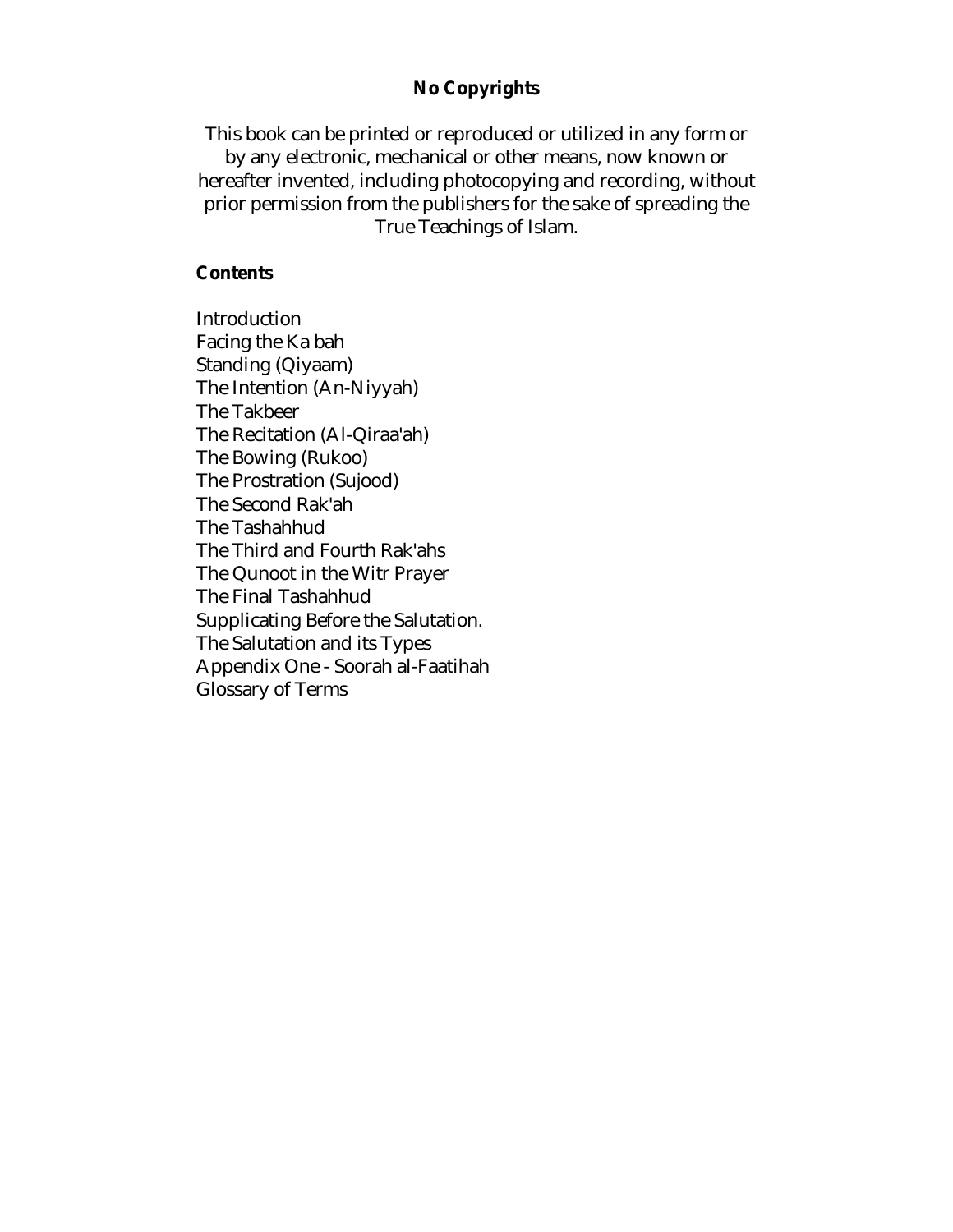# Introduction

All praise is for Allaah. We praise Him, we seek His aid, and we ask for His forgiveness. We seek Allaah's refuge from the evils of ourselves and from our evil actions. Whomsoever Allaah guides then none can misguide him, and whomsoever Allaah misguides then none can guide him. I testify that none has the right to be worshipped except Allaah, alone, having no partner, and I testify that Muhammad is His slave and His Messenger. To proceed:

Then it was suggested to me that I should undertake an abridgement of my book, Sifat Salaatin-Nabiyy  $\frac{1}{20}$  minat-Takbeer ilat-Tasleem Ka'annaka Taraahaa, "A Description of the Prophet's  $\frac{16}{26}$ Prayer from the Takbeer to the Tasleem as if You Were Seeing It," and that I should shorten it and rephrase it for it to be more accessible to the common people.

So I saw this to be a favorable suggestion, and it agreed with what I myself had felt for a long time. I had also frequently heard such advice from brothers and friends. So this encouraged me to allocate to it a small part of my time which is crowded with knowledge related work and research. So I hastened, as far as my ability and efforts allowed, to carry out the suggestion, whilst asking the Guardian Lord, the One free of all imperfections and the Most High, that He should make it an action done purely and sincerely for His Face, and that He should cause it to be of benefit to my brother Muslims.

In it I have quoted some extra points of benefit additional to what is to be found in Sifatus-Salaat. These were matters that came to my attention and I saw that it would be appropriate to mention them in the abridgement.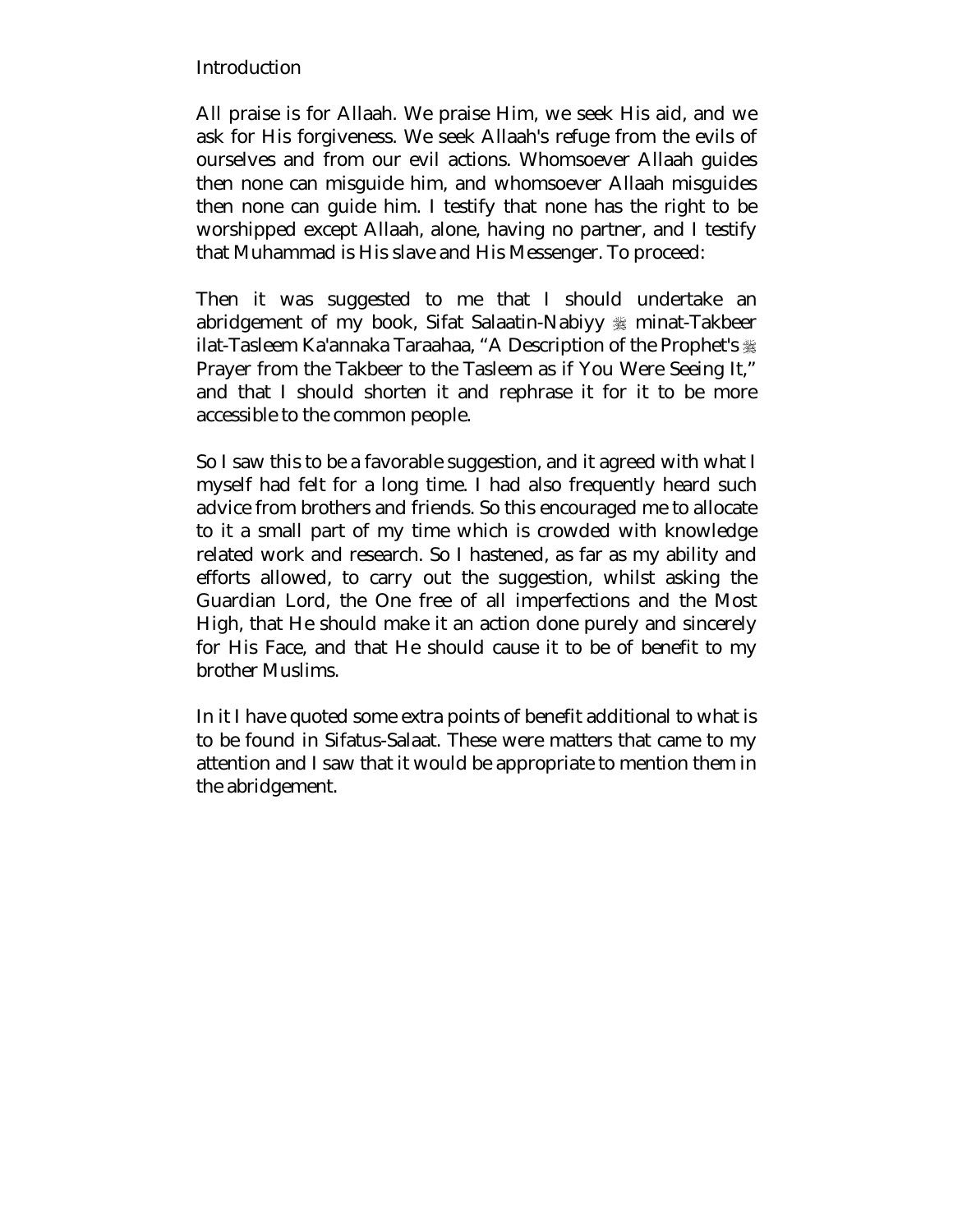I also gave particular attention to explaining some phrases occurring in some of the ahaadeeth and the adhkaar (words of remembrance of Allaah). I also provided major headings for each section, and also sub-headings for further clarification. Under these I quoted the points under discussion, numbered consecutively. Alongside each issue I quoted the ruling: whether it is a pillar (rukn) or an obligation (waajib). As for those matters about which I remained silent and did not mention a ruling, then they are from the Sunan1, and some of them carry the possibility of being declared obligatory - however stating one or the other with certainty would conflict with what is befitting from scholarly research.

So the pillar (rukn) is that which is essential for completion of the affair that it falls within, being such that its absence necessitates that the action depending upon it is nullified. An example is the bowing (rukoo') in the Prayer - it is a pillar of it, and if it is absent then the Prayer is nullified.

The condition (shart) is like the pillar (rukn) except that it is something outside the action that is dependant upon it. An example is the ablution (wudoo) for the Prayer. Prayer is not correct without it.

The obligation (waajib) is that which has an established command in the Book or the Sunnah, but there is no proof that it is a pillar (rukn) or a condition (shart). One who carries it out is rewarded, and one who leaves it without valid excuse is punished. Just like it is the fard (obligation) and making a difference between the fard and the waajib is a newly invented use of terminology for which there is no proof.

<sup>&</sup>lt;sup>1</sup> Sunan: pl. of sunnah, referring here to recommended actions established from the practice of the Prophet \* [Trans. Note]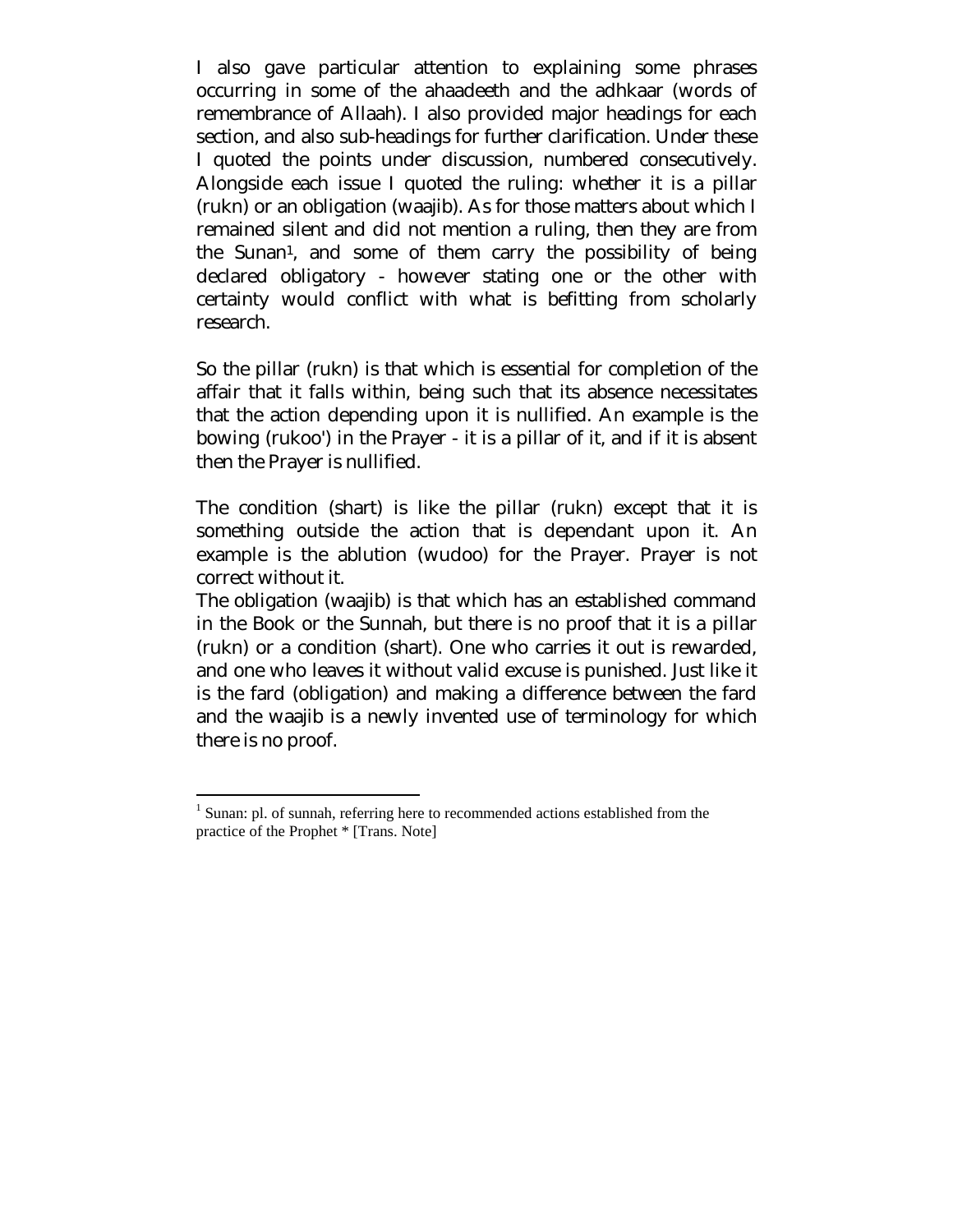The sunnah is an action of worship that the Prophet  $\frac{1}{26}$  continually performed, either always doing it or usually doing it, but which he did not command in a manner causing it to be an obligation. It is such that one who carries it out is rewarded, but one who leaves it out is not punished or blameworthy.

As for the hadeeth that some blind-followers mention and attribute to the Prophet  $\frac{1}{2}$ , "Whoever leaves my sunnah will not receive my intercession," then there is no basis for it from Allaah's Messenger  $\&$  and whatever is not established as his  $\&$  saying, then it is not allowed to attribute it to him  $\frac{1}{20}$ , for fear of falsely attributing something to him. As he  $\&$  said, "Whoever falsely quotes me as saying that which I have not said-then let him take his sitting place in the Hell-Fire."

Then it goes without saying that in it, just as in the original work, I do not restrict myself to any particular madhhab from the four followed madhhabs. Rather in it I followed the way of the people of the hadeeth: those who adhere to acceptance of every hadeeth that is established from the Prophet . Because of this fact their position is stronger than the madhhabs of those besides them, and this is something witnessed to by the fair-minded people of every madhhab. Amongst those witnessing to this was Abul-Hasanaat al-Luknawee al-Hanafee who said, "How could that not be the case when they are the true inheritors of the Prophet  $\frac{1}{26}$ , and are the true representatives of his Religion. May Allaah raise us up amongst them, and cause us to die whilst having love for them and whilst following their way."

And may Allaah have mercy upon Imaam Ahmad ibn Hanbal who said, 'The Religion of Muhammad is the narrations (akhbaar)' what a fine means for the youth are the reports (aathaar). Do not turn away desiring other then the hadeeth and its people. For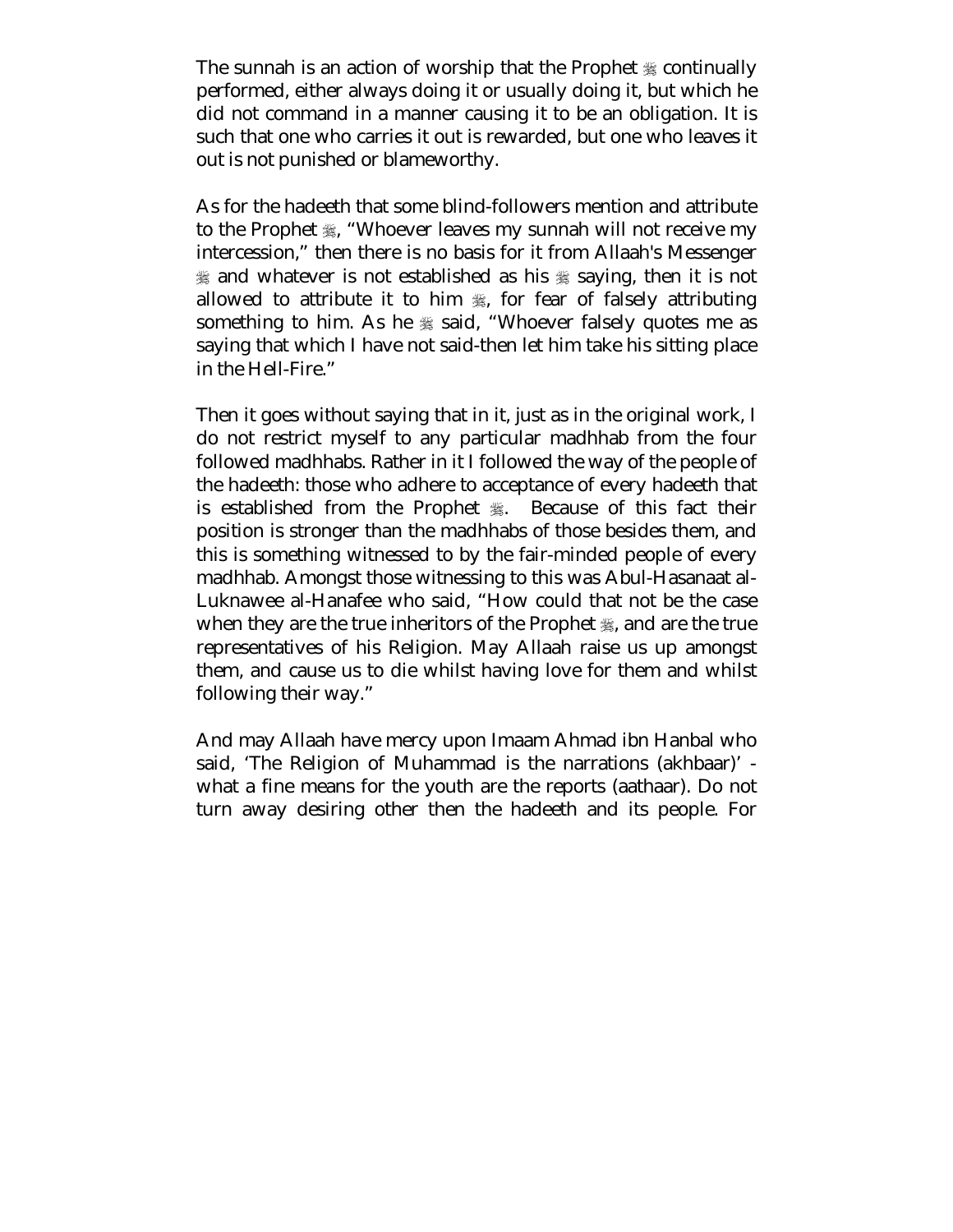opinion (ra'y) is night and the hadeeth is day. And perhaps a youth may be ignorant of where guidance lies whilst the sun has arisen and is shining brightly.'

> Muhammad Naasirud-deen al-Albaanee Damascus, 26th Safar 1392AH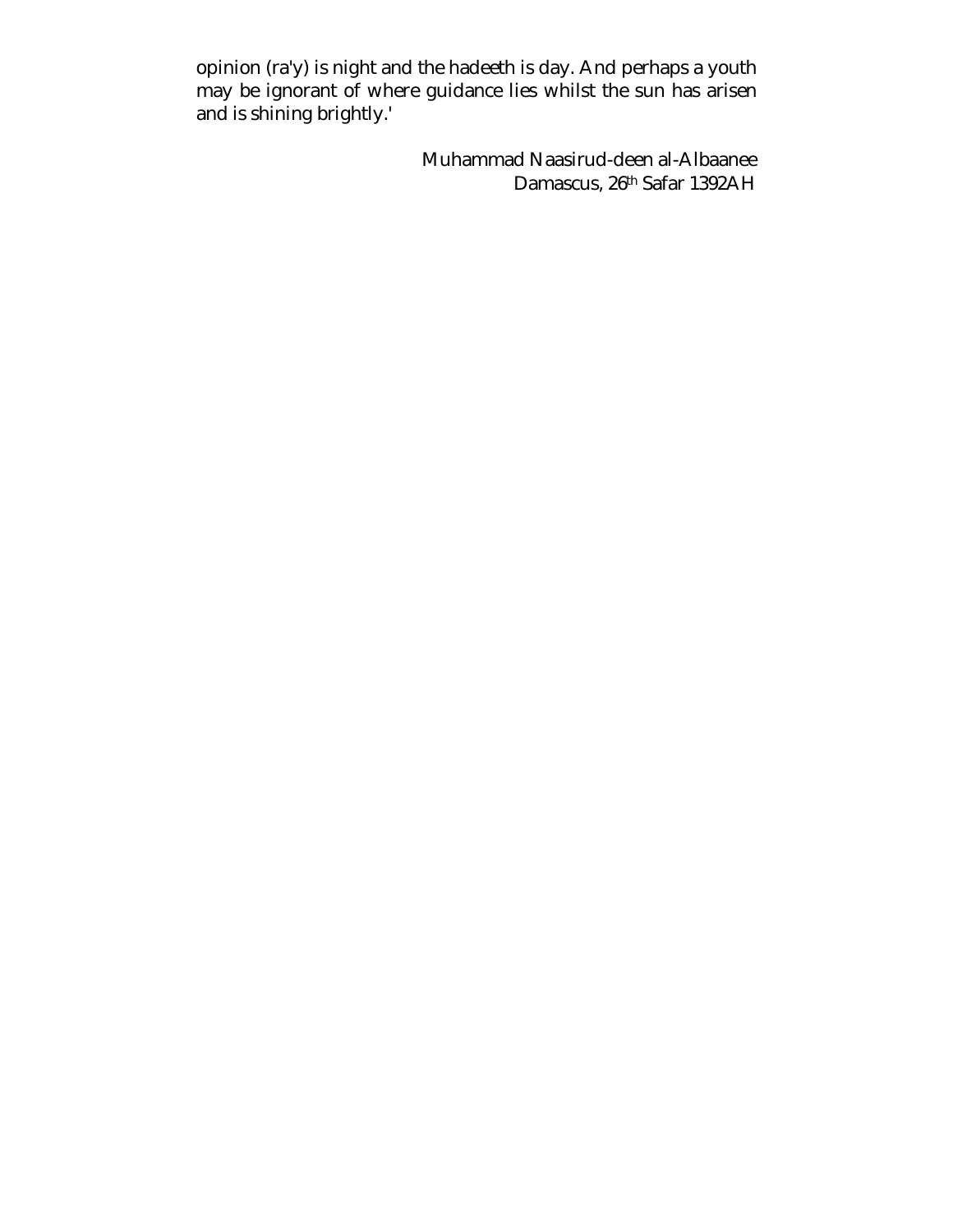# **FACING THE KA'BAH (Istiqbaalul-Ka'bah)**

(1) If you stand, O Muslim, to pray - then face the direction of the Ka'bah, wherever you are, in obligatory Prayers and optional Prayers. This is one of the pillars of the Prayer, such that the Prayer is not valid without it.

(2) The obligation to face the direction of the Ka'bah is removed from a warrior having to pray the Fear Prayer and during severe fighting. It is also removed from one who is rendered incapable of it, such as one who is (very) ill, or one who is upon a ship, car or airplane and who fears that the Prayer time will reach its end. It is also removed from one who prays optional Prayer or the Witr Prayer upon a riding beast or vehicle. It is, however, preferable for him, if he is able, to turn it towards the Qiblah for the initial takbeer. After that it does not matter in which direction it turns.

(3) It is obligatory upon everyone who can actually see the Ka'bah to face it directly. As for those who cannot actually see it then they should face its direction.

# **THE RULING CONCERNING PRAYING TOWARDS A DIRECTION OTHER THAN THAT OF THE KA'BAH BY MISTAKE**

(4) If a person prays towards other than the Qiblah due to the sky being cloudy or for any reason other than that, after having tried to the best of his knowledge and ability to face the correct direction, then his Prayer will be correct and he will not have to repeat it.

(5) However if a person whom he holds to be reliable comes to him whilst he is praying and informs him of the correct direction, then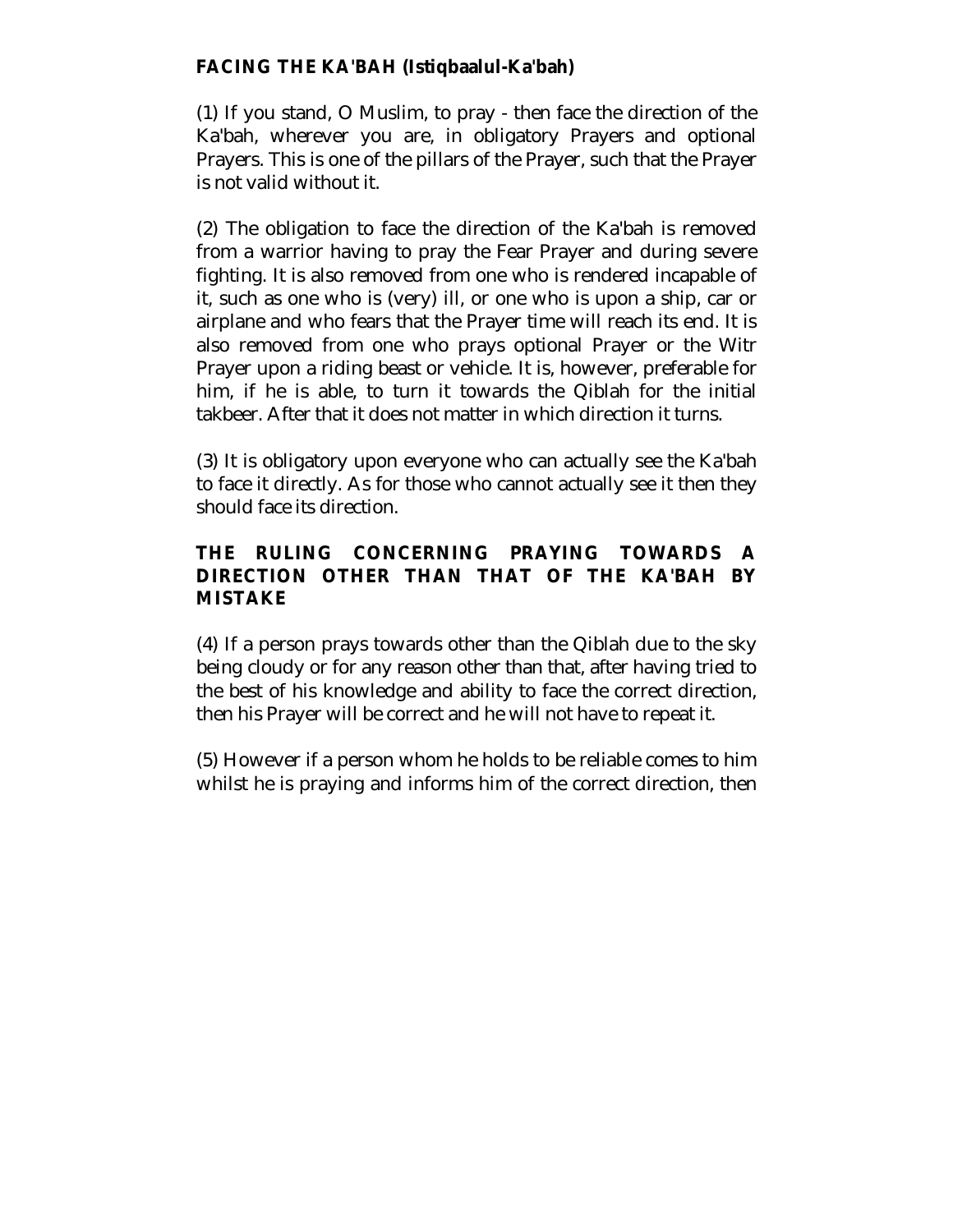he must immediately turn to the correct direction, and his Prayer will be correct.

# **STANDING (Qiyaam)**

(6) It is obligatory that the person prays standing. This is a pillar (rukn) except for:

(i) The one who is praying the Fear Prayer or during severe fighting. In these circumstances it is permissible for him to pray whilst riding.

(ii) Also the one who is ill and the one who is unable to stand, he should pray sitting if he is able, or if not then whilst lying down.

(iii) Also the person praying Optional (Nafl) Prayer, he may pray whilst riding or whilst sitting if he wishes, and in this case he should perform rukoo' (bowing) and sujood (prostration) by lowering his head and likewise the sick. He should lower his head further for the prostration than for the bowing.

(7) It is not permissible for the person praying sitting to place something raised upon the ground to prostrate upon. Rather he should only make the movement for his prostration lower than that for his bowing, as we have already mentioned, this is what he does if he is unable to directly place his head upon the ground.

# **PRAYER ON A SHIP OR AIRPLANE**

(8) It is permissible to pray the Obligatory Prayer upon a ship, and likewise in an airplane.

(9) A person may pray sitting in either of them if he fears that he will fall over.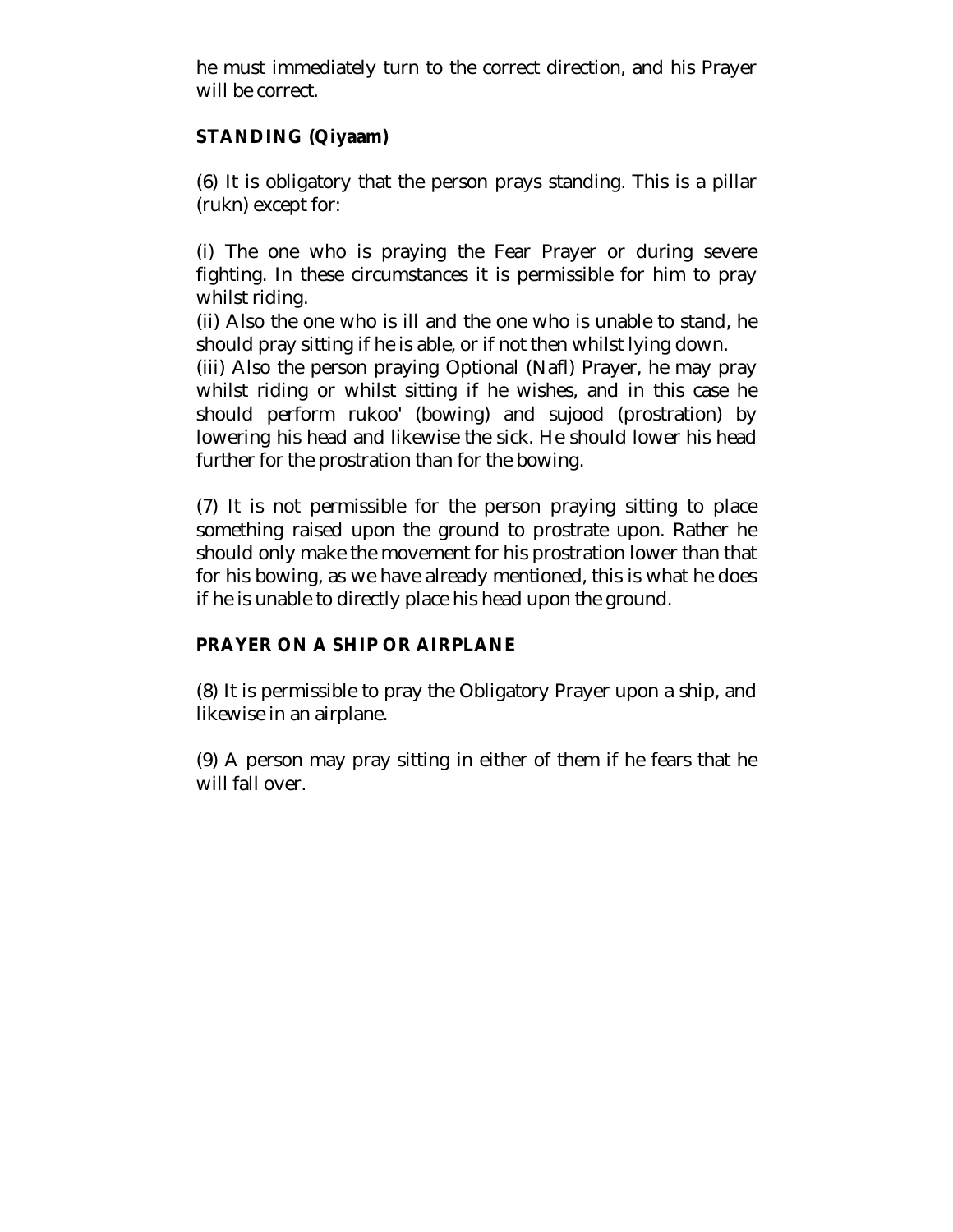(10) In the case of old age or bodily weakness, it is allowed for him during the standing to support himself against a pillar or with a stick.

(11) It is permissible to pray the voluntary Prayer during the night standing or even sitting without an excuse, and he can combine both of these. So he may pray and recite whilst sitting, and then shortly before the rukoo' he may stand and recite the few aayahs that remain for him whilst standing. Then he bows and prostrates, and then he does the same in the second rak'ah.

(12) If he prays sitting, he sits with his legs crossed, or in any manner of sitting that is comfortable for him.

#### **PRAYER WHILST WEARING SHOES**

(13) It is allowed for him to stand in Prayer barefooted, just as it is allowed for him to pray whilst wearing shoes.

(14) What is better is that he sometimes prays barefooted and sometimes prays wearing shoes, doing what is easy for him. So he should not force himself to wear them for the Prayer nor force himself to remove them. Rather if he happens to be barefooted he should pray barefooted, and if he is wearing shoes he should pray whilst wearing the shoes, unless a situation requires otherwise.

(15) If he does remove his shoes then he should not place them on his right-hand side, rather he should place them to his left as long as there is nobody praying to his left. Otherwise he should place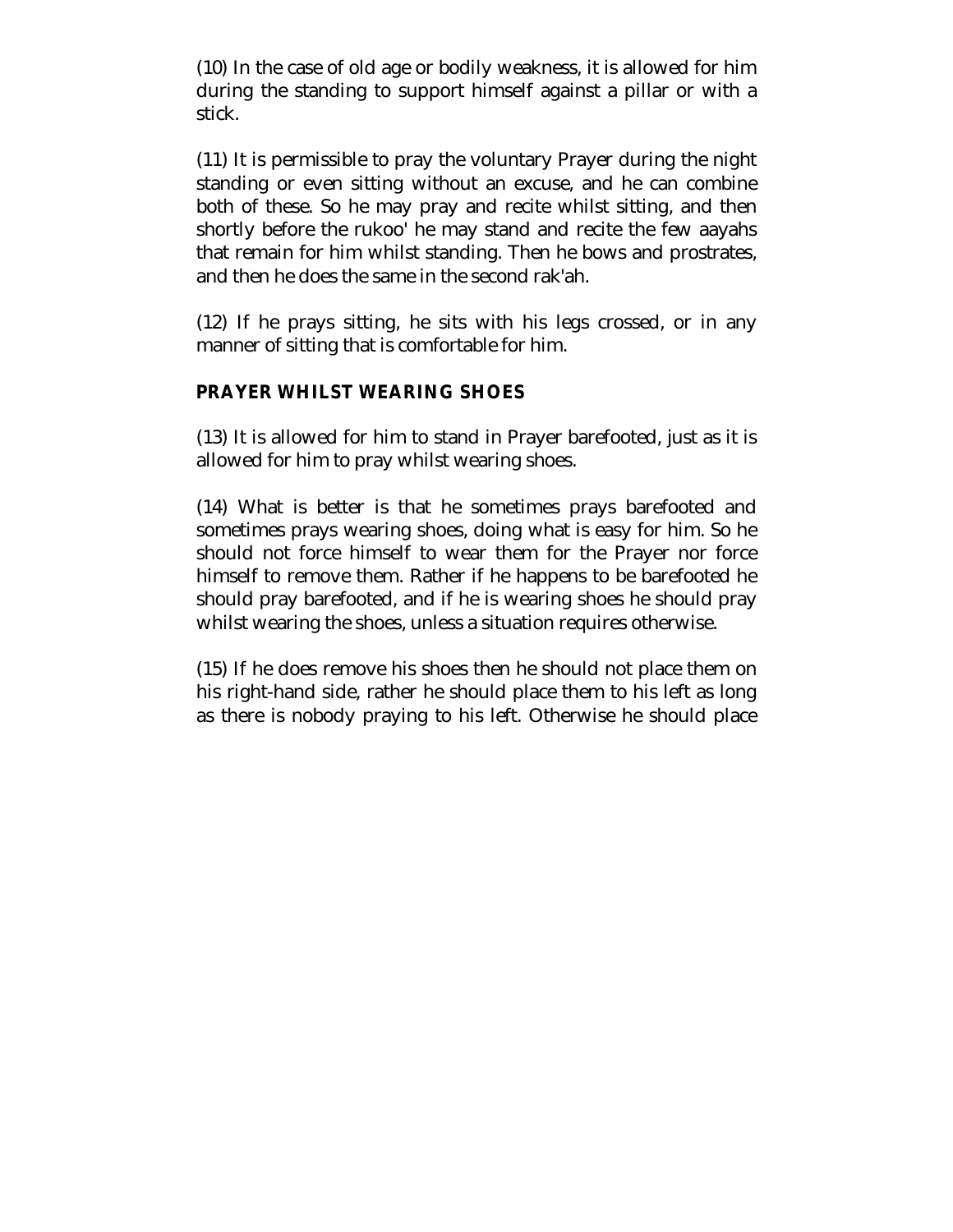them between his feet<sup>2</sup>. This order is authentically reported from the Prophet ...

## **PRAYING WHILST STANDING UPON THE PULPIT (MINBAR)**

(16) It is allowed for the Imaam to pray upon an elevated place, such as the minbar - for the purpose of teaching the people. He stands upon it and says the takbeer<sup>3</sup> and recites and bows upon it. Then he steps backwards in order to perform the prostrations on the ground at the foot of the pulpit. Then he can return to it and do in the second rak'ah the same as that which he did in the first.

 $2<sup>2</sup>$  I say: This contains a subtle indication that he should not place them in front of him. This is an etiquette that is disregarded by the majority of those who pray, since you see them praying towards their shoes!

<sup>&</sup>lt;sup>3</sup> i.e., `Allaahu Akbar,' meaning, `Allaah is greater.' [Trans. Note]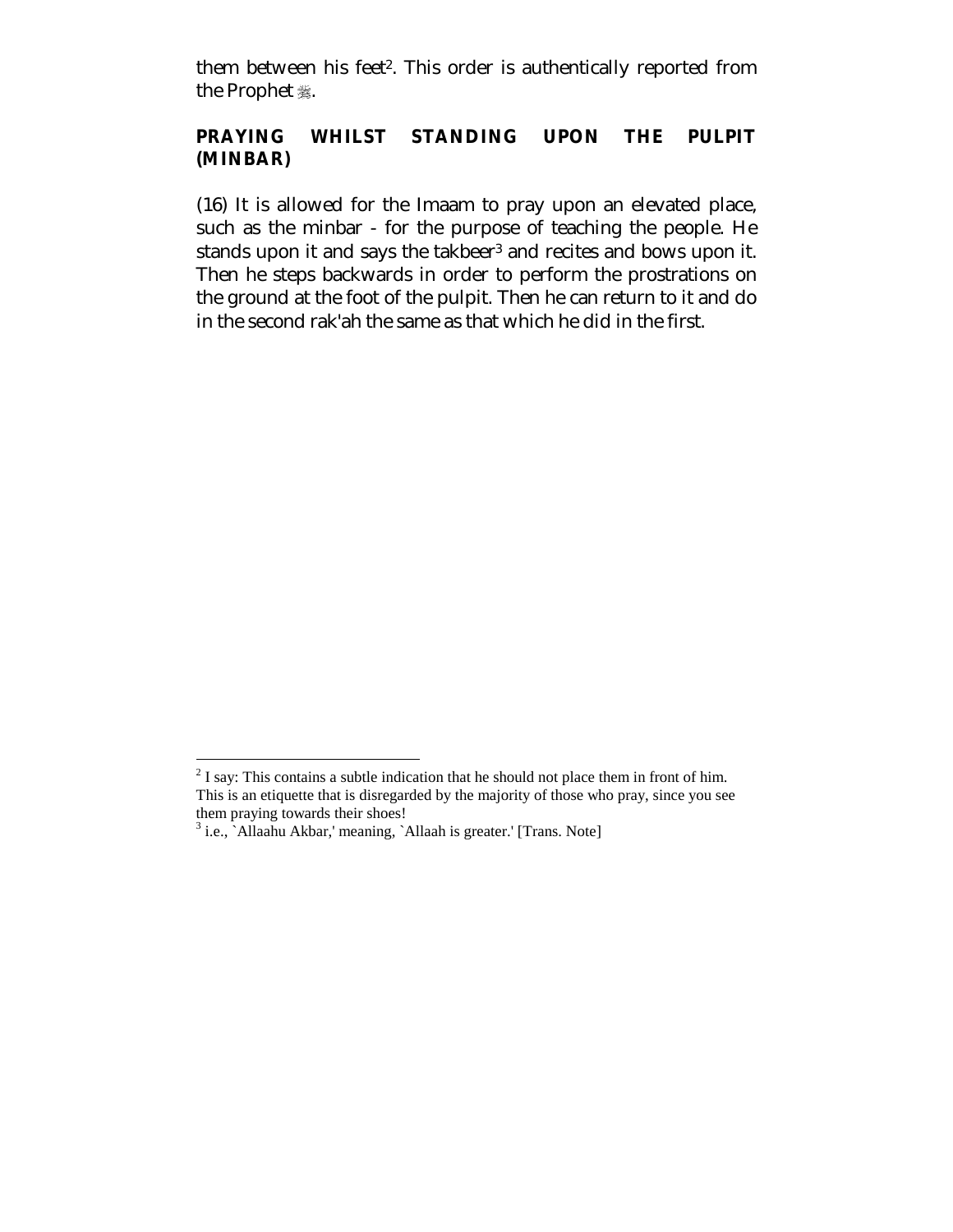#### **THE OBLIGATION OF PRAYING TOWARDS A SUTRAII (BARRIER) AND OF BEING CLOSE TO IT**

(17) It is obligatory that he prays towards a barrier (sutrah). It makes no difference whether he is praying in a mosque or elsewhere, nor whether the mosque is large or small. This is because of the all-embracing statement of the Prophet , "Do not pray except towards a sutrah, and do not let anyone walk in front o f you. So if a person insists (on trying to pass) then fight him, because he has an evil companion along with him," meaning a devil.

(18) It is obligatory that he is close to it, since the Prophet  $\frac{1}{26}$ commanded that.

(19) Between his  $\frac{1}{2}$  place of prostration and the wall towards which he prayed there would be a space approximately wide enough for a sheep to pass through. So if one does likewise then he has carried out the closeness that is obligatory upon him.4

# **THE REQUIRED HEIGHT OF THE SUTRAH (BARRIER)**

(20) It is obligatory that the height of the sutrah above the ground be at least a span or two spans, due to his saying, "If one of you places in front of him the like of the back-part of a camel-saddle5, then let him pray and not care about what passes beyond that."

 $4$  I say: We know from this that what the Muslims do in all mosques that I have seen in Syria and elsewhere with regard to praying in the middle of the mosque, far away from any wall or pillar, is nothing but negligence of the command and the practice of the Prophet \*

 $<sup>5</sup>$  Mu'khiratur-Rahl: It is the piece of wood placed at the back of the saddle, so the hadeeth</sup> contains an indication that it is not sufficient to use a line upon the ground. The hadeeth allowing that is not authentic.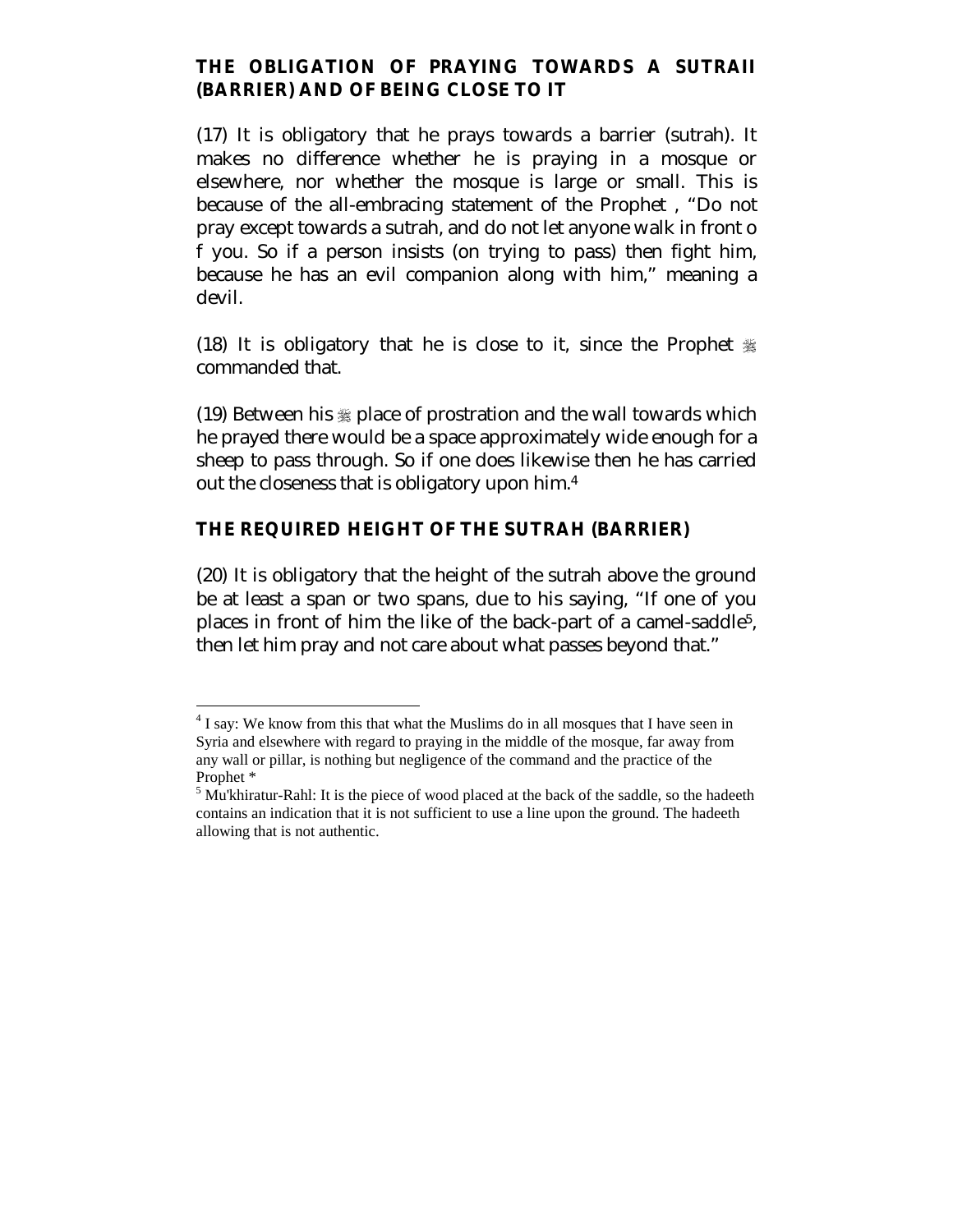(21) The person praying faces the sutrah directly. This is what is apparent from the command to pray towards the sutrah. As for the matter of moving slightly to the right or the left, so that he does not stand directly in line with it, then this is not authentically established.

(22) It is permissible to pray towards a staff stuck into the ground or its like, or towards a tree, or a pillar, or towards his wife who is lying upon the bed beneath the blanket, or towards his riding beast, even if it is a camel.

#### **THE FORBIDDANCE OF PRAYING TOWARDS GRAVES**

(23) It is not allowed to pray towards graves whatever the case, whether it be the graves of Prophets or anyone else besides them.

## **THE FORBIDDANCE OF PASSING IN FRONT OF A PERSON WHO IS PRAYING9 EVEN IN THE SACRED MOSQUE IN MAKKAH (AL. MASJIDUL-HARAAM)**

(24) It is not allowed to pass directly in front of a person who is praying if he has a sutrah in front of him. There is no difference in this between al-Masjidul-Haraam and other mosques. The forbiddance applies equally to all of them, due to the generality of his  $\frac{1}{20}$  saying, "If the one who passes directly in front of a person knew the (sin) that was upon him, then he would rather stand and wait for forty than pass in front of him." Meaning, passing in between him and the place of his sutrah.<sup>6</sup>

 $<sup>6</sup>$  As for the hadeeth that he  $*$  prayed at the outer edge of the area for tawaaf without any</sup> sutrah and the people were passing in front of him, then this is not authentic. Furthermore, it does not mention that they were passing between him and his place of prostration.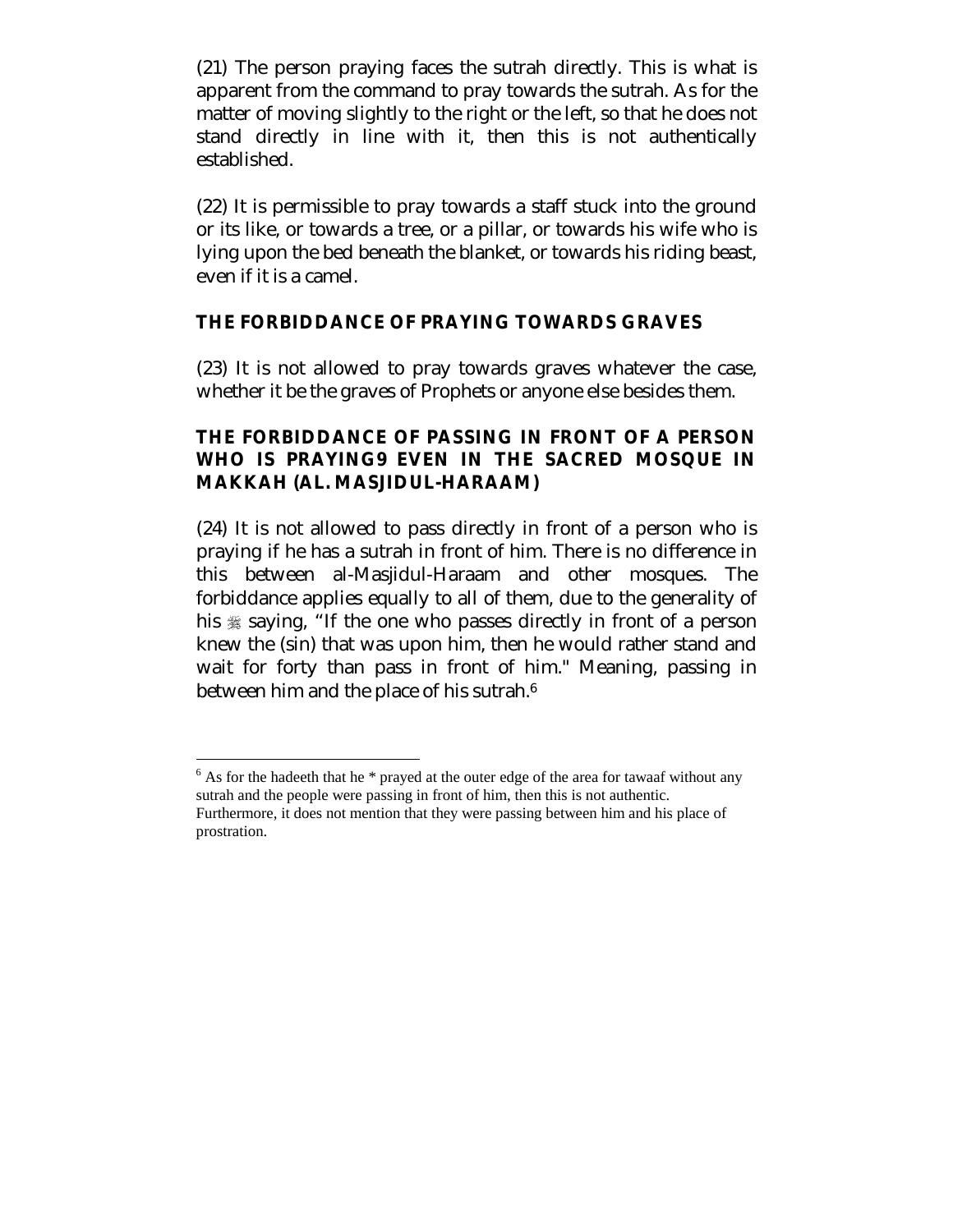#### **THE OBLIGATION OF PREVENTING ANYONE TRYING TO PASS IN FRONT OF YOU, EVEN IN THE SACRED MOSQUE IN MAKAAH**

(25) It is not allowed for a person praying towards a sutrah to allow anyone to pass in front of him, due to the previous hadeeth, "... and do not let anyone walk in front of him ..." and his  $*$  saying, "If one of you prays towards something that screens him from the people, and someone wants to pass in front of him, then let him repel him by pushing him on the chest, and let him repel him as much as he can ... [and in a narration ... then let him fight him, for he is a devil]."

#### **MOVING FORWARD TO PREVENT SOMEONE PASSING**

(26) And it is allowed for him to take a step or more forwards in order to prevent an animal or a child from passing in front of him, so that they pass behind him.

# **THAT WHICH BREAKS / DISRUPTS THE PRAYER**

(27) From the importance of the sutrah in Prayer is that it prevents the person's Prayer being nullified by the passing of that which will disrupt it. Contrary to the one who prays without a sutrah, since his Prayer will be nullified if an adult woman, or likewise a donkey, or a black dog passes in front of him.

# **THE INTENTION (an-Niyyah)**

(28) The person who is going to pray must have in his heart the intention to pray that particular Prayer, be it the Obligatory Zuhr or 'Asr Prayer, or the sunnah Prayer's for them, for example. This is a condition (shart) or a pillar (rukn). As for expressing that upon the tongue, then it is an innovation (bid'ah), contrary to the sunnah.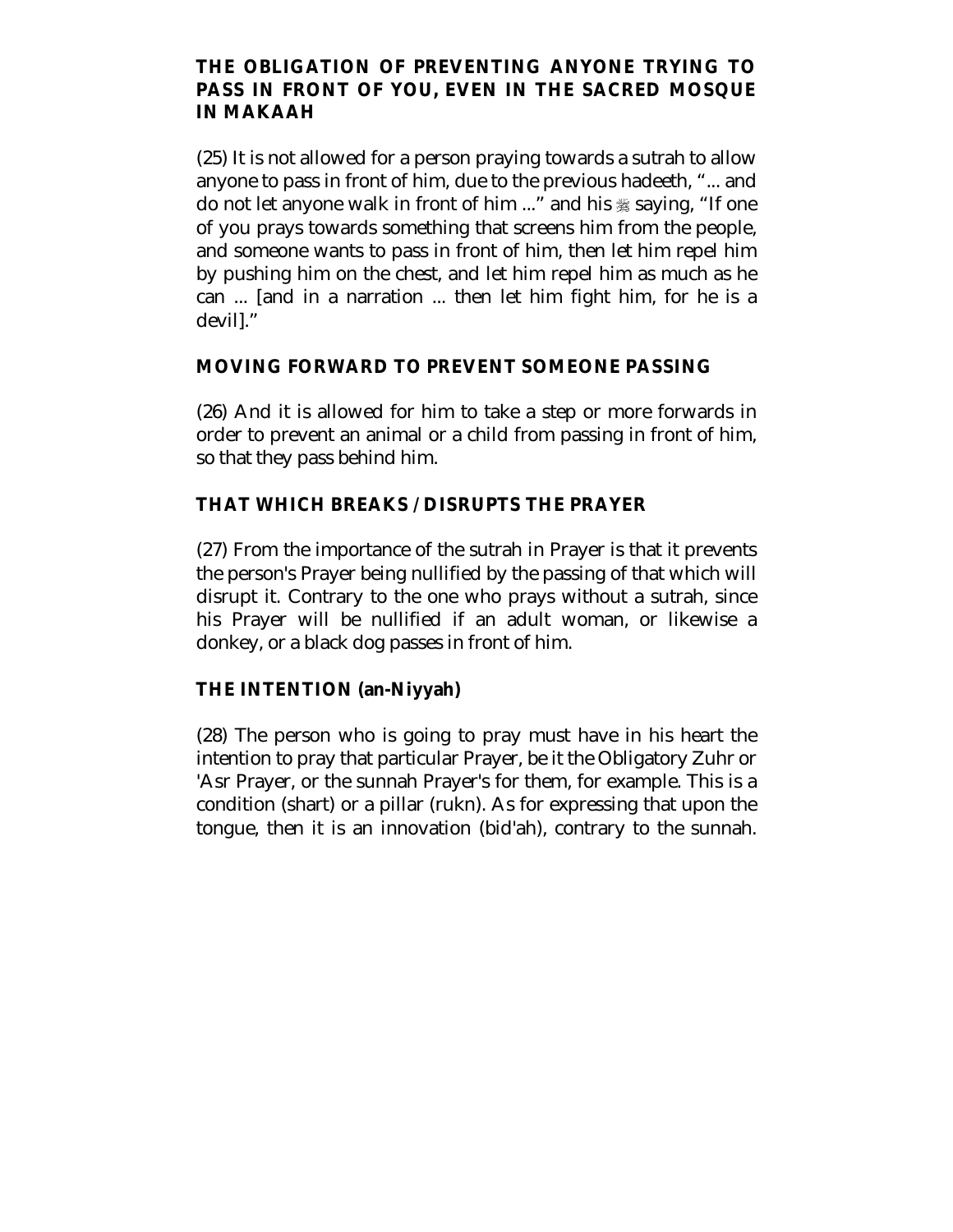This was not upheld by any of the Imaams followed by the blindfollowers.

# **THE TAKBEER (Saying: `Allaahu Akbar')**

(29) He begins the Prayer by saying:

# اللَّهُ أَكْبَرُ

# **Allaahu Akbar Allaah is Greater.**

This is a pillar (rukn), due to his saying, "The key to the Prayer is Purification. That which makes outside actions forbidden is the takbeer, and that which causes outside actions to become permissible is the tasleem7."

(30) He should not raise his voice in saying the takbeer in any of the Prayers, unless he is an Imaam (leading others in prayer).

(31) It is allowed for the mu'adhdhin to repeat the takbeer of the Imaam in a louder voice in order for the people to hear it, as long as there is a need for that, such as the Imaam's being ill, having a weak voice, or there being a very large number of people praying behind him.

(32) The person following an Imaam in Prayer should not say the takbeer until the Imaam has finished saying it.

# **RAISING THE HANDS AND HOW IT IS TO BE DONE**

(33) He should raise his hands whilst saying the takbeer or before it, or after it. All of these are established in the sunnah.

<sup>&</sup>lt;sup>7</sup> i.e., the saying of, `As-salaamu 'alaikum wa rahmatullaah ...' to complete the Prayer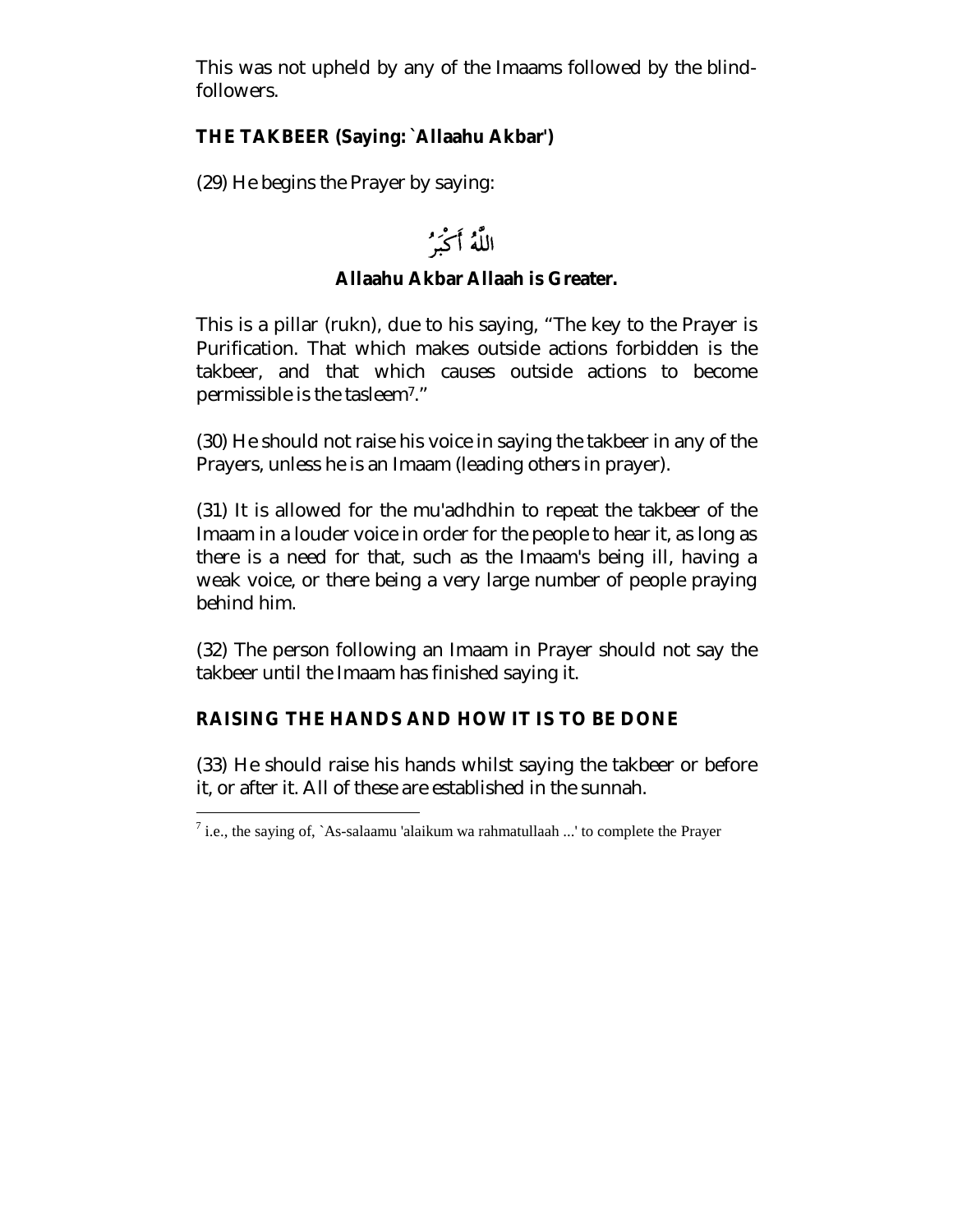(34) He should raise his hands with the fingers extended.

(35) He should raise his palms up to the level of his shoulders, and sometimes he should raise them even further, up to the level of his car lobes.8

## **PLACING THE HANDS AND HOW IT IS TO BE DONE**

(36) Then after the takbeer he should place his right hand upon his left hand, and this is from the practice (sunnah) of the Prophets, 'alaihimus-salaatu was-salaam, and Allaah's Messenger commanded his Companions with it. It is therefore not permissible to leave the hands hanging by one's sides.

(37) He should place his right hand upon his left hand, wrist and forearm.

(38) Sometimes he should grasp the left hand with the right hand.9

# **WHERE THE HANDS ARE TO BE PLACED**

(39) He should only place his hands upon his chest. This applies equally to men and women.10

(40) It is not allowed to place the right-hand on the waist.



<sup>(</sup>da'eef). Or has no basis

 $8$  I say: As for actually touching the earlobes with the thumb then there is no basis for this

in the Sunnah. Rather in my view it is something that incites misgivings. 9 As for the practice of combining both placing and grasping at one and the same time, as some late-comers hold to he good, then there is no basis for it.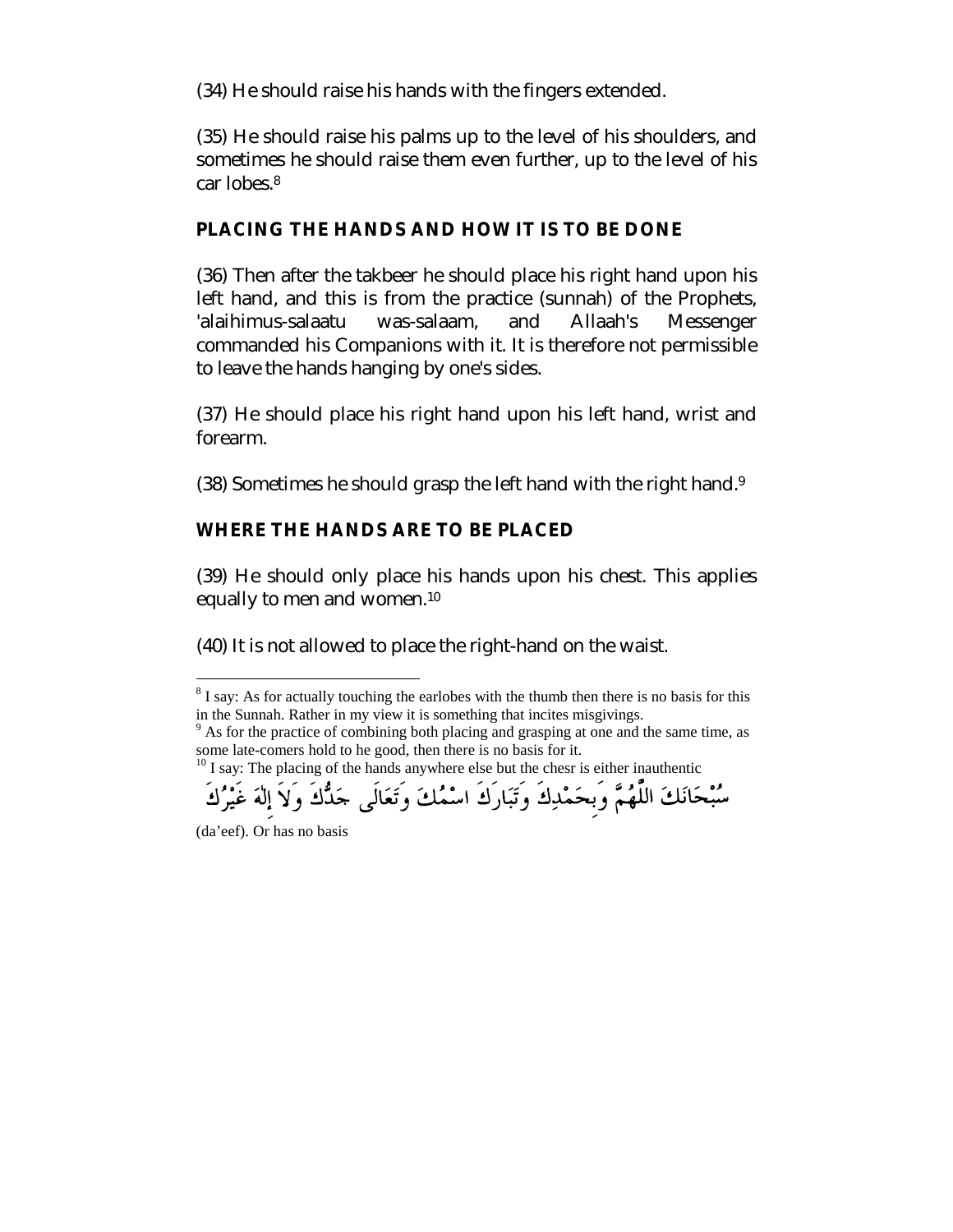#### **HUMILITY AND ATTENTIVENESS (al-Khushoo') AND LOOKING AT THE PLACE OF PROSTRATION**

(41) He must have humility and attentiveness in his Prayer, and should avoid everything that may divert his attention, whether it be designs or decoration. Nor should he pray when food that he desires has been served, nor whilst he is having to withhold urine or faeces.

(42) Whilst standing he should look towards the place of his prostration.

(43) He should not turn to the right or the left, since his turning aside will be something that Satan snatches away and steals from the person's Prayer.

(44) It is not allowed for him to raise his sight to the sky.

THE OPENING SUPPLICATION (Du'aa al-Istiftaah)

(45) Then he should begin by reciting one of the supplications established from the Prophet  $\frac{4}{36}$ , and they are many. The most wellknown is:

*Subhaanak-Allaahumma, wa biham-dika, wa tabaarakasmuka, wa ta'aalaa jadduka, wa laa ilaaha ghayruka* 

**I declare You free and far removed from all imperfections, O Allaah, and all praise is for You. Blessed is Your Name. Great and Exalted is Your Kingdom. None has the right to be worshipped besides You.**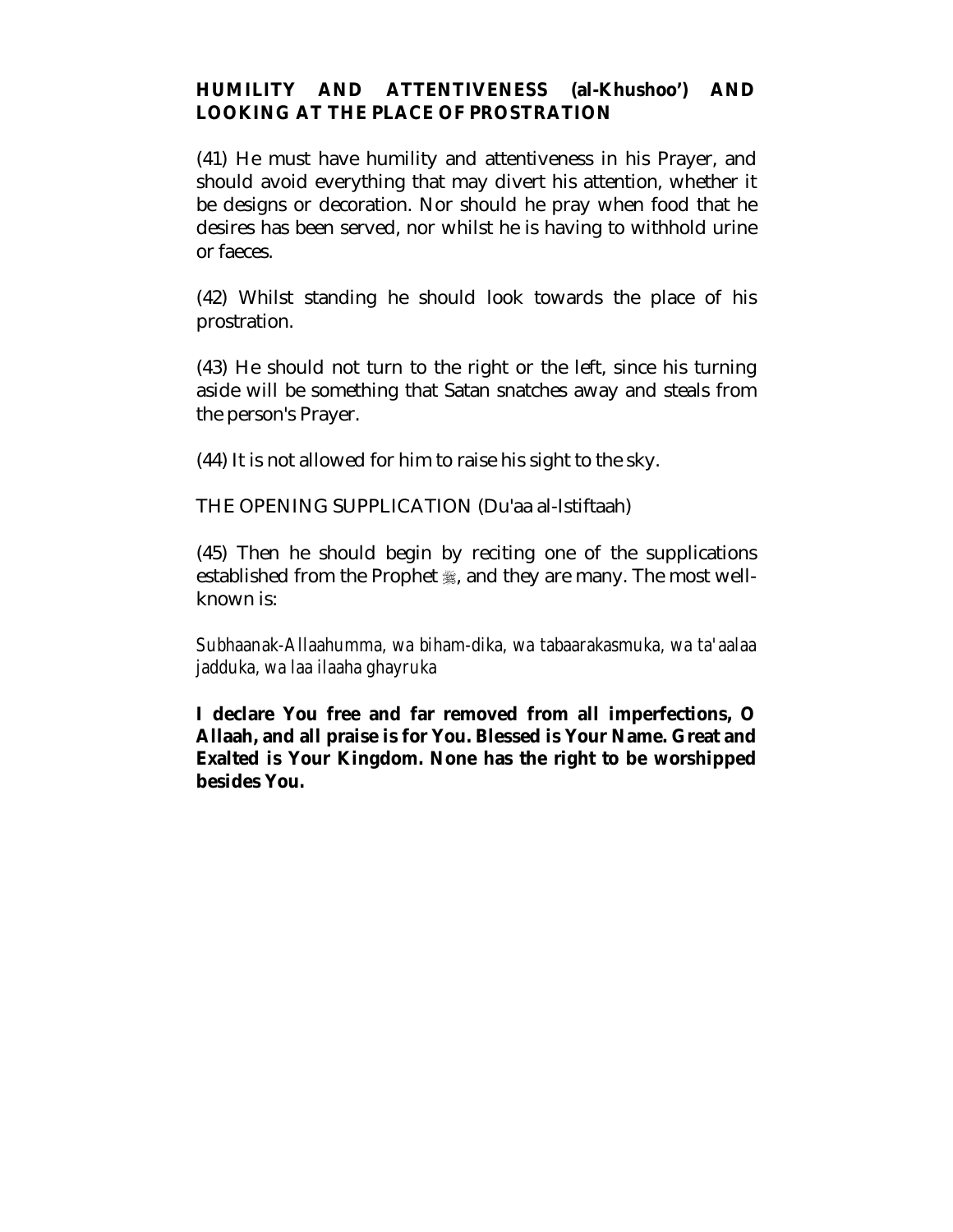The command for this is established, so one should be careful to do it.11

#### **THE RECITATION (al-Qiraa'ah)**

(46) Then he must seek refuge with Allaah, the Most High, and it is an obligation, he will be sinful if he leaves it.

(47) The Sunnah is that he should sometimes say:

أَعُوْذُ بالله مِنَ الشَّيْطَانِ الرَّحِيْمِ مِنْ هَمْزِه وَ نَفْخِهِ وَ نَفْثِهِ

*A'oodhu billaahi min ash-Shaytaan-ir-Rajeem [min hamzihi, wa nafkhihi, wa nafthihi]* 

I seek refuge with Allaah from Satan, the Rejected One [from the insanity he brings about, from his arrogance and from his evil poetry].

#### **(48) Or that he says:**

 $\overline{a}$ 

أَعُوْذُ بِاللهِ ۚ السَّمِيعِ الْعَلِيمِ مِنَ الشَّيْطَانِ الرَّحِيْم مِنْ هَمْزِهِ وَ نَفْخِهِ وَ نَفْثِهِ

*A'oodhu billaah-is-Samee'-il-'Aleem min ash-Shaytaan-ir-Rajeem min hamzihi, wa nafkhihi, wa nafthihi* 

I seek refuge with Allaah, the All-Hearing, the All-Knowing, from Satan, the Rejected One, from the insanity he brings about, from his arrogance and from his evil poetry.

(49) Then he should say quietly, in both loud and silent Prayers:

 $11$  Whoever wishes to see the rest of the opening supplications then let him refer to Sifatus-Salaat, pp. 14-19 of the translation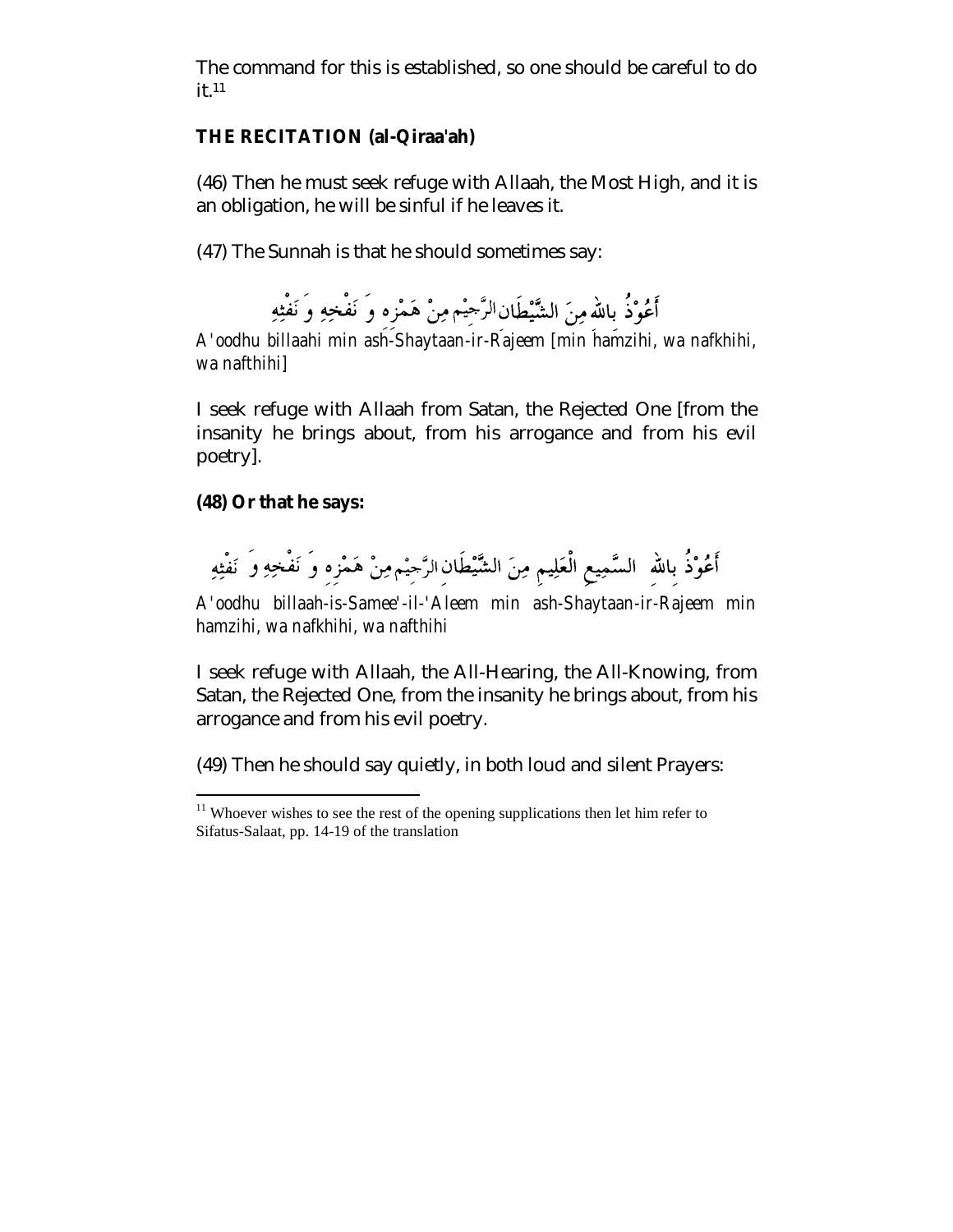

In the Name of Allaah, the Most Merciful, the Bestower o f Mercy.

## **RECITING SOORAH AL-FAATIHAH**

(50) Then he recites the whole of Soorah al-Faatihah, and (Bismillaah …) is an aayah from it. This is a pillar (rukn), and the Prayer will not be correct without it. So it is obligatory upon even those who do not know Arabic that they memorize it.

(51) But one who is still unable to recite it, then it is sufficient for him to say:

*Subhaan-Allaah, wal-hamdulillaah, wa laa ilaaha illallaah, wallaahu Akbar, wa laa hawla wa laa quwwata illaa billaah* 

I declare Allaah free and far removed from all imperfections, and all praise is for Allaah, and Allaah is greater and no power except by the Will of Allah

(52) The Sunnah, when reciting it, is to read it aayah by aayah. One should pause after each aayah. So he says:

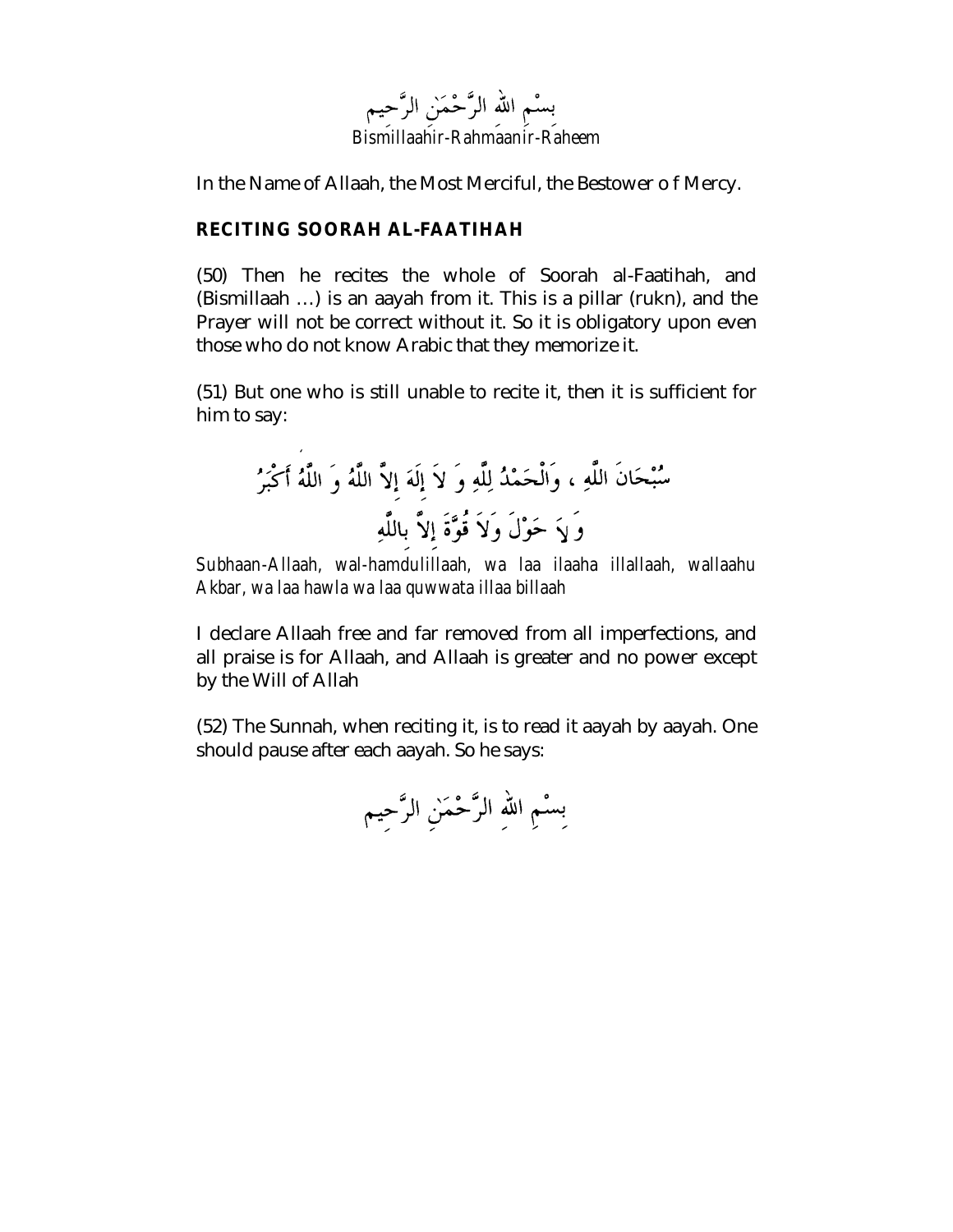#### *Bismillaahir-Rahmaanir-Raheem*  In the Name of Allaah, the Most Merciful, the Bestower of Mercy.

Then he pauses ... then he says:

ألْكَمْذُلِّةَ مَتِ أَلْمَـٰلَمِينَ

*Al-Hamdu lillaahi Rabbil-'Aalameen*  All praise is for Allaah, the Lord of all the creation.

Then he pauses ... then he says:

ٱلزَّحْمٰنِٱلزَّحِيهِ

*Ar-Rahmaan-ir-Raheem*  The Most Merciful, the Bestower of Mercy.

Then he pauses ... then he says:

 $\overline{a}$ 

مَئِلِكِ بَيْمِيلِلْيِسِيِبِ

*Maaliki Yawmid-Deen*  Owner o f the Day of Recompense.

Then he pauses, he does likewise until he completes it.12

The whole of the Prophet's  $*$  recitation would be like this. He would stop at the end of each aayah, and not join it together with the aayah after it, even if they were connected in meaning.

 $12$  The whole of Soorah al-Faatihah can be seen in Appendix One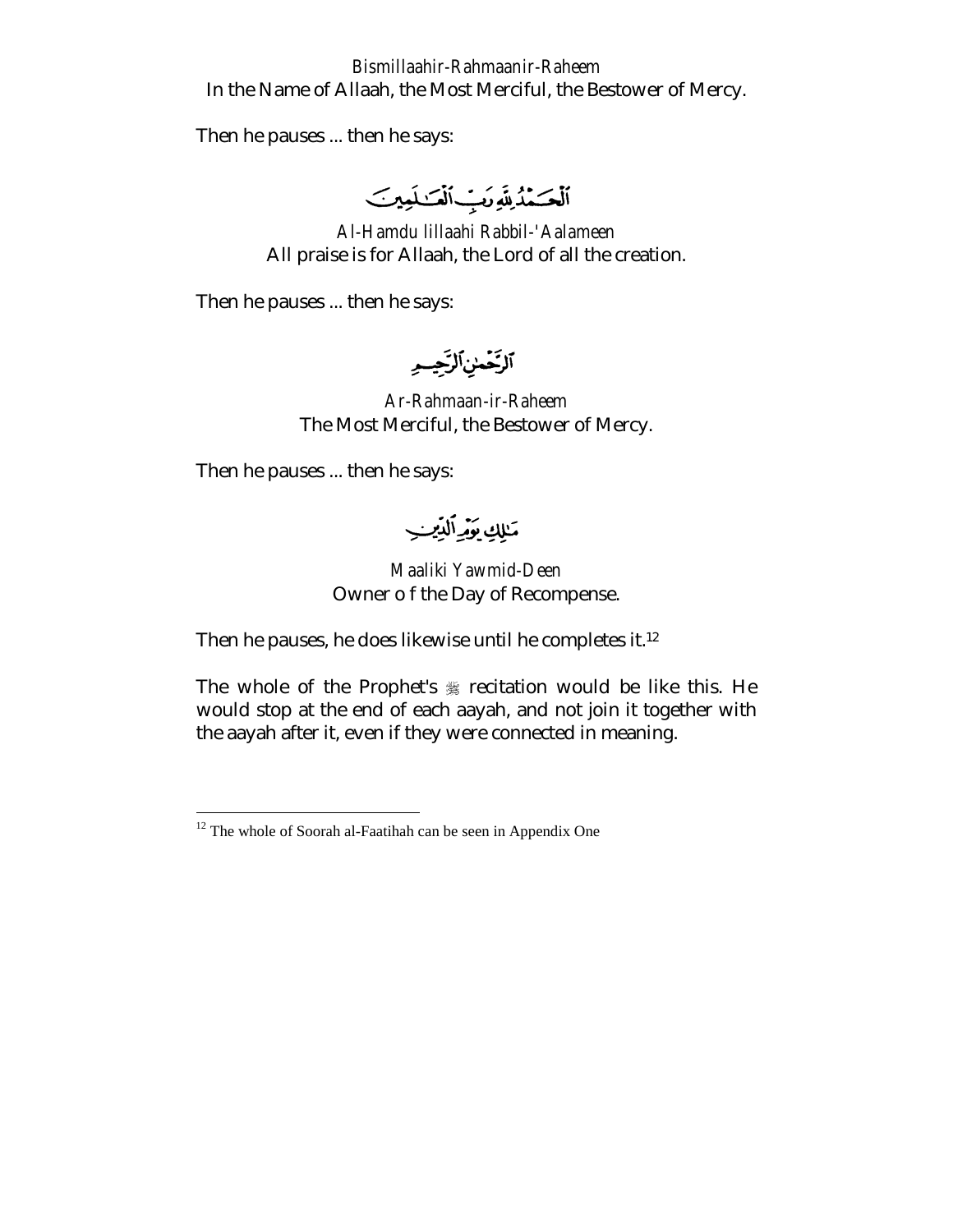(53) It is permissible to recite either "Maaliki" ... **Owner** of the Day of Recompense, or "Maliki" ... **King** of the Day of Recompense.

#### **THE RECITATION OF SOORAH AL-FAATIHAH BY ONE WHO IS PRAYING ALONG WITH AN IMAAM**

(54) It is obligatory that the one praying behind an imaam also recites it in quiet Prayers. He should also recite it in loud Prayers if he cannot hear an imaam reciting, or if it happens that the imaam remains silent after his own recitation in order to enable the follower to recite it. However, it is our view that this period of silence is not established from the Sunnah.13

#### **THE RECITATION AFTER SOORAH AL-FAATIHAH**

(55) It is from the Sunnah that after reciting al-Faatihah, he recites another Soorah - even in the Funeral Prayer, or that he recites some aayahs, in the first two rak'ahs.

(56) He may sometimes lengthen the recitation after it and shorten it at other times, due to the needs of travel, having a cough and cold, being ill or due to the crying of a child.

(57) The length of recitation will vary according to the different Prayers. So generally, the recitation in the Dawn (Fajr) Prayer is longer than the recitation in any of the other Prayers. Next comes the Zuhr, then the 'Asr and the Maghrib, then the 'Ishaa.

(58) The recitation in the (optional) Night Prayer (Salaatul-Layl) is longer than any of those.

 $\overline{a}$  $^{13}$  I say: I have mentioned the evidence used by those who support it, along with its rebuttal in Silsilatul-Ahaadeethid-Da'eefah, nos. 546 and 547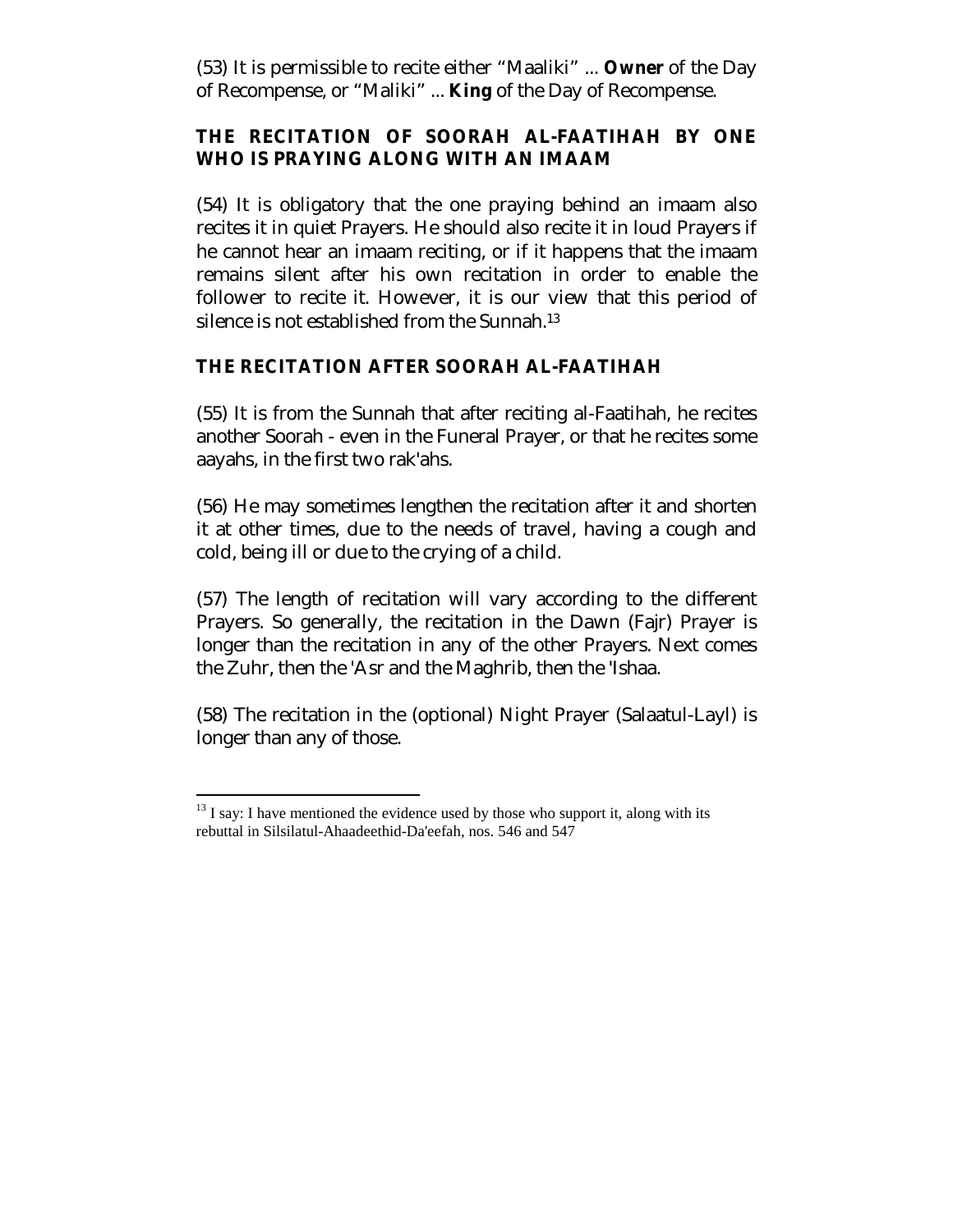(59) The Sunnah is also to make the recitation in the first rak'ah longer than the recitation in the second rak'ah.

(60) Also that he makes the recitation in the last two rak'ahs shorter than that in the first two, by about a half.14

# **RECITING SOORAH AL-FAATIHAH IN EVERY RAK'AH**

(61) It is obligatory that he recites al-Faatihah in every rak'ah.

(62) It is from the Sunnah that he sometimes recites something in addition to it in the last two rak'ahs also.

(63) It is not allowed for the imaam to prolong the recitation more than what occurs in the Sunnah. By doing so he would cause difficulty to some of those who may be praying behind him, such as old people, sick people, nursing mothers and those who have needs to attend to.

# **LOUD AND QUIET RECITATION**

(64) He should recite aloud in the Dawm (Fujr) Prayer, the Jumu'ah Prayer, the two 'Eid Prayers, the Prayer for seeking rain, the Eclipse Prayer and in the first two rak'ahs of the Maghrib and 'Ishaa Prayers. He should recite quietly in the Zuhr and 'Asr Prayers, in the third rak'ah of the Maghrib Prayer and the last two rak'ahs of the 'Ishaa Prayer.

(65) It is permissible for the Imaam sometimes to recite an aayah loud enough to be heard by the people in the quiet Prayers.

 $\overline{a}$ <sup>14</sup> For the details of this chapter, refer, if you wish, to Sifatus-Salaat, (pp. 25-39 of the translation).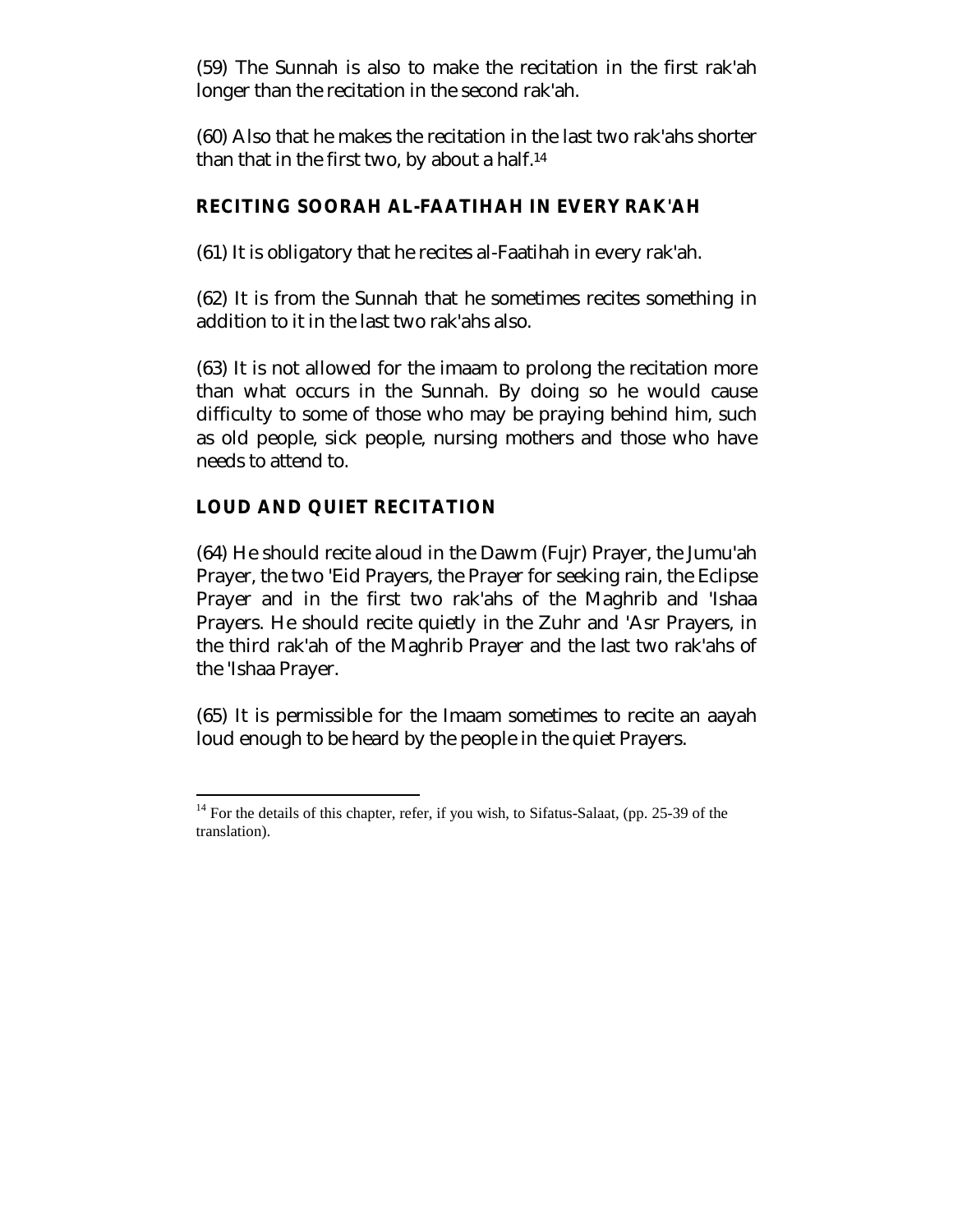(66) As for the Witr Prayer and the Prayer during the night (Salaatul-Layl), then he should sometimes recite quietly in it, and recite loudly at other times. However, his voice should only be raised moderately.

# **RECITING THE QUR'AAN SLOWLY (AND BEAUTFIULLY)**

(67) The Sunnah is that he recites the Qur'aan slowly. He should not recite it quickly or hurriedly. Rather, his recitation should be clear and each letter distinguishable. He should also beatify the Qur'aan with his voice, and recite it in a beautiful and good manner, whilst abiding by the rulings that are well-known to scholars of recitation. He may not recite it in newly innovated tones, nor in the manner of singing.

# **CORRECTING THE IMAAM**

(68) It is prescribed for the one praying behind an imaam that he corrects him if he becomes mixed up in his recitation.

# **THE BOWING (RUKOO')**

(69) When he has finished reciting he remains silent for a moment, long enough to return his breathing to normal.

(70) Then he raises his hands, in the manner described previously with regard to the initial takbeer (point nos. 33, 34 and 35).

(71) He also says the takbeer (i.e., Allaahu Akbar), and this is obligatory.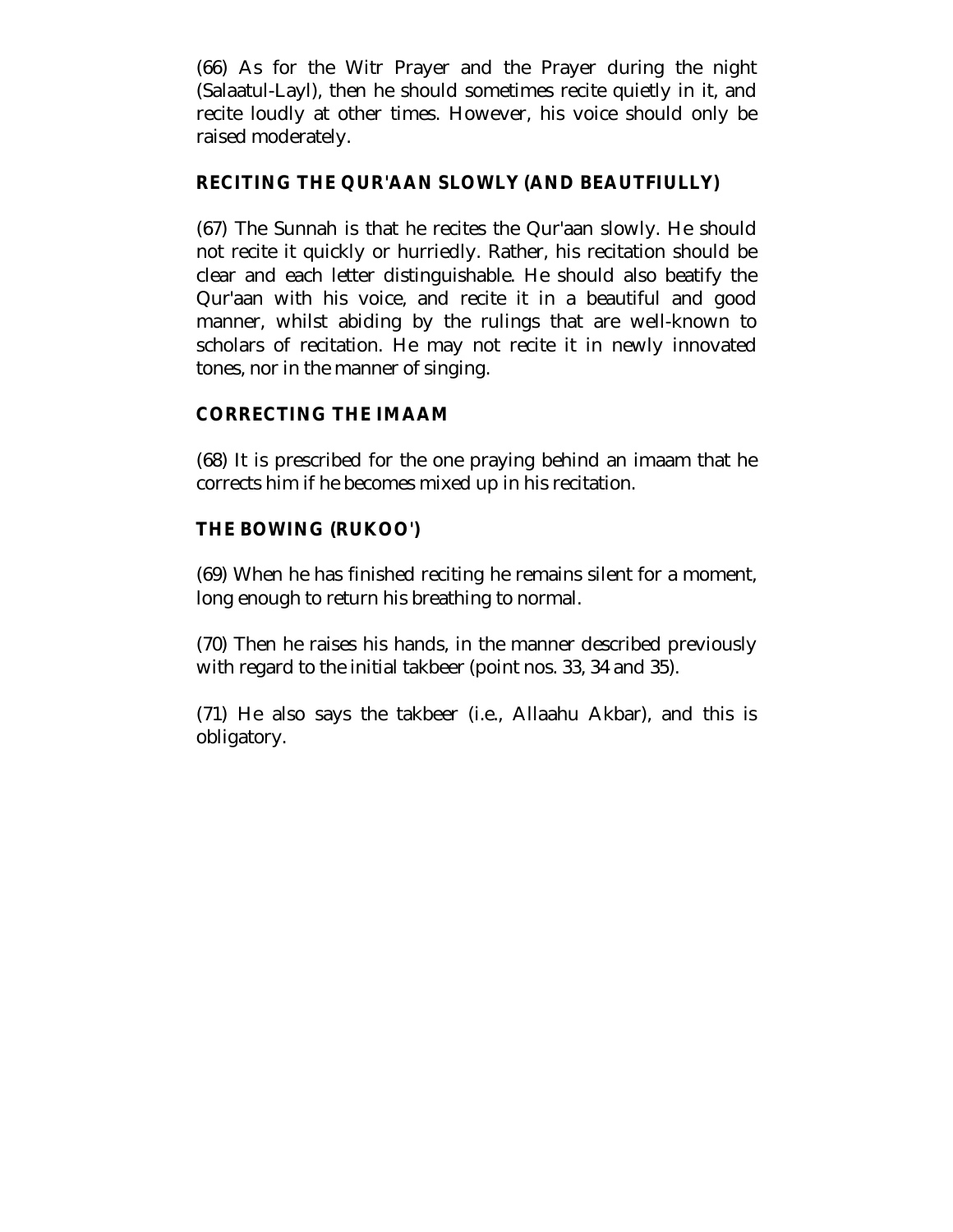(72) Then he performs the rukoo' (i.e., bows) in such a manner that all his joints are settled, and each part of the body is at rest. This is a pillar (rukn).

#### **HOW THE BOWING (RUKOO') IS PERFORMED**

(73) He should place his hands firmly upon his knees. He should spread his fingers, as if he were grasping his knees. All of this is obligatory.

(74) He should stretch out his back and make it level, such that if water were to be poured upon it, then it would settle upon it. This is an obligation.

(75) He should neither cause his head to droop lower than his back, nor should he raise it above it. Rather he should make it level with his back.

(76) He should keep his elbows (straight and) apart from his sides.

(77) He should say in his rukoo':

سُبْحَانَ رَبِّيَ الْعَظِيمِ

# *Subhaana Rabbee al-'Azeem*  I declare my Lord, the Supreme, free and far removed from all imperfections.15

Saying it three times, or more.

 $\overline{a}$ <sup>15</sup> There are other sayings that can be said with this pillar (rukn). Some are long, some are medium length and some are short. Refer to Sifatus-Salaat, Eng. transl. pp. 44-46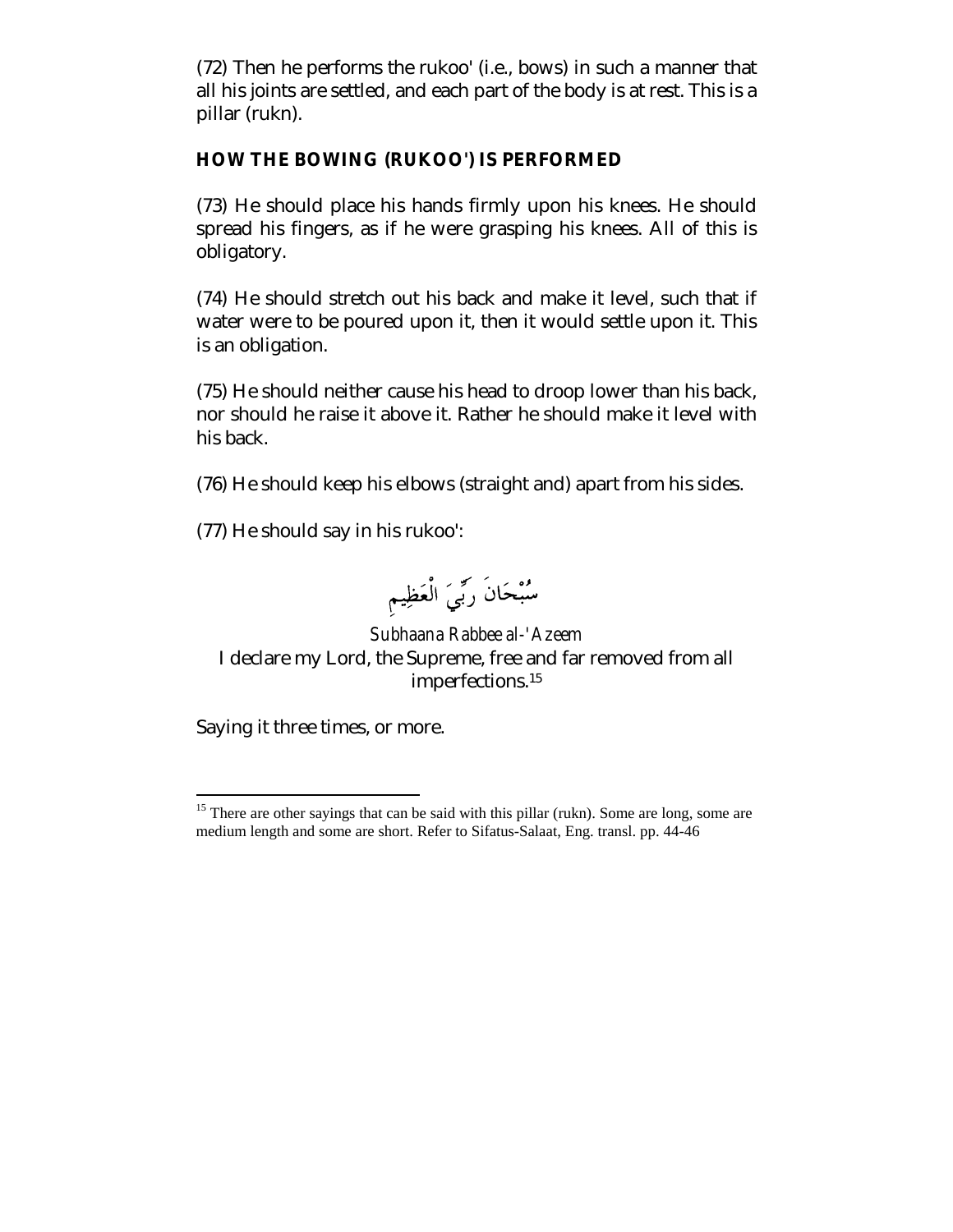(78) From the Sunnah is that he makes the pillars of equal length. So he should make his rukoo', his sujood (prostration), and his sitting between the two prostrations of similar length.

(79) It is not allowed for him to recite the Qur'aan in the rukoo' (bowing), nor in the sujood (prostration).

## **STRAIGHTENING UP FROM THE RUKOO'**

(80) Then he must raise up and straighten his back from the rukoo'. This is a pillar.

(81) He must say, while raising his back:

سَمِعَ اللَّهُ لِمَنْ حَمِدَهُ

*Sami' Allaahu liman hamidah*  Allaah listens and responds to the one who praises Him. This is an obligation.

(82) He should raise his hands when he rises up, in the manner that has preceded (point nos. 33, 34 and 35).

(83) Then he should stand straight up and remain still, such that every bone returns to its place. This is a pillar.

(84) He should say while standing:

رَبَّنَا وَلَكَ الْحَمْدُ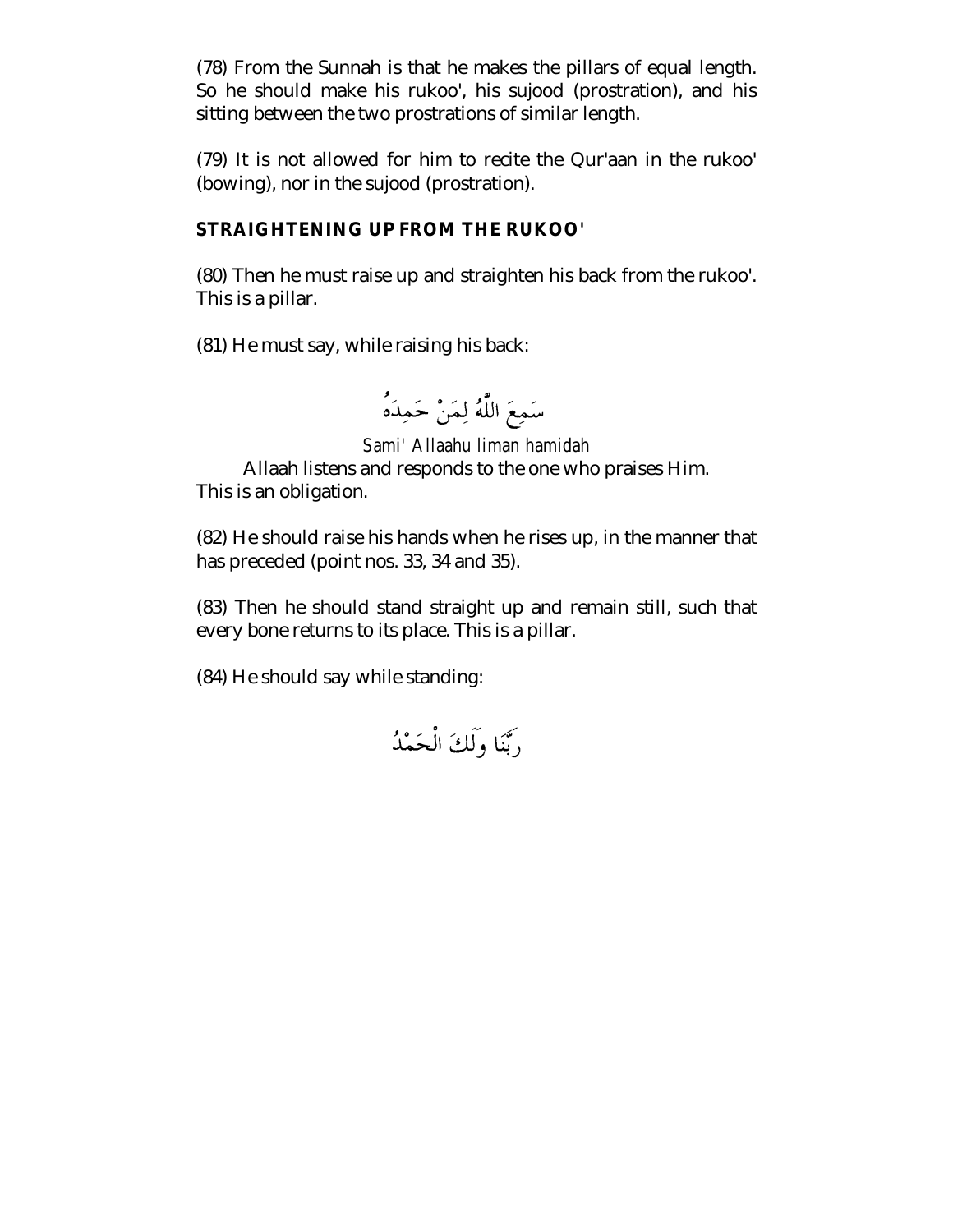#### *Rabbanaa wa lakal-hamd*  O our Lord! And all praise is for You.16

This is obligatory upon everyone praying, even if he is praying behind an imaam<sup>17</sup>, since it is the saying prescribed for this standing position. As for the saying, then it is the saying prescribed to be said whilst rising.

(85) He should make this standing about as long as the rukoo' (bowing), as has preceded.

#### **THE SUJOOD (PROSTRATION)**

(86) Then he says:

 $\overline{a}$ 

اللَّهُ أَكْبَرُ

*Allaahu Akbar*  Allaah is Greater.

and this is an obligation.

(87) And he should raise his hands, sometimes.

#### **PLACING THE HANDS FIRST WHEN PROSTRATING**

(88) Then he prostrates, placing his hands upon the ground before his knees. This is what Allaah's Messenger commanded, and it is what is established from his practice. He also forbade the people

 $16$  There are other sayings that can be said here. Refer to Sifatus-Salaat, (Eng. transl. pp. 47-50).

 $17$  It is not prescribed to place one hand upon the other during this standing, since that is not reported. If you wish you may see further discussion of this in Sifatus-Salaat (Eng. transl. pp. 50-51).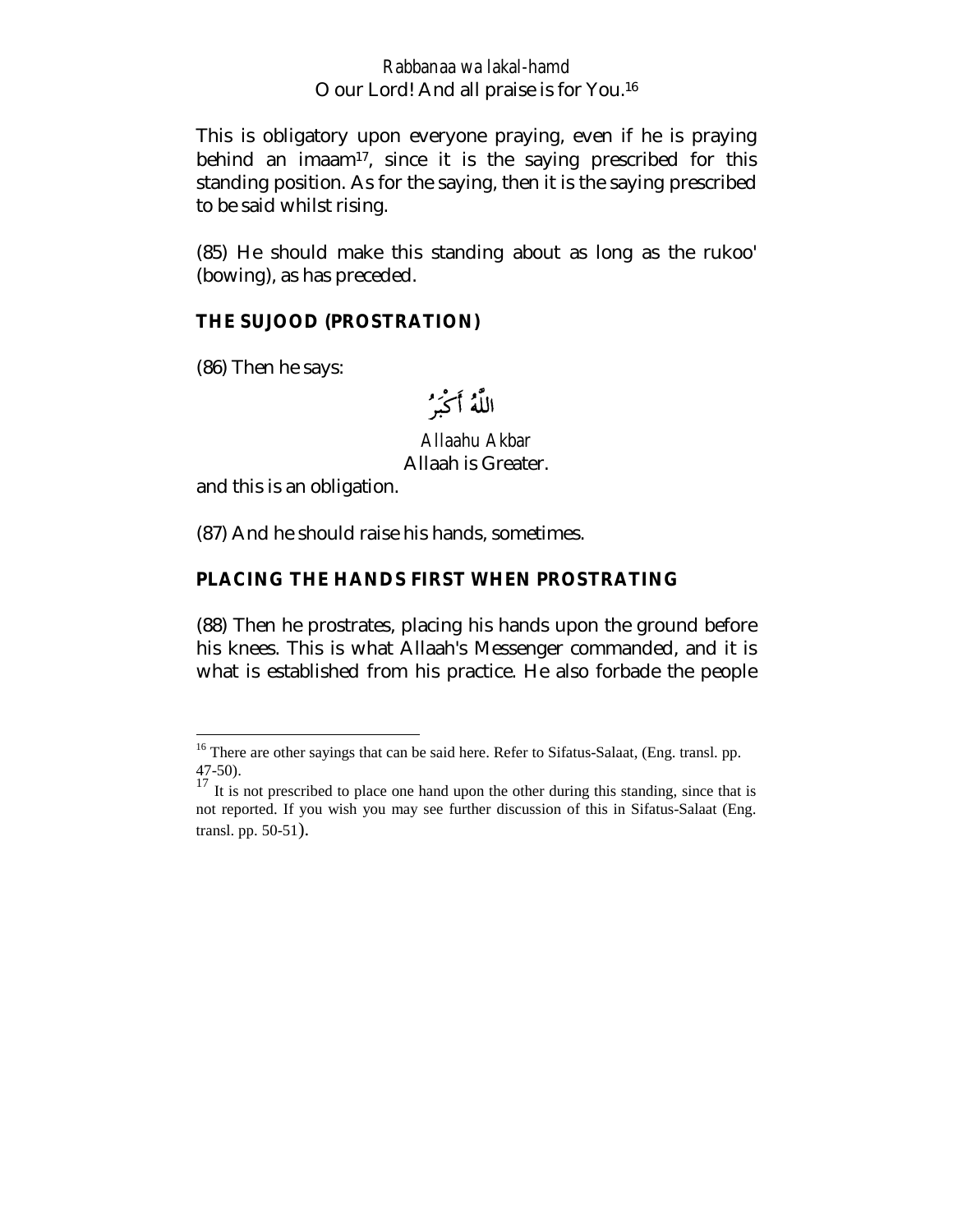from kneeling down in the manner that the camel kneels, and the camel places its knees -which are its fore-legs - first.

(89) So when he prostrates, and it is a pillar, he should rest upon his palms, and extend together.

(90) He should keep his fingers them.

(91) And point them towards the qiblah (direction of Prayer).

(92) And he should place his palms level with his shoulders.

(93) And sometimes he places them level with his ears.

(94) And he must lift his elbows away from the ground. This is obligatory. He is not allowed to spread them on the ground in the manner of the dog.

(95) He must place his nose and his forehead firmly upon the ground, this is a pillar.

(96) He must also place his knees firmly on the ground.

(97) And likewise his toes.

(98) His feet should be placed upright on the ground. All of these are obligatory.

(99) The tips of his toes should be pointed towards the qiblah (direction of Prayer).

(100) And his heels should be joined together.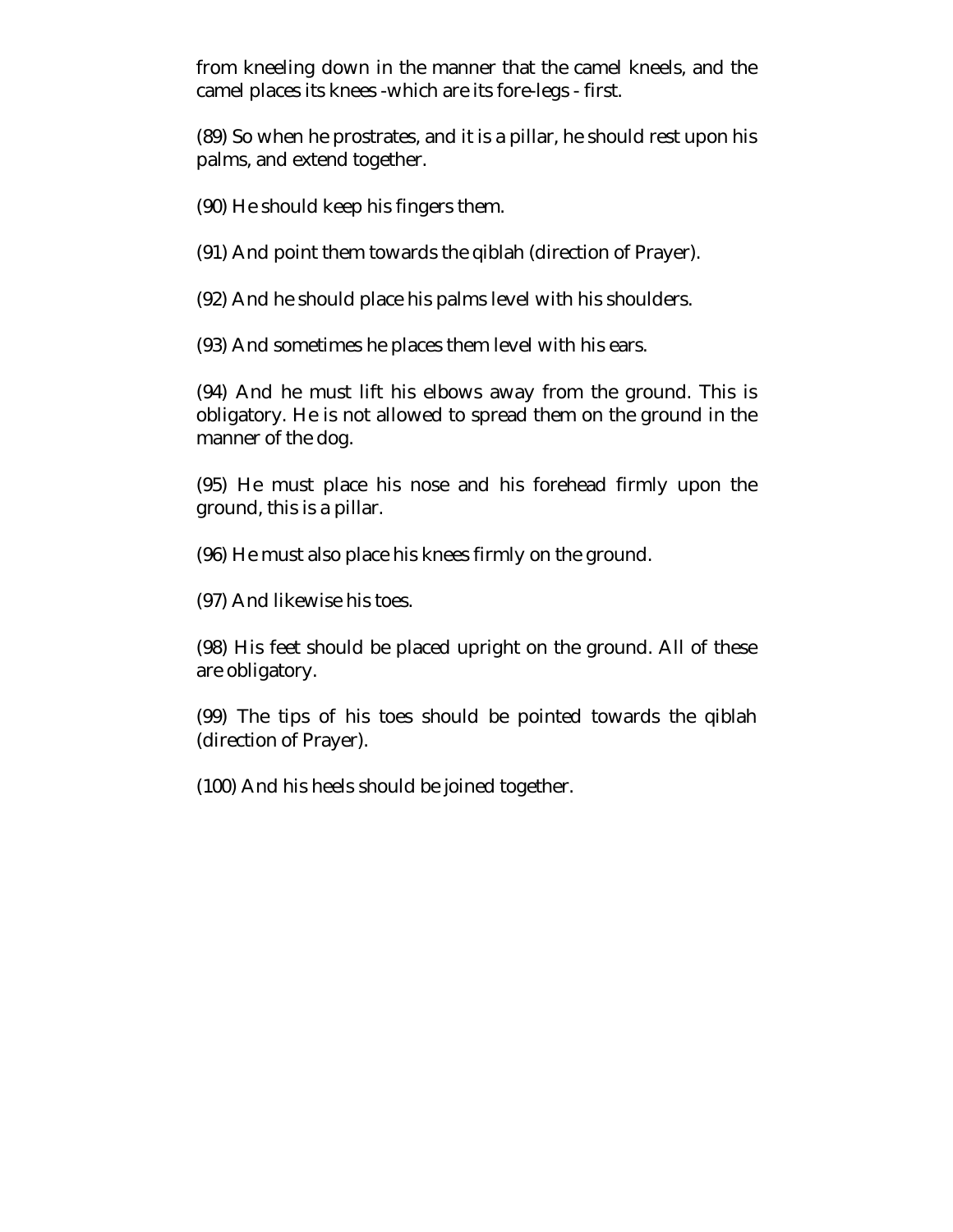#### **BEING SETTLED IN THE PROSTRATION**

(101) It is obligatory that he is settled in his prostration. This comes about by his resting equally on each of the parts of the body that touch the ground when prostrating. These are: the forehead and the nose - together, the two palms, the two knees and the toes of each foot.

(102) So whoever settles in his prostration in this manner, then he has certainly attained the stillness necessary. This stillness (itmi'naan) in the prostration is a pillar also.

(103) He should say in it:

سُبْحَانَ رَبِّيَ الأَعْلَى

*Subhaana Rabbee al-A' laa*  I declare my Lord, the Most High, free and far removed from all imperfections.

three times or more.18

 $\overline{a}$ 

(104) It is recommended to supplicate to Allaah as much as possible while in prostration, since it is a time most suitable for the acceptance of supplications.

(105) He should make his prostration about as long as his bowing, as has preceded.

(106) It is allowed to prostrate upon the earth, or upon something placed upon the ground such as a garment, a carpet, a mat and the like.

 $18$  There are other sayings that can be said in it, and you can refer to them in, Sifatus-Salaat, Eng. Transl., pp. 55-57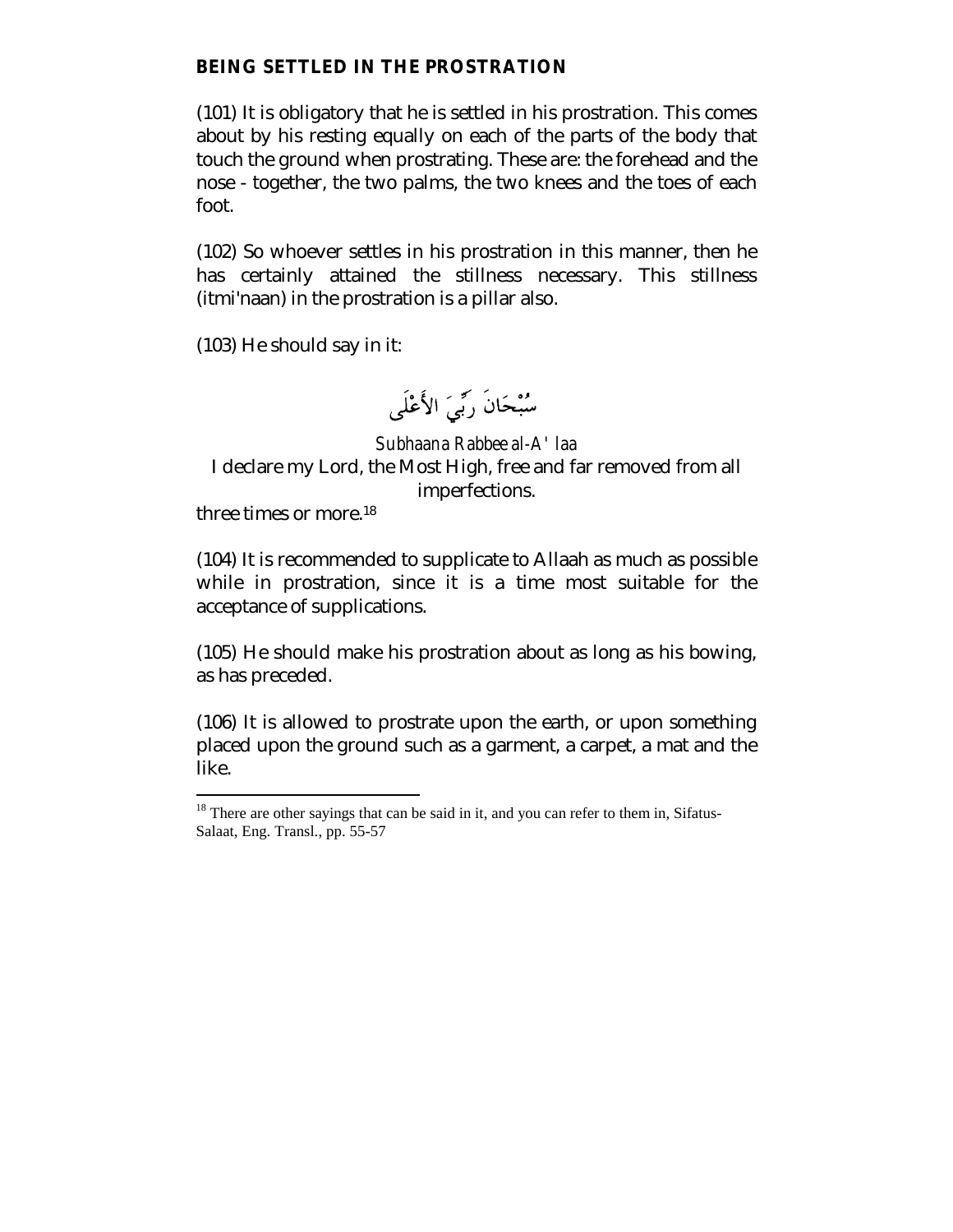(107) It is not allowed to recite the Qur'aan in prostration.

# **SITTING UPON THE LEFT FOOT LAID FLAT (AL-IFTIRAASH) AND SITTING UPON THE RAISED HEELS (AL-IQ'AA`) IN BETWEEN THE TWO PROSTRATIONS**

(108) Then he raises up his head, saying the takbeer (i.e., Allaahu Akbar). This is an obligation.

(109) He raises his hands at this point, sometimes.

(110) Then he sits with calmness, such that every bone settles in its place. This is a pillar.

(111) He should lay his left foot flat beneath him and sit upon it. This is an obligation.

(112) He sets his right foot upright upon the ground.

(113) He should make the toes of his right foot point towards the qiblah (direction of Prayer).

(114) It is also permissible to sit upon the heels (al-Iq'aa`) sometimes. He does this by sitting upon his heels with both feet upright.

(115) He says in his sitting: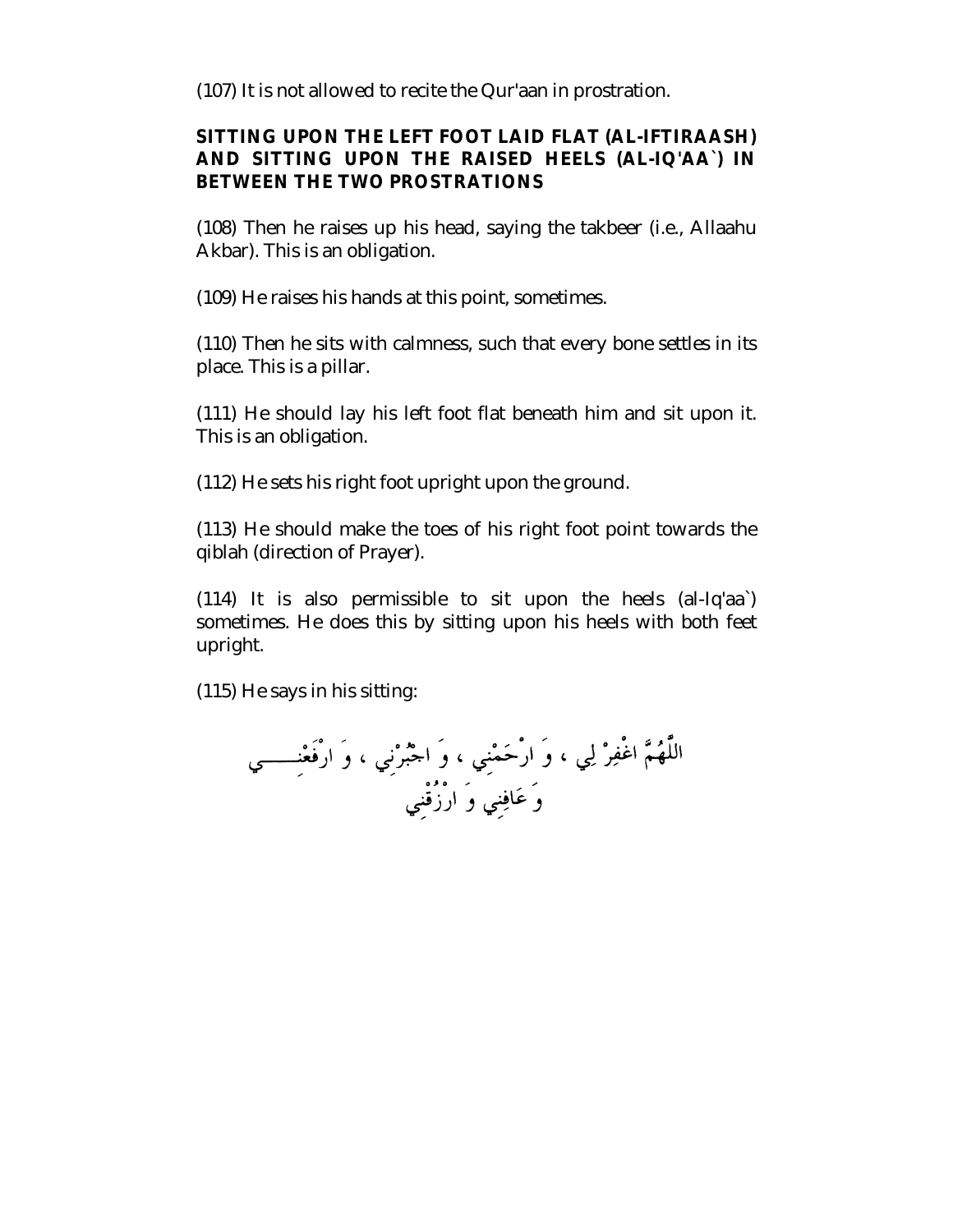#### *Allaahumma-ghfirlee, warhamnee, wajburnee, warfa'nee, wa'aafinee, warzuqnee*

O Allaah forgive me, and have mercy upon me, and suffice me, and raise my rank, and grant me safety and well-being, and grant me provision.

(116) And if he wishes he may (instead) say:

رَبٌ اغْفِرْ لِي ، رَبٌ اغْفِرْ لِي

*Rabbi-ghfirlee, Rabbi-ghfirlee*  O my Lord, forgive me! O my Lord, forgive me!

(117) And he should prolong this sitting until it becomes of similar length to his prostration.

#### **THE SECOND PROSTRATION**

(118) Then he says:

اللَّهُ أَكْبَرُ

*Allaahu Akbar*  Allaah is Greater.

and this is an obligation.

(119) And he raises his hands with this takbeer, sometimes.

(120) And he performs the second prostration, and this is a pillar also.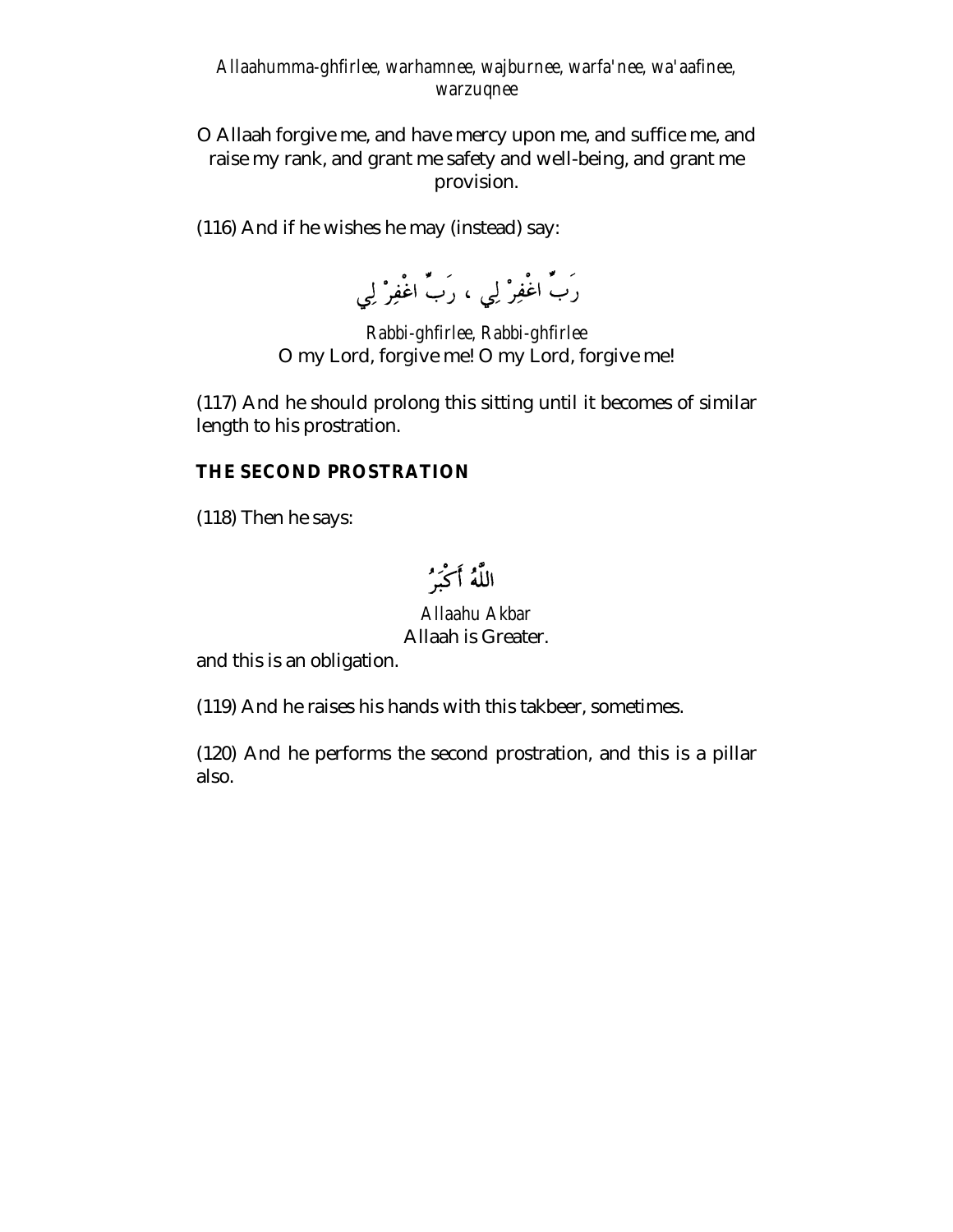(121) He does in the second prostration that which he did in the first.

# **SITTING AT REST (JILSATUL-ISTIRAAHAH)**

(122) So when he raises his head up from the second prostration, and he intends to get up to perform the second rak'ah, then he says:

اللَّهُ أَكْبَرُ

# *Allaahu Akbar*  Allaah is Greater.

and this is an obligation.

(123) And he raises his hands, sometimes.

(124) And he (briefly) sits upright, sitting upon his left foot, such that every bone returns to its place, before standing.

# **THE SECOND UNIT OF PRAYER (RAK'AH)**

(125) Then he gets up, supporting himself upon the ground with his fists clenched, like one who clenches his fists when kneading dough. So he stands up for the second rak'ah, and this is a pillar.

(126) He does in the second rak'ah the same as he did in the first.

(127) Except that he does not recite, "The Opening Supplication," (i.e., Du'aa al-Istiftaah) in it.

(128) He should make the second rak'ah shorter than the first rak'ah.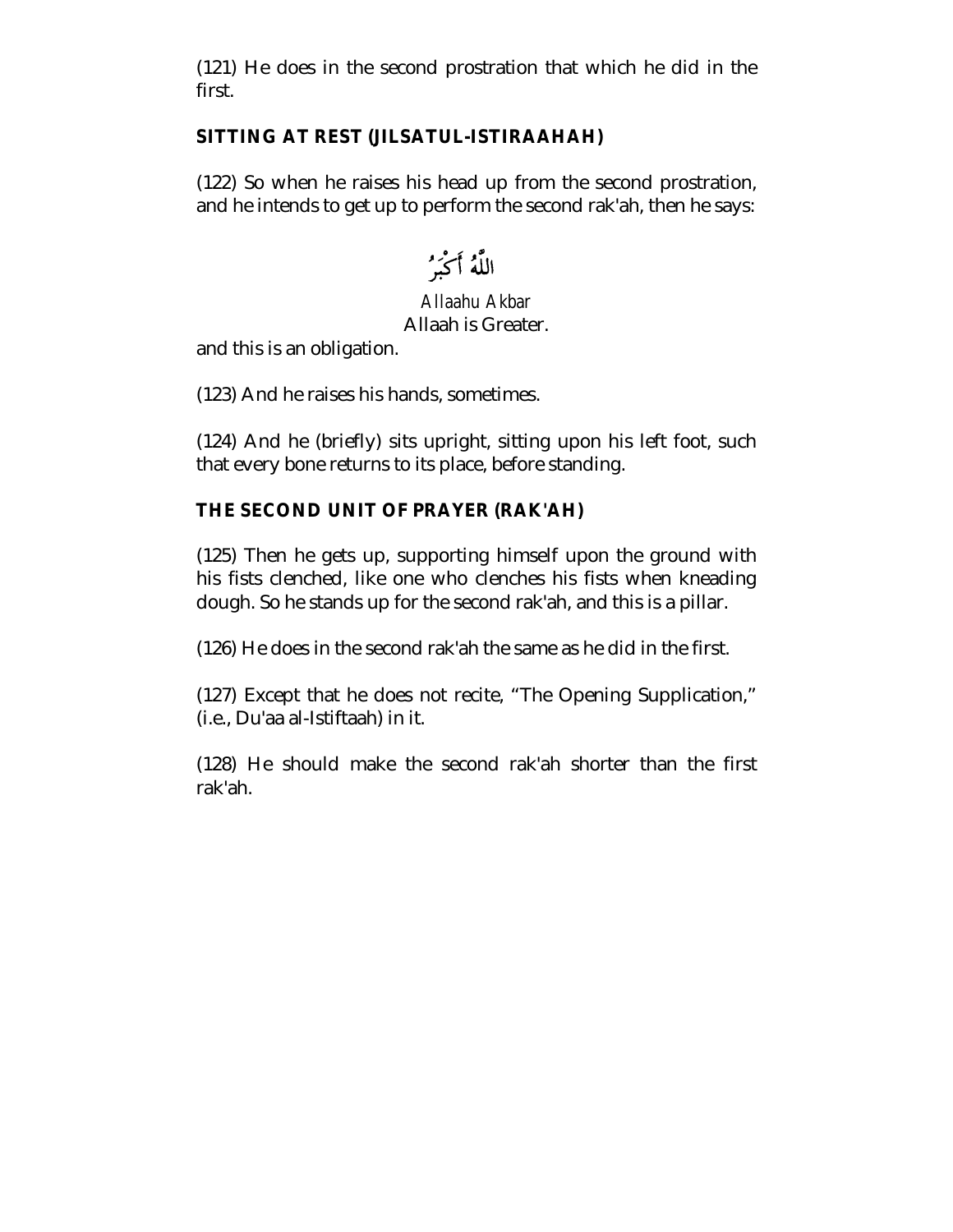# **SITTING FOR THE DECLARATION OF FAITH (TASHAHHUD)**

(129) So when he finishes the second rak'ah he sits to perform the tashahhud. This is obligatory.

(130) And he sits upon the left foot laid flat, as preceded with regard to the sitting between the two prostrations.

(131) However it is not allowed to sit upon the two heels for this sitting.

(134) It it is not allowed for him to sit whilst resting upon his hand, especially the left hand.

# **AGITATING THE FOREFINGER AND FIXING ONES S1GHT UPON IT**

(135) He should clench all the fingers of his right hand, placing his thumb onto his middle finger sometimes.

(136) At other times he may make a circle with his thumb and middle finger together.

(137) He should point his forefinger towards the qiblah (Direction of Prayer).

(138) He should fix his gaze upon his forefinger.

(139) And he should agitate it, making supplication with it, from the start to the end of the tashahhud.

(140) He should not point with his left forefinger.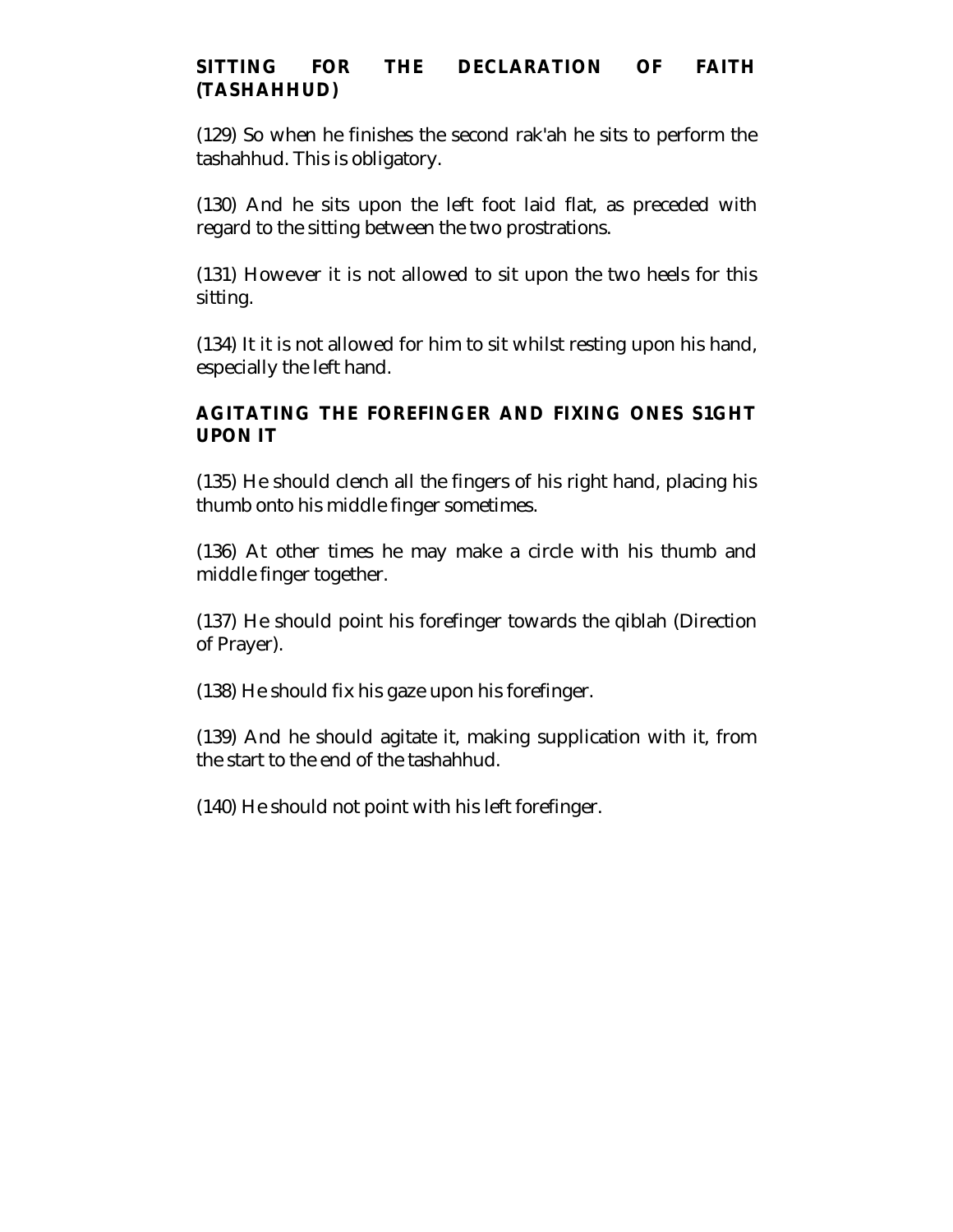(141) He does all of this in every tashahhud.

#### **THE WORDING FOR THE TASHAHHUD AND THE SUPPLICATION AFTER IT**

(142) The tashahhud is obligatory. If he forgets it, then he should perform two extra prostrations for forgetfulness (Sajdatus-Sahw) at the end of the Prayer.

(143) Its wording is:

 $\overline{a}$ 

التَّحِيَّاتُ لِلَّهِ وَالصَّلَوَاتُ وَالطَّيِّبَاتُ ، السَّلامُ عَلَى النَّبِـــــىِّ وَرَحْمَةُ اللَّهِ وَبَرَكَاتُهُ ، السَّلامُ عَلَيْنَا وَعَلَى عِبَادِ اللَّهِ الصَّـــالِحِينَ أَشْهَدُ أَنْ لاَ إلَهَ إلاَّ اللَّهُ وأَشْهَدُ أَنَّ مُحَمَّداً عبْدُهُ وَرَسُولُهُ

*At-Tahiyyaatu lillaahi, was-Salwaatu, wat-Tayyibaatu. As-Salaamu 'alan-Nabee', wa rahmatullaahi wa barakaatuh. As-Salaamu 'alaynaa wa 'alaa 'ibaad-illaah-is-Saaliheen. Ashhadu an laa ilaaha illAllaah, wa ashhadu anna Muhammadan ' abduhu wa rasooluh* 

Words of Praise and glorification are for Allaah alone, and Prayers and acts of worship, and pure words and attributes. May Allaah send peace and security upon the Prophet<sup>19</sup>, and may Allaah's Mercy and Blessings be upon him. May Allaah send peace and security upon us, and upon all of Allaah's righteous servants. I bear

 $19$  This is what it is prescribed to say after the death of the Prophet  $*$  and this wording is established in the tashahhud of Ibn Mas'ood, 'Aa'ishah, Ibn az-Zubayr and Ibn 'Abbaas. So whoever wishes may refer to my book Sifatus-Salaat, (Eng. transl. p. 68).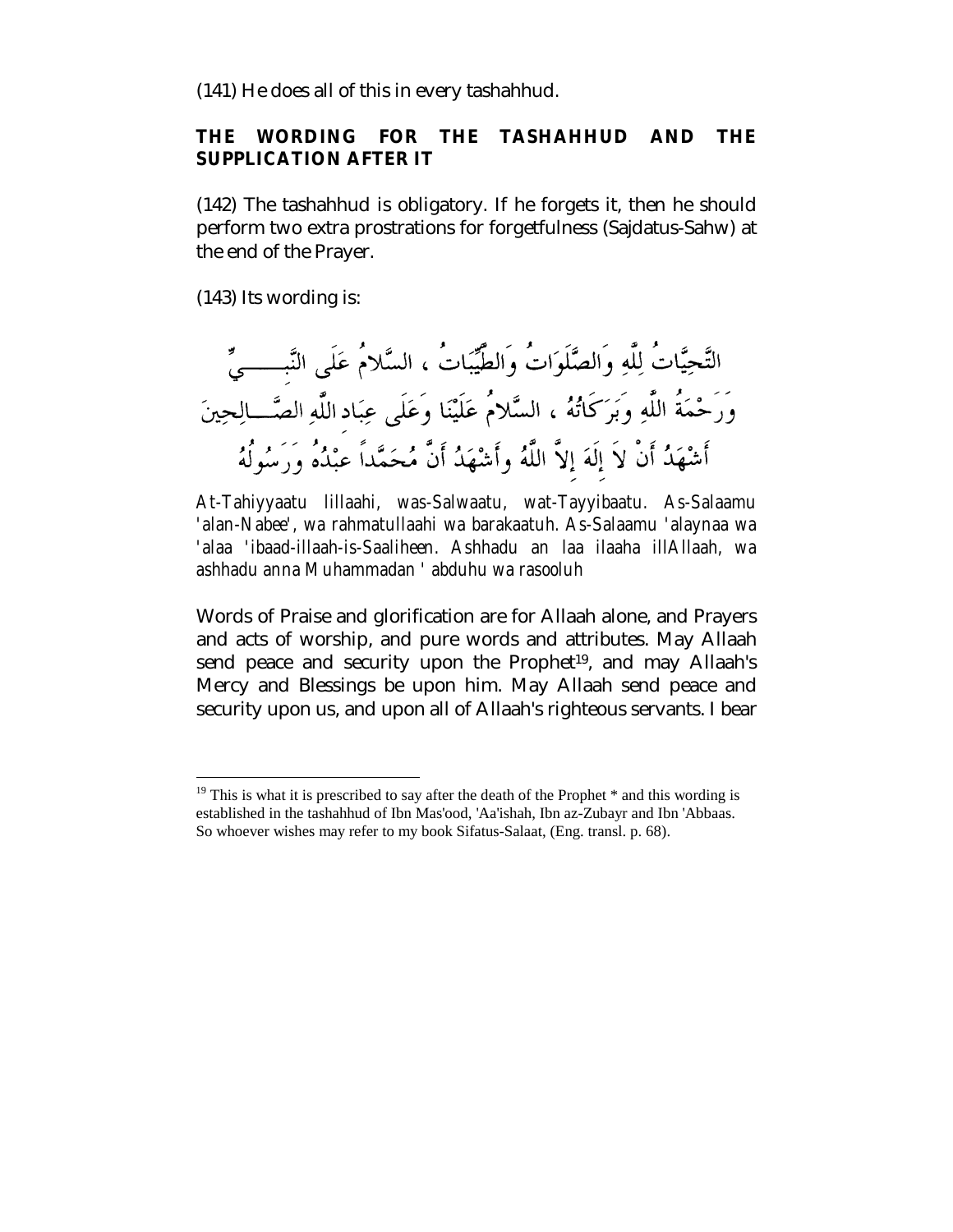witness that none has the right to be worshipped except Allaah, and I bear witness that Muhammad is His Slave and Messenger.<sup>20</sup>

(144) After this he should supplicate for blessings upon the Prophet  $*$  saying:

 Allaahumma Salli 'alaa Muhammad, wa 'alaa Aali Muhammad, kamaa sallayta 'alaa Ibraaheem, wa 'alaa Aali Ibraaheem, innaka Hameedun Majeed. Allaahumma baarik 'alaa Muhammad, wa 'alaa Aali Muhammad, kamaa baarakta 'alaa Ibraaheem, wa 'alaa Aali Ibraaheem, innaka Hameedun Majeed.

O Allaah! Extol and honor Muhammad and the true followers of Muhammad, just as You extolled and honored Ibraaheem and the righteous offspring of Ibraaheem. Indeed, You are deserving of all praise, Perfect in Glory and Honor. 0 Allaah! Send continual blessings upon Muhammad and upon the true followers of Muhammad, just as You sent blessings upon Ibraaheem and upon the righteous offspring of Ibraaheem. Indeed, You are deserving of all praise, Perfect in Glory and Honor.

(145) And if you wish to say it in shorter form, then say:

 $^{20}$  I have mentioned other wordings of the tashahhud in my book (Eng. transl. pp. 67-70), and that which I have mentioned here is the most authentic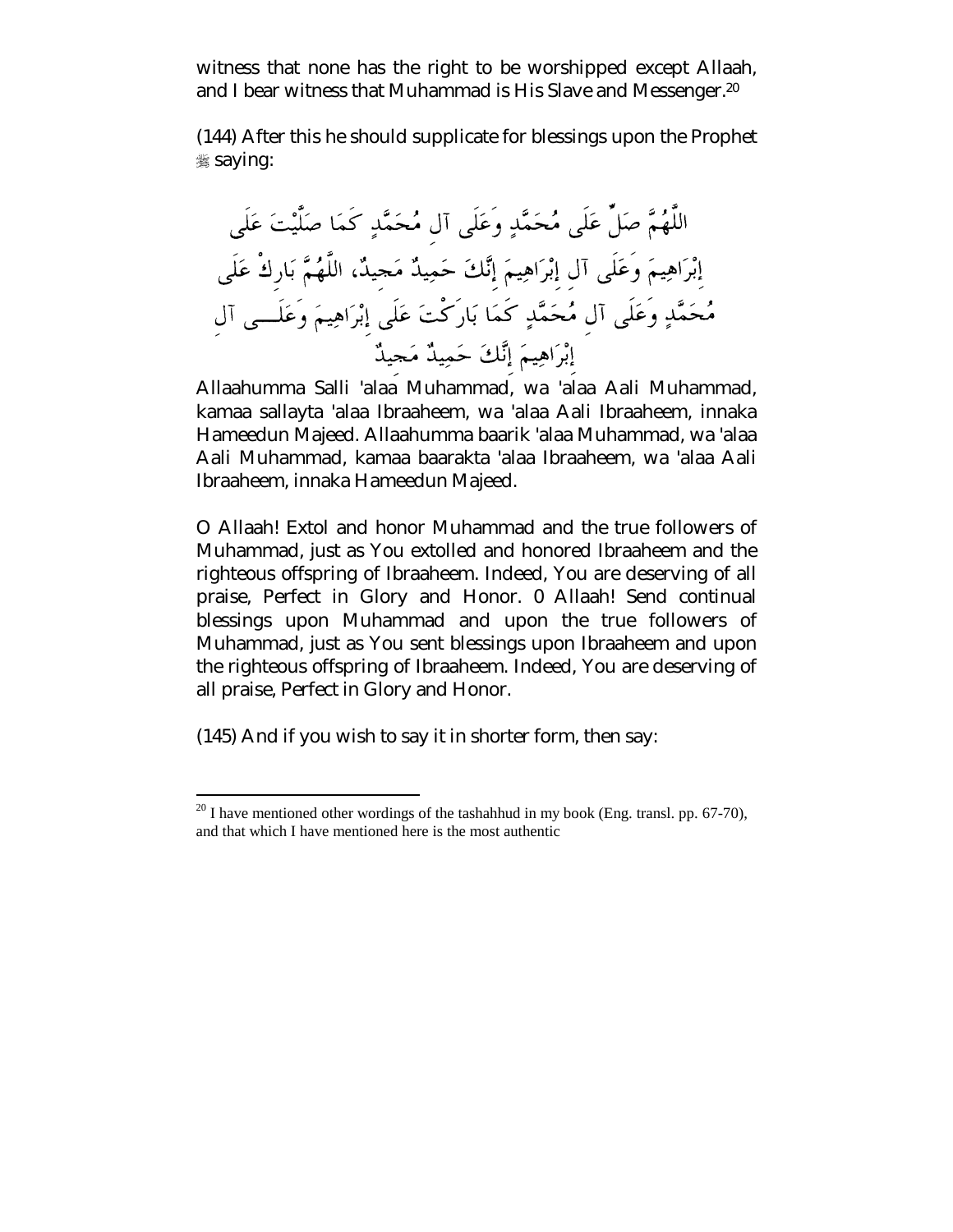Allaahumma Salli 'alaa Muhammad, wa 'alaa Aali Muhammed, wa baarik 'alaa Muhammad, wa 'alaa Aal Muhammad, kamaa sallayta wa baarakta ' alaa Ibraaheem wa 'alaa Aali lbraaheem, innaka Hameedun Majeed.

O Allaah! Extol and honor Muhammad and the true followers of Muhammad, and send continual blessings upon Muhammad and upon the true followers of Muhammad, just as You extolled and honored and sent blessings upon Ibraaheem and upon the righteous offspring of Ibraaheem. Indeed, You are deserving of all praise, Perfect in Glory and Honor.

(146) Then he may choose, in this tashahhud, any of the reported supplications that please him, sand supplicate to Allaah with that.

#### **THE THIRD AND FOURTH RAK'AHS**

(147) Then he says:

اللَّهُ أَكْبَرُ

#### *Allaahu Akbar*  Allaah is Greater.

and this is an obligation. The Sunnah is that he says it whilst he is sitting.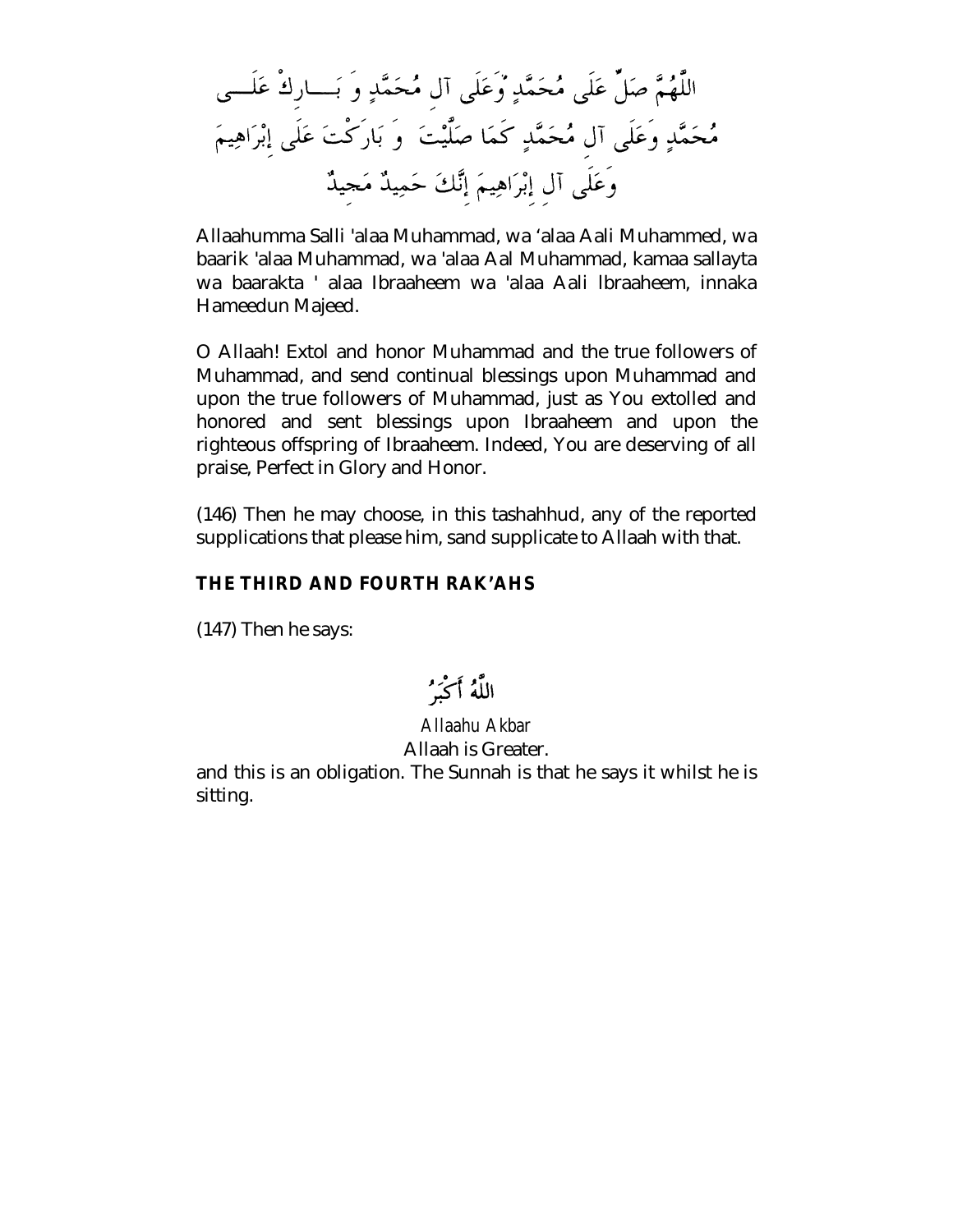(148) And he raises his hands, sometimes.

(149) Then he gets up to pray the third rak'ah, and it, like the rak'ah coming after it, is a pillar.

(150) He does the same when he wants to get up for the fourth rak'ah.

(151) However before getting up, he should sit up straight, sitting upon his left foot, such that every bone returns to its place.

(152) Then he stands by supporting himself upon his hands, just as he did in getting up for the second rak'ah.

(153) In each of the third and fourth rak'ahs he recites Soorah al-Faatihah, and this is obligatory.

(154) Sometimes he may also recite an aayah or more in addition to it.

# **AL-QUNOOT (SPECIAL INVOCATION) FOR A CALAMITY AND WHEN IT IS TO BE SAID**

(155) It is from the Sunnah that he performs a special invocation, and supplicates for the Muslims when some calamity strikes them.

(156) It is to be said after the bowing (rukoo'), after he has said:

دِيَّنَا وَلَكَ الْعَعْبُدُ

*Rabbanaa wa lakal-hamd*  O our Lord! And all praise is for You.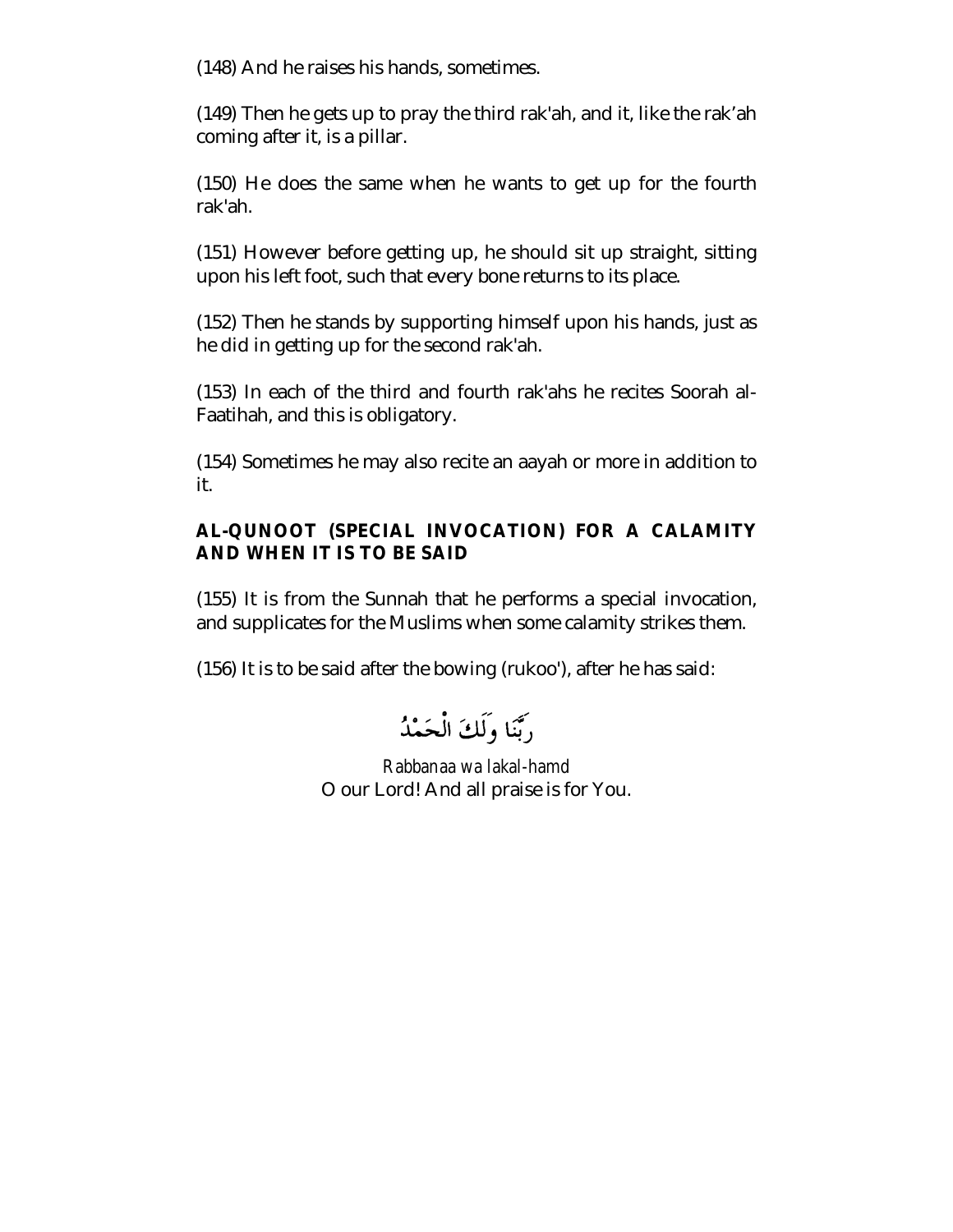(157) There is no set supplication for this; rather he makes whatever supplication is suited to the specific calamity.

(158) He should raise his hands whilst making this supplication.

(159) If he is an imaam leading the people in Prayer, he should raise his voice with his supplication.

(160) Those who are praying behind him should say `Aameen,' meaning, `O Allaah, respond to it!'

(161) So when he finishes it he should say the takbeer:

اللَّهُ أَكْبَرُ

*Allaahu Akbar*  Allaah is Greater.

and perform the prostration.

 $\overline{a}$ 

# **THE QUNOOT (INVOCATION) IN THE WITR PRAYER21 ITS PLACE AND WORDING**

(162) As for the invocation (qunoot) for the Witr Prayer, then it is prescribed to say it occasionally.

(163) It should be said before the rukoo', contrary to the invocation at the time of a calamity.

(164) He should make the following supplication:

<sup>&</sup>lt;sup>21</sup> Witr: the odd-numbered rak'ah(s) said at the end of the (optional) Night Prayer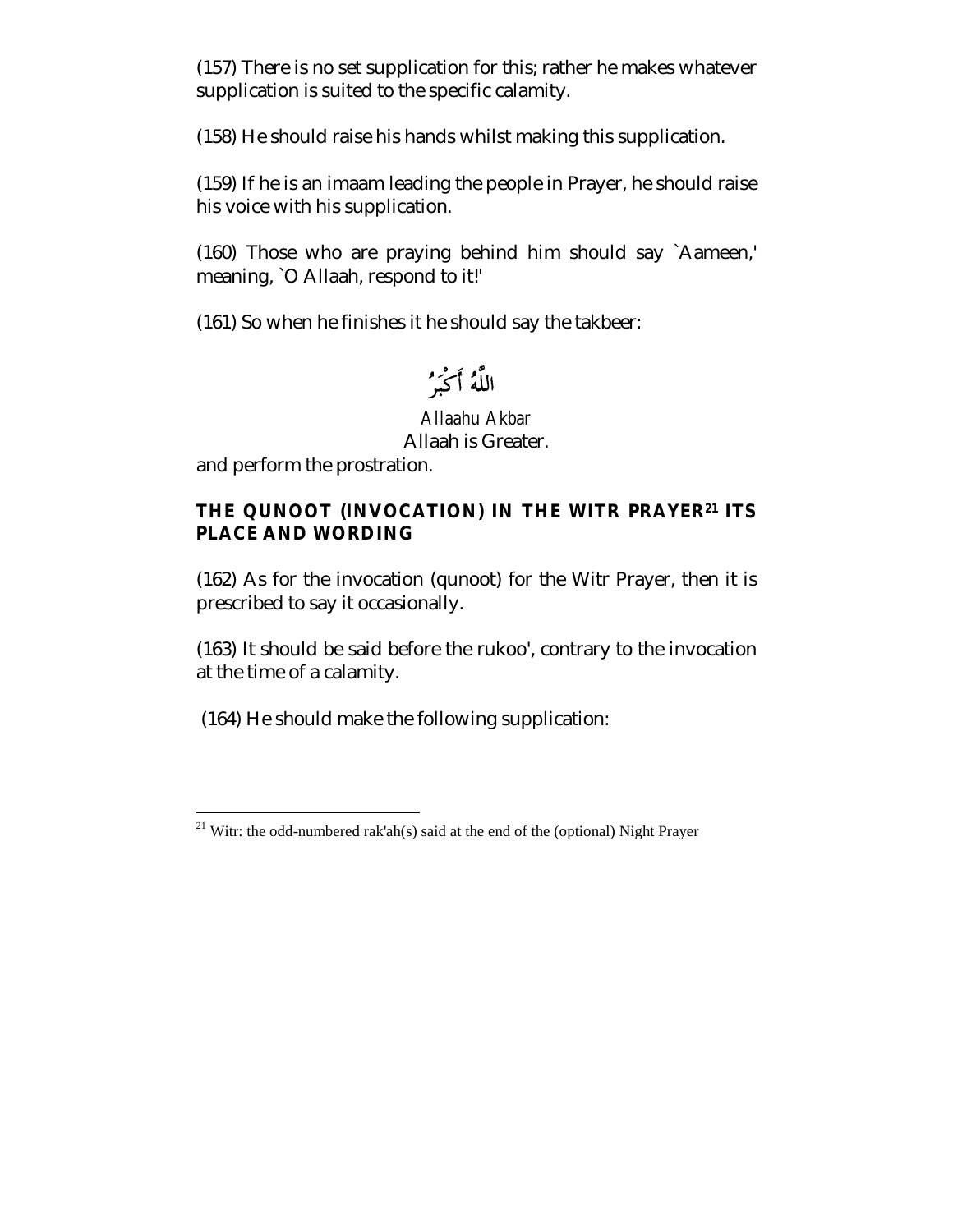اللَّهُمَّ اهْدِني فِيمَنْ هَدَيْتَ وَعَافِني فِيمَنْ عَافَيْتَ وَتَوَلَّنـــــــي فِيمَنْ تَوَلَّيْتَ ، وَبَارِكْ لِي فِيمَا أَعْطَيْتَ ، وَقِني شَرَّ مَا قَضَيْتَ ، فَإِنَّكَ تَقْضِى وَلاَ يُقْضَى عَلَيْكَ،وَإِنَّهُ لاَ يَذِلُّ مَنْ وَالَيْتَ ، وَلاَ يَعِزُّ مَنْ عَادَيْتَ، تَبَارَكْتَ رَبَّنِا وَتَعَالَيْتَ لا مَنْجَـــــا مِنْـــكَ إِلاَّ الثك

Allaahum-mahdinee feeman hadayta, wa ' aafinee feeman ' aafayta, wa tawallanee feeman tawallayta, wa baarik lee feemaa a'tayta, wa qinee sharra maa qadayta, fa innaka taqdee wa laa yuqdaa 'alayka. Wa innahu laa yadhillu man waalayta, wa laa ya'izzu man ' aadayta. Tabaaraakta rabbanaa wa ta'aalayta. Laa manjaa minka illaa ilayka

O Allaah! Continually guide me and make me amongst those whom You have guided, and make me one of those whom You save and secure from all evils. And make me one of those whom You love, and whose affairs You take care of. And grant me blessing in all that You have given me, and save me from the evil of what You have decreed, for You alone decree, and none can contradict Your Decree. None can humiliate those whom You have befriended, nor will those who are enemies of You ever have dignity and honor. Blessed are You, O our Lord, and Exalted. There is no way to flee for safety from You except by fleeing towards You.

(165) Then he should perform the bowing (rukoo') and the two prostrations (sujood), as has proceeded.

#### **THE FINAL TASHAHHUD AND SITTING WITH ONE'S LEFT HIP RESTING UPON THE GROUND (AT-TAWARRUK)**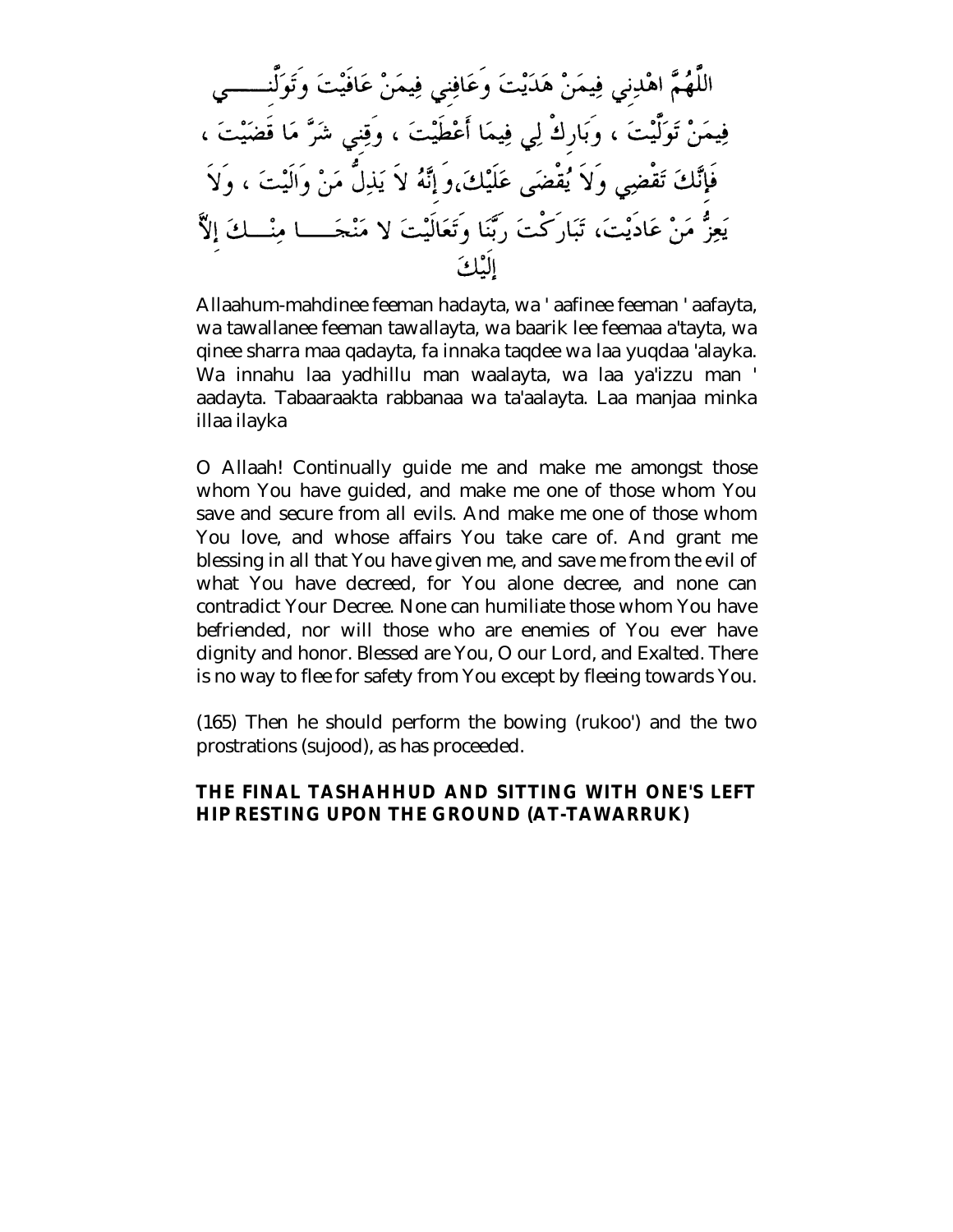(166) Then he should sit for the final tashahhud, and both are obligatory.

(167) He should do in it what he did in the first tashahhud.

(168) Except that in it he sits with his left hip resting upon the ground, and with both his feet on his right-side. He places his left foot beneath his right shin.

(169) His right foot should be placed upright upon the ground.

(170) And it is allowed to lay it down flat, sometimes.

(171) He should lean heavily upon his left knee with his palm, supporting himself in that manner.

# **THE OBLIGATION OF SUPPLICATING FOR BLESSINGS UPON THE PROPHET (AS-SALAATU 'ALAN-NABEE AND OF SEEKING ALLAAH'S REFUGE FROM FOUR THINGS**

(172) It is obligatory that he supplicates for blessings upon the Prophet  $*$  in this tashahhud, and we have mentioned some wordings for this in the section on the first tashahhud (point nos. 145 and 146).

(173) He must seek Allaah's refuge from four things, saying:

اللَّهُمَّ إِنِّي أَعُوْذُ بِكَ مِنْ عَذَابٍ حَهَنَّمَ ۚ وَ مِنْ عَذَابِ الْقَبْرِ، وَمِنْ فِتْنَةِ الْمَحْيَا وَالْمَمَات ، وَمِنْ شَرٍّ فِتْنَةِ الْمَسيحِ الدَّجَّال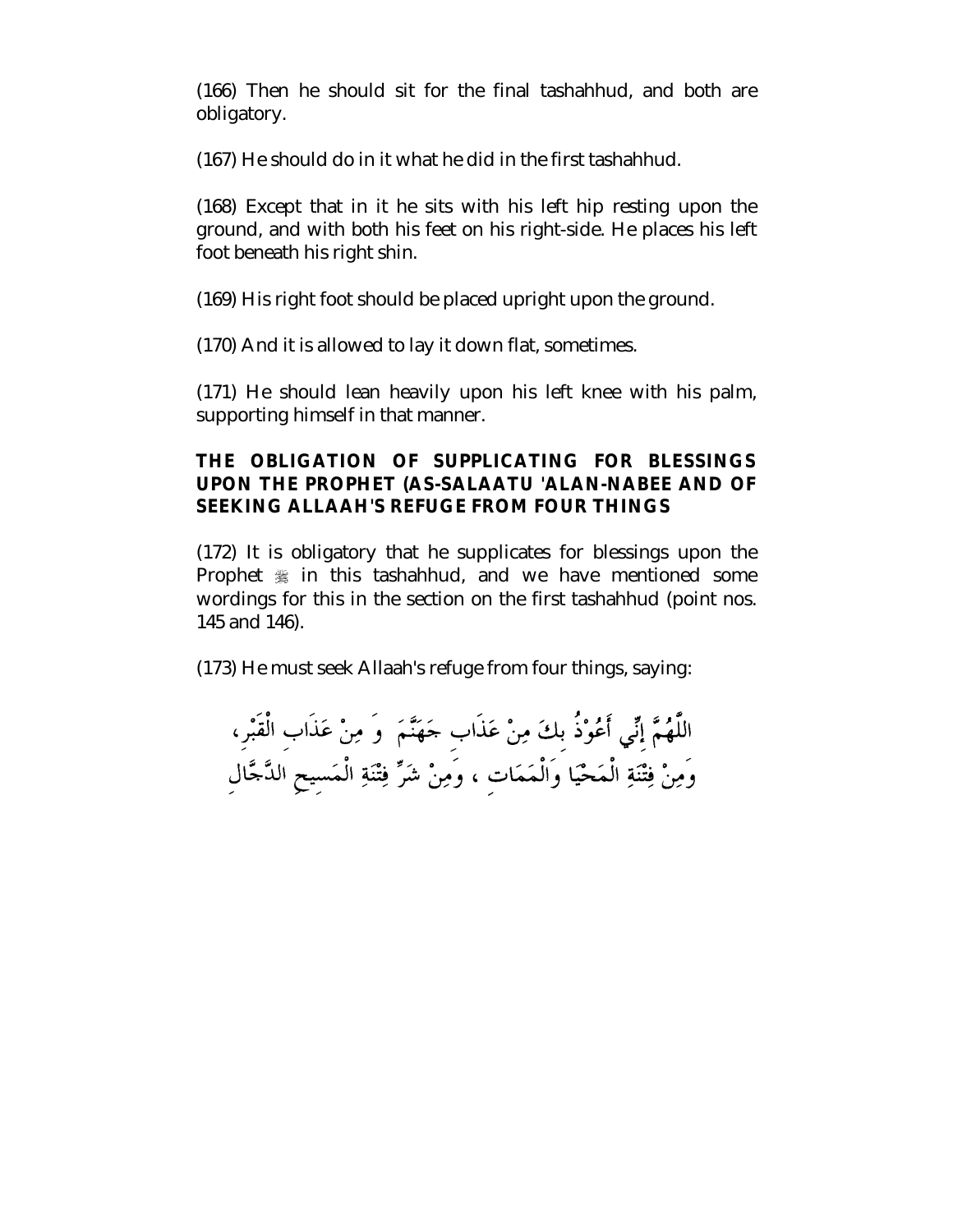Allaahumma innee a'oodhu bika min ' adhaabi jahannam, wa min ' adhaabil-qabr, wa min fitnatil-mahyaa wal-mamaat, wa min sharri fitnatil-maseehid-Dajjaal

O Allaah! I seek refuge with You from the punishment of Hell-Fire, and from the Punishment of the Grave, and from the Trials of Living and Dying, and from the Evil Trials of the False Messiah (Dajjaal).22

# **SUPPLICATING (DU'AA) BEFORE THE SALUTATION (SALAAM)**

(174) Then he may supplicate for himself with whatever supplication he wishes from the supplications established in the Book and the Sunnah. There are very many, so if he has not memorised anything from them, then he may supplicate with whatever du'aa is easy for him, from that which will benefit him in his Religion or his worldly life.

#### **THE SALUTATION (AT-TASLEEM) AND ITS TYPES**

 $\overline{a}$ 

(175) Then he should give salutations to his right side, and this is a pillar, turning his face such that the whiteness of his right cheek can be seen.

(176) He then gives salutations to his left side, turning his face such that the whiteness of his left cheek can be seen, even if it is the Funeral Prayer.

<sup>&</sup>lt;sup>22</sup> The 'Trials of Living  $\ldots$ ' are that which a person encounters in life with regard to being enticed by the worldly life and the desires to which it gives rise. The 'Trials of dying ...' are the trials of the grave, and the questioning by the two Angels. And the 'Trials of the False Messiah (Dajjaal) ...' are the supernatural occurrences that will happen at his hands; things that will lead many people to go astray, to follow him and accept his claim to divinity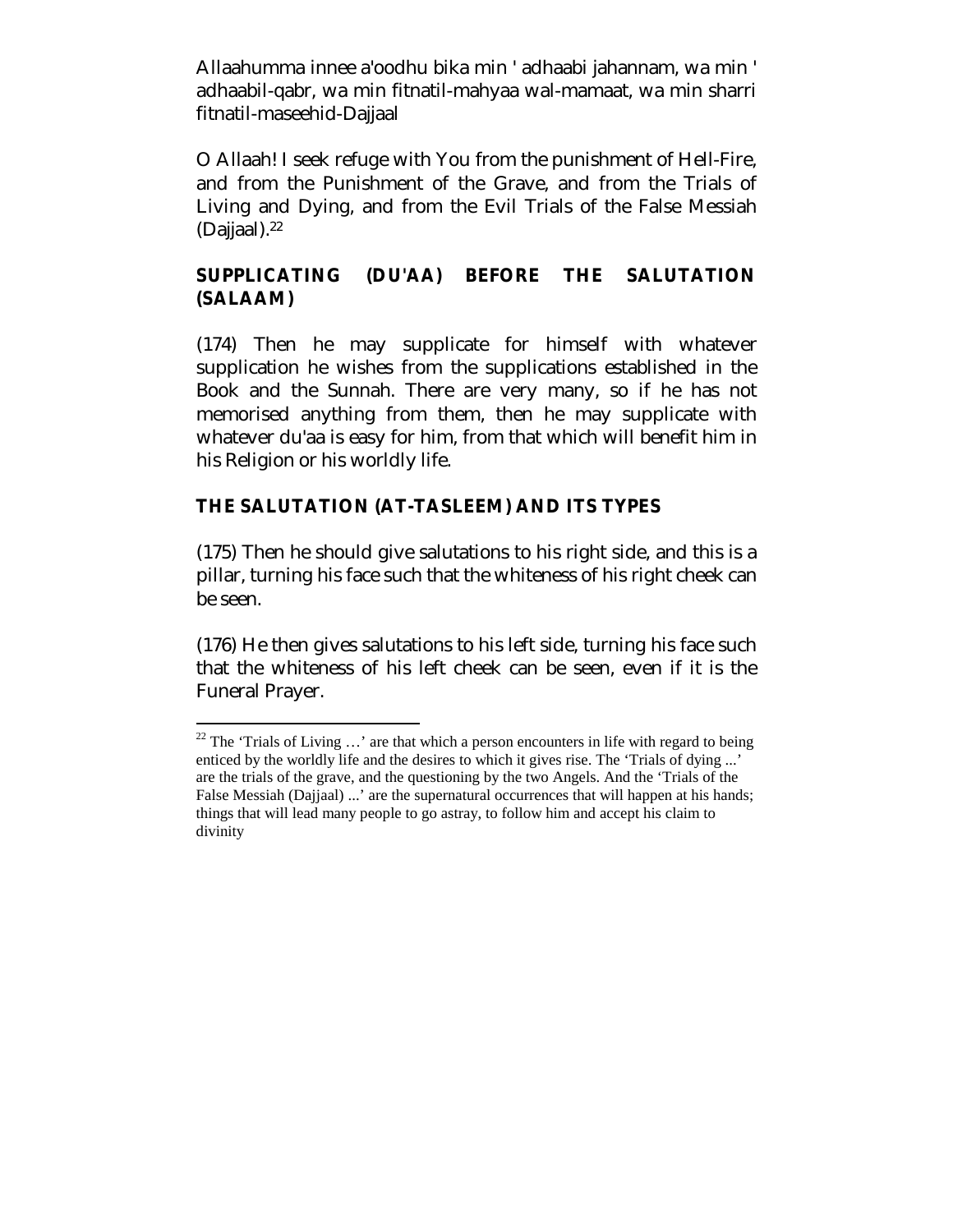(177) The imaam leading others in Prayer, should raise his voice with the salutation except when performing the Funeral Prayer.

(178) There are a number of ways of giving the salutations. (a) To say:

السَّلامُ عَلَيْكُم وَرَحْمَةُ اللَّهِ وَبَرَكَانَهُ

*As-Salaamu 'alaykum wa rahmatullaahi wa barakaatuh*  May Allaah grant you peace and security, and may His Mercy and Blessings be upon You.

to his right, and:

السَّلامُ عَلَيْكُم وَرَحْمَةُ اللَّهِ

*As-Salaamu 'alaykum wa rahmatullaah*  May Allaah grant you peace and security, and may His Mercy be upon you.

to his left.

(b) To say:

السَّلامُ عَلَيْكُم وَرَحْمَةُ اللَّهِ

*As-Salaamu 'alaykum wa rahmatullaah*  May Allaah grant you peace and security, and may His Mercy be upon you.

to his right and left.

(c) To say: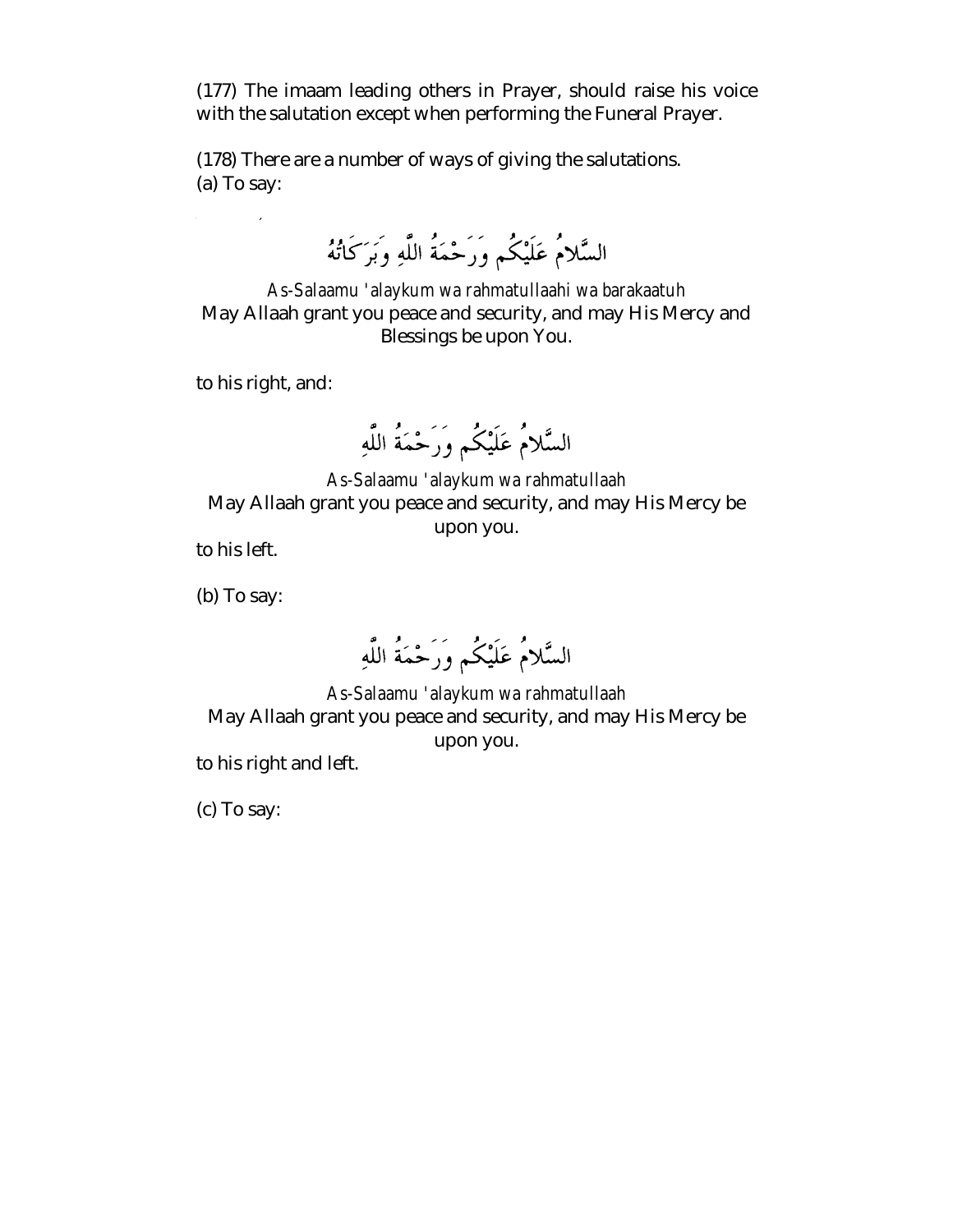*As-Salaamu 'alaykum wa rahmatullaah*  May Allaah grant you peace and security, and may His Mercy be upon you.

to his right and:

السَّلامُ عَلَيْكُم

*As-Salaamu 'alaykum*  May Allaah grant you peace and security.

to his left.

(d) To give a single salutation facing forwards, and turning slightly to the right, saying:

السَّلامُ عَلَيْكُم

*As-Salaamu 'alaykum*  May Allaah grant you peace and security.

O brother Muslim! This is what I have been able to do with regard to "The Abridgement of the Prophet's  $\frac{1}{20}$  Prayer Described." I have striven to make it easily understandable, so that it should be clear to you and so that you may picture it as if you were seeing it with your (own) eyes. So if you perform the Prayer in the manner that I have described to you, from the Prayer of the Prophet  $\frac{1}{26}$ , then I hope that Allaah, the Most High, will accept it from you, because in that case you will be putting into practice the saying of the Prophet !, "Pray as you have seen me praying."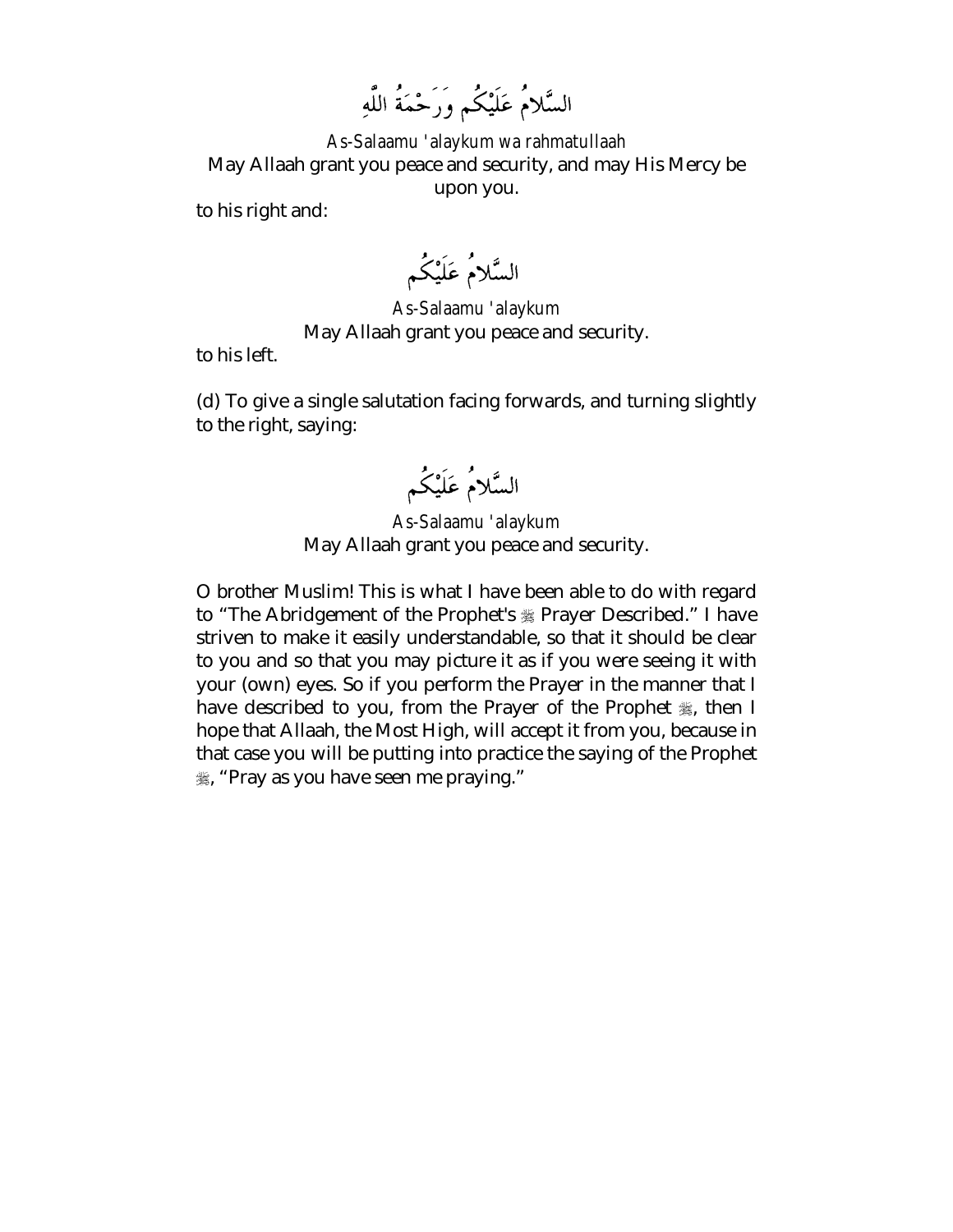Then along with this it is upon you that you do not forget the importance to be given to praying with an attentive heart, and to praying with humility and submissiveness (khushoo'), since this is the major goal of the servant's standing before Allaah, the Most High, in Prayer.

So in accordance with the level of your fulfillment of what I have described to you, concerning humility, attentiveness and adherence to the manner in which the Prophet  $\frac{1}{20}$  prayed, will be your attainment of the desired fruit indicated by our Lord, the Blessed and Most High, in His Saying:



**"Indeed, the Prayer prevents immorality and sin"**<sup>23</sup>

So in conclusion I ask Allaah, the Most High, that He accepts our prayers, and the rest of our actions, and that He saves the reward of them for us on that Day when we shall meet Him ...



# **"The Day when neither wealth nor sons will avail - except one who meets Allaah with a heart free of associating anything in worship with Him."**<sup>24</sup>

*And all praise is for Allaah, the Lord and Sustainer of all creation.* 

 $\overline{a}$  $23$  Soorah al-Ankaboot (29):45

<sup>24</sup> Soorah ash-Shu'araa (26):88-81)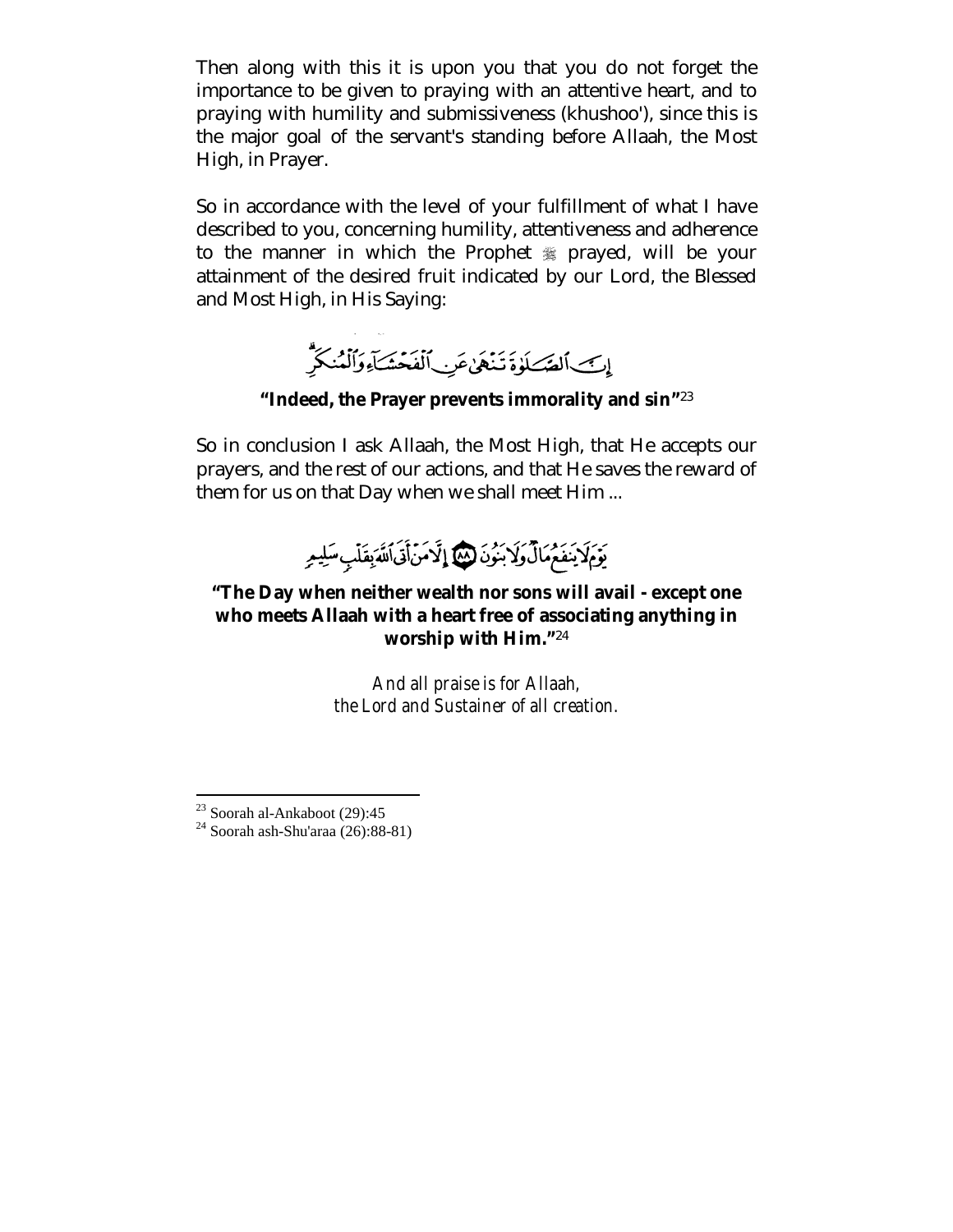#### **Appendix One**  *Soorah al-Faatihah*

بِسْمِ اللهِ الرَّحْمَنِ الرَّحِيمِ

*Bismillaahir-Rahmaanir-Raheem*  In the Name of Allaah, the Most Merciful, the Bestower of Mercy.

ألْحَسْدُينَةِ دَبِّ أَلْمَسْلَمِينَ

*Al-Hamdu lillaahi Rabbil-'Aalameen*  All praise is for Allaah, the Lord of all the creation.

ٱلْغَضِيْٱلْتَجِسِهِ

*Ar-Rahmaan-ir-Raheem*  The Most Merciful, the Bestower o f Mercy

مَالِكِ يَوَرِّأَلِّلِيْبِ

*Maaliki Yawmid-Deen*  Owner o f the Day of Recompense

إِيَاكَ مَبْسُدُوَإِيَاكَ ذَسْتَعِينُ

*Iyyaaka na'budu wa iyyaaka Nasta'een*  You alone do we worship, and You alone do we ask for help

أخدِنَا ٱلصِّرَٰطَ ٱلْمُسْتَقِيمَ

*Ihdinas-Siraatal-Mustaqeem*  Guide us to the Straight Way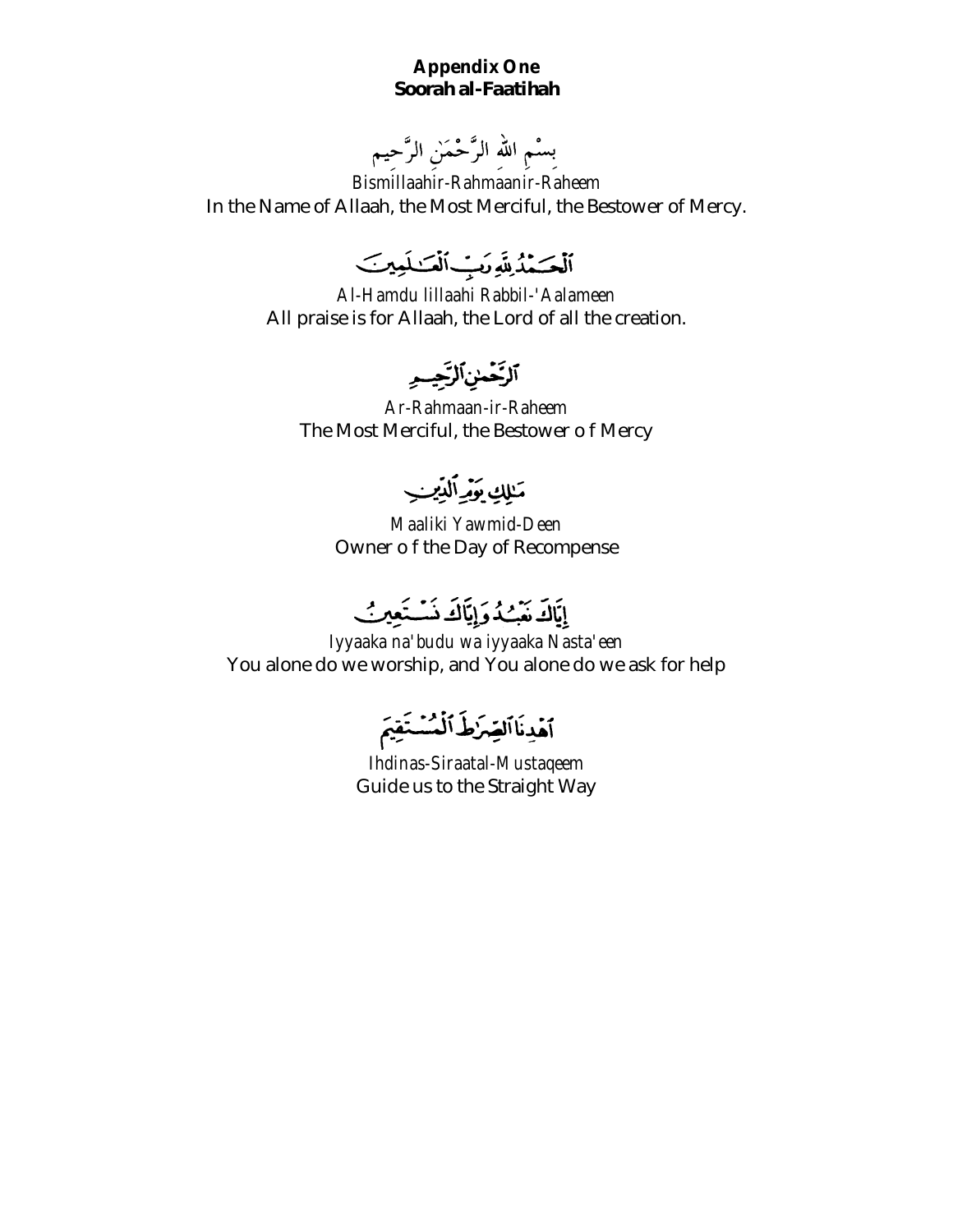

*Siraat-al-Ladheena an'amta 'alaihim ghayril-maghdoobi 'alaihim wa lad-Daalleen*.

The Way of those on whom You have bestowed Your Grace, not (the way) of those who earned Your Anger (such as the Jews) nor of those who went astray (such as the Christians).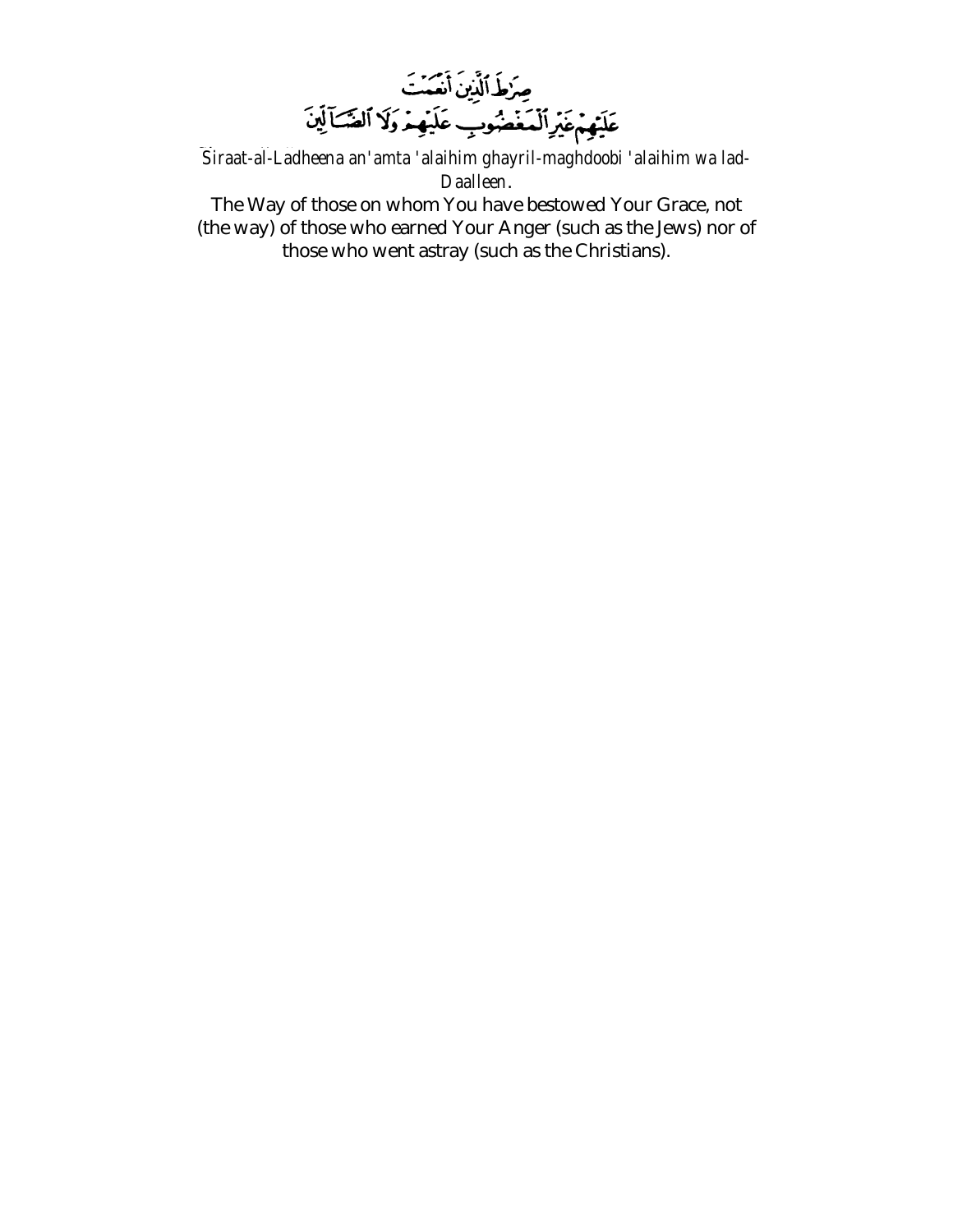Glossary of Terms

**Aayah (pl. Aayaat):** An aayah of the Qur'aan composed of a number of words that occur together.

**Ahlul-Bid'ah:** The People of Innovation, those people who introduce matters - whether beliefs, actions or principles - into the religion which do not belong in it and which the Messenger and his Companions were not upon.

**Ahlul-Kalaam:** The People of Theological Rhetoric, those who resort to philosophical reasoning and rationale in understanding the texts of the Book and the Sunnah, and therefore went astray.

**Ahlus-Sunnah wal-Jamaa'ah:** Those who hold fast to that which the Prophet  $\frac{1}{2}$  and his Companions were upon with regards to 'aqeedah (belief), manhaj (methodology) and all other matters of religion and who hold onto to this way, not abandoning it for the way of the innovated and misguided sects such as the Khawaarij, the Mu'tazilah, the Ash'ariyyah, the Soofiyyah and their likes.

**'Allaamah:** A title given to someone who is distinguished in his learning and knowledge of the religion.

**'Aqeedah:** The principles and specific details of belief that one holds in his heart.

**Ashaabul-Hadeeth:** The People of Hadeeth, this is a description of whoever submits to the Prophetic Narrations in accepting and deriving his belief. As opposed to Ahlul-Kalaam and Ahlul-Bid'ah who rely upon other than this.

**Athar (pl. Aathaar):** Literally, a remnant or trace. It means a narration from the Prophet  $\#$  or from the Companions, the Taabi'een or those after them.

**Bid'ah:** An innovation, something having no precedence from the Prophetic Sunnah.

**Dalaalah:** Misguidance

**Dhaahir:** Apparent, manifest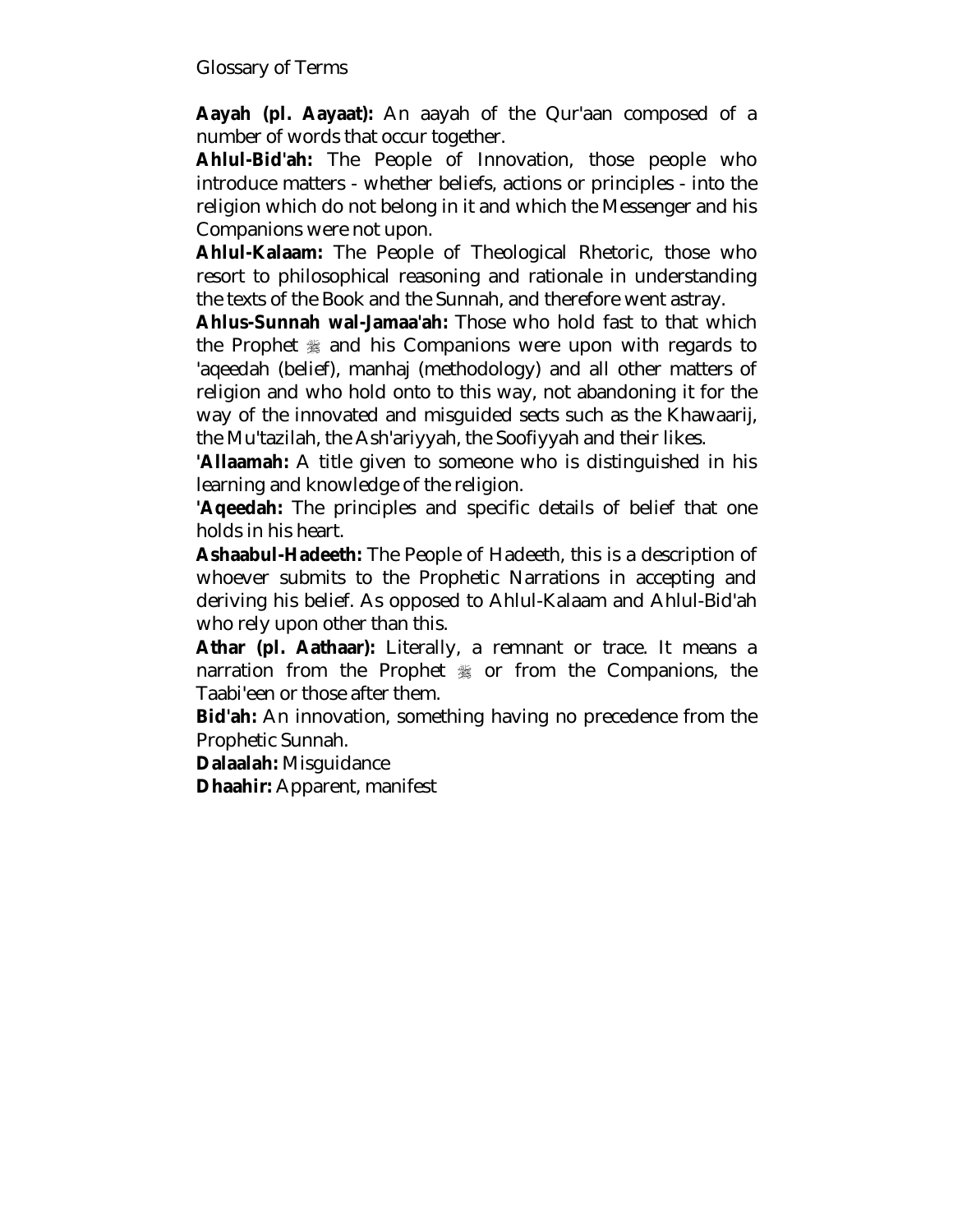**Eemaan:** The correct Islamic belief, which comprises firm belief in the heart, profession by the tongue and the actions of the limbs. It can increase and decrease.

**Faqeeh:** Someone who has good understanding of the religion, of the texts of the Book and the Sunnah and who can derive rulings from them.

**Fiqh:** The understanding and application of the Sharee'ah as derived from the Qur'aan and the Sunnah.

**Haafidh:** A preserver of the Qur'aan and Hadeeth.

**Hadeeth (pl. Ahaadeeth):** A narration containing the sayings of the Messenger of Allaah  $\frac{4}{36}$ , his actions, his silent approvals or any descriptions of him.

**Hasan:** In the Science of Hadeeth, a good and acceptable hadeeth.

**Haqeeqah**: Real, in reality (as opposed to metaphorically).

**'Ilmul-Hadeeth:** The Science of Hadeeth, which is involved with separating the correct and true ahaadeeth from the weak and fabricated ones.

**Ijmaa':** Consensus, the agreement of the Companions of the Messenger upon an issue, and the agreement of the Scholars of Ahlus-Sunnah wal-Jamaa'ah upon an issue.

**Imaam:** One who leads in prayer, in terms of knowledge or fiqh. Also a leader of a state.

**Jamaa'ah:** The body of Muslims, which is united upon adherence to the truth, which is what the Companions were upon and those following them upon that.

**Kaafir:** A disbeliever.

**Khaleefah (pl. Khulafaa):** The leader of the Muslim Ummah.

**Khilaafah:** The Muslim State, which is based upon the beliefs, actions and methodology of the Messenger  $\frac{1}{20}$  and His Companions. **Khutbah:** A sermon (i.e., the khutbah of Jumu'ah)

**Kufr:** Disbelief.

**Madhhab (pl. Madhaahib):** A way or a school of thought.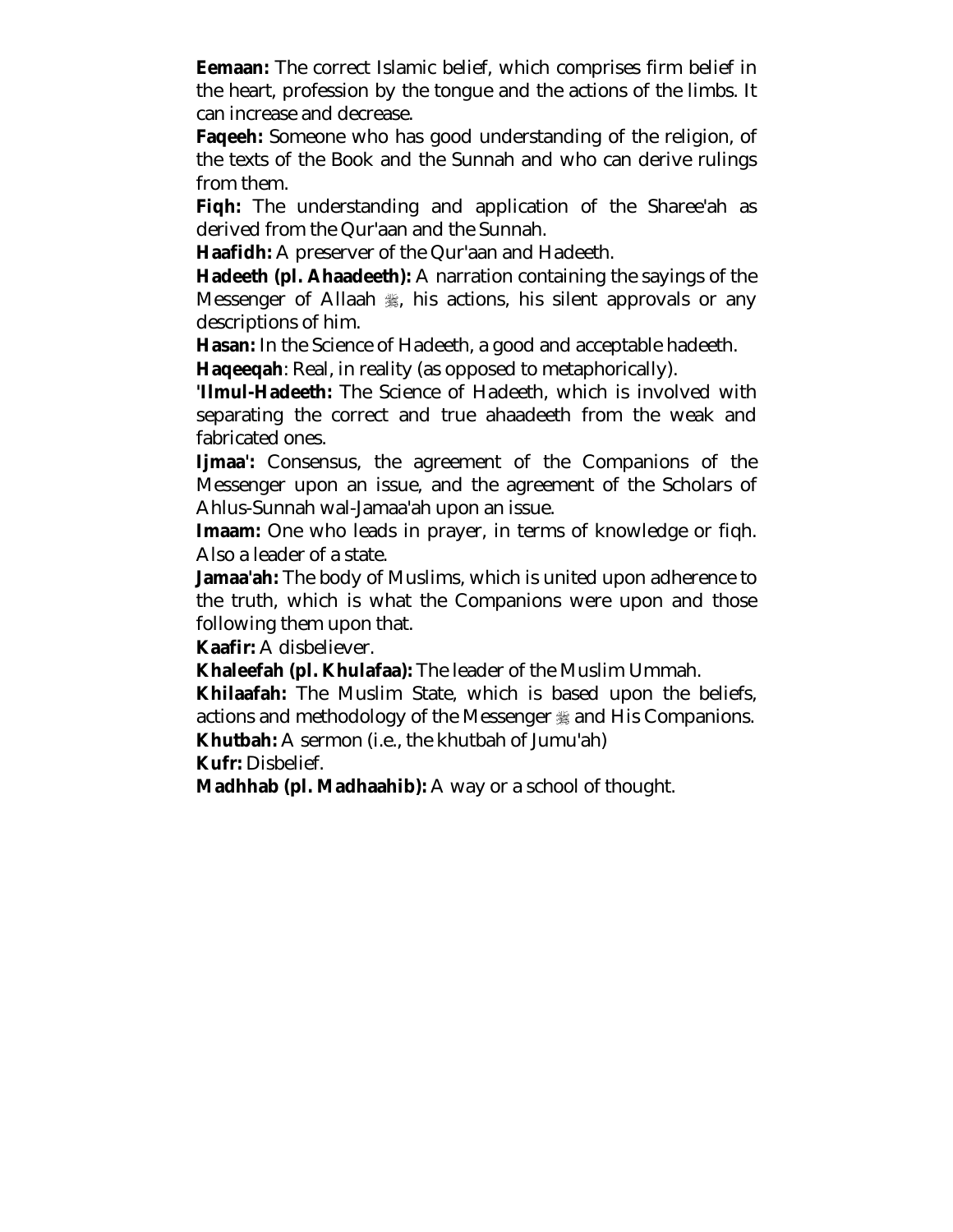**Manhaj:** Methodology, the methodology of a Muslim in the derivation, understanding and application of his Religion.

**Mu'min:** A Believer

**Muhaddith:** Someone well versed in the Science of Hadeeth and all its branches and who is able to separate the correct from the false ahaadeeth.

**Mushaf:** The printed Qur`nan.

**Mushrik:** A pagan, one who associates partners with Allaah, in either his beliefs or his actions.

**Muwahhid (pl. Muwahhidoon):** One who holds the correct belief in Allaah and His Names and Attributes, who worships Him alone, with everything that the correct meaning of worship requires. Not associating partners with Him in any form or fashion and who dies upon that state.

**Nifaaq:** Hypocrisy

**Qadaa:** Allaah's ordainment of everything in creation.

**Qadar:** Allaah's Pre-decree and pre-ordainment of the creation.

**Qiblah:** The direction one faces during Prayer (i.e., towards the Ka'bah in Makkah)

**Saheeh:** Authentic, a hadeeth fulfilling all the conditions of authenticity.

**Salaam:** The greetings that a Muslim gives to another, `Assalaamu 'alaikum,' may Allaah protect you and keep you safe.

**Salaf:** Predecessors, the early Muslims, those of the first three generations specifically (i.e., the Companions, the Successors and their successors) and those who are upon their way in belief and methodology, generally.

**Shirk:** Associating partners with Allaah.

**Sunnah:** In the broadest sense the entire religion which the Prophet ! came with i.e., all matters of belief, rulings, manners and actions which were conveyed by the Companions. It also includes those matters, which the Prophet  $\frac{1}{20}$  established by his sayings, actions and tacit approval.